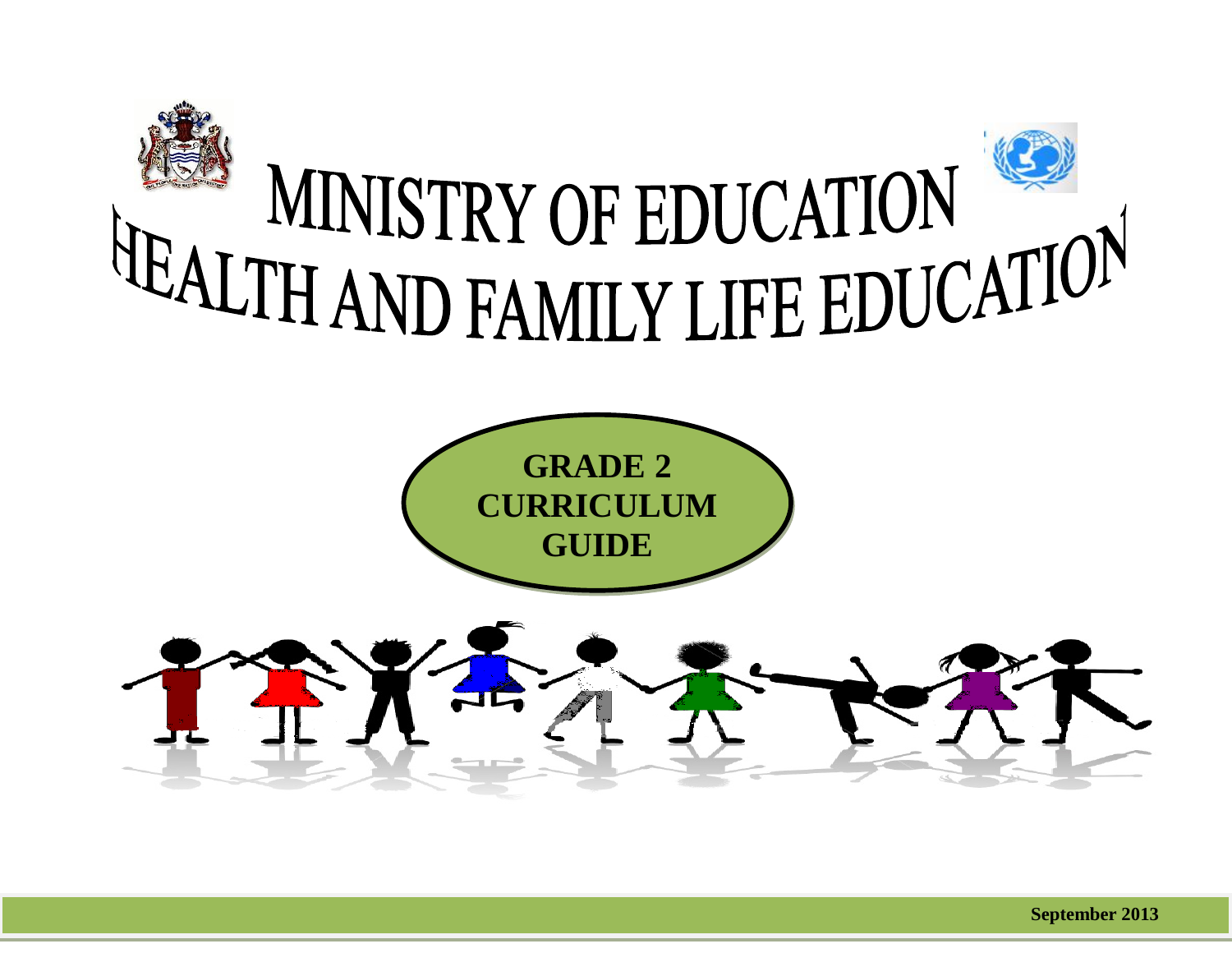## **Table of contents Page**

Ī

| Foreword      |                                                                                             |           |  |  |
|---------------|---------------------------------------------------------------------------------------------|-----------|--|--|
|               | Acknowledgement                                                                             |           |  |  |
|               | Introduction                                                                                |           |  |  |
|               | The Content of Health and Family Life Education                                             |           |  |  |
|               | Why teach life skills in school?                                                            |           |  |  |
|               | Notes for the Teacher $-$ Tips on Teaching                                                  | $3-4$     |  |  |
|               | THEME: SEXUALITY AND SEXUAL HEALTH                                                          |           |  |  |
| <b>UNIT1</b>  | <b>Exploring the concept of human sexuality</b>                                             |           |  |  |
|               | - Growing Up                                                                                | 5         |  |  |
|               | - Exploring gender issues                                                                   | 6         |  |  |
|               | - Protecting yourself                                                                       | 7         |  |  |
| <b>UNIT1</b>  | <b>Healthy Eating</b>                                                                       |           |  |  |
|               | - Healthy foods                                                                             | 8         |  |  |
|               | - Healthy food choices                                                                      | 9         |  |  |
|               |                                                                                             |           |  |  |
| <b>UNIT 2</b> | <b>HIV</b> and AIDS                                                                         | $10 - 11$ |  |  |
|               | - STIs and HIV and AIDS can be prevented and controlled<br>- The human side of HIV and AIDS | $12 - 13$ |  |  |
|               |                                                                                             | 14        |  |  |
|               | - How to get help                                                                           |           |  |  |

# **THEME: APPROPRIATE EATING AND FITNESS**



### **Fitness**

| гицсээ                                      |    |
|---------------------------------------------|----|
| - Building your muscles                     |    |
| - Living healthily and safely               | 16 |
| - Competition/competing with others is good |    |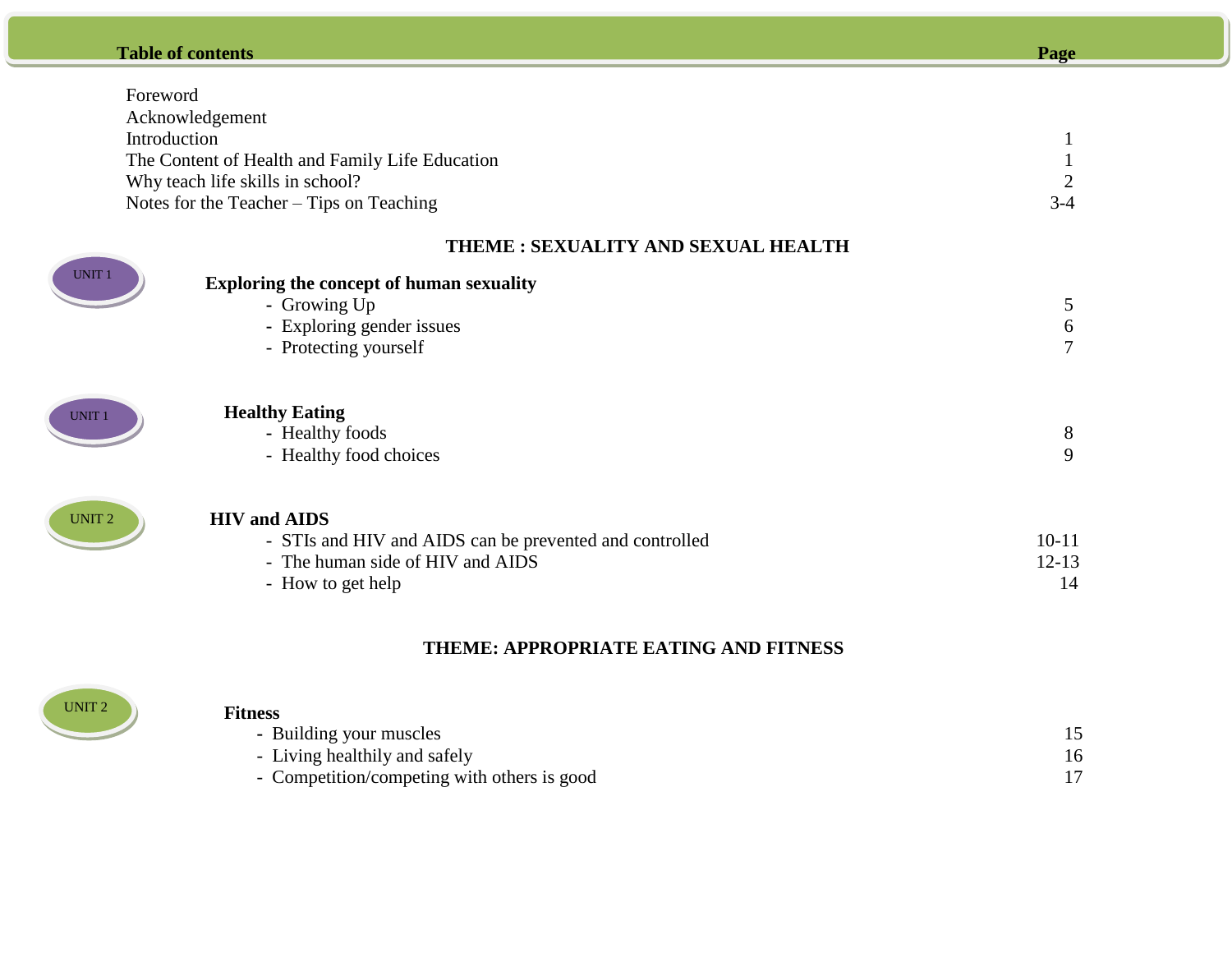## **Table of Content**

|--|--|

| UNIT 1 |  |
|--------|--|
|        |  |

UNIT 2

# **Self**

| - Setting goals for myself                                               | 18    |
|--------------------------------------------------------------------------|-------|
| Making decisions<br>$\blacksquare$                                       | 19    |
| - I can control myself                                                   | 20    |
| - Avoiding Conflict                                                      | 21    |
|                                                                          |       |
| <b>Interactions in our environment</b>                                   |       |
| Each element of our environment is important<br>$\overline{\phantom{a}}$ | 22    |
| Trees and forests keep us healthy<br>$\overline{\phantom{a}}$            | 23    |
| <b>Relationships</b>                                                     |       |
| <b>Special Feelings</b>                                                  | 24    |
| Family bonding                                                           | 25    |
| Dealing with new situations                                              | 26    |
| THEME: MANAGING THE ENVIRONMENT                                          |       |
|                                                                          |       |
| <b>Caring for and keeping our Environment healthy</b>                    |       |
| Threats to the environment -Flooding                                     | 27    |
| Threats to the environment – Pest                                        | 28    |
| My friends and I can improve our environment                             | 29    |
| <b>Interactions in our environment</b>                                   |       |
| Caring for our cultural environment                                      | 30    |
|                                                                          | 31-34 |
| "Feeling Feelings"                                                       |       |



UNIT 3

UNIT 2

Sample lesson 1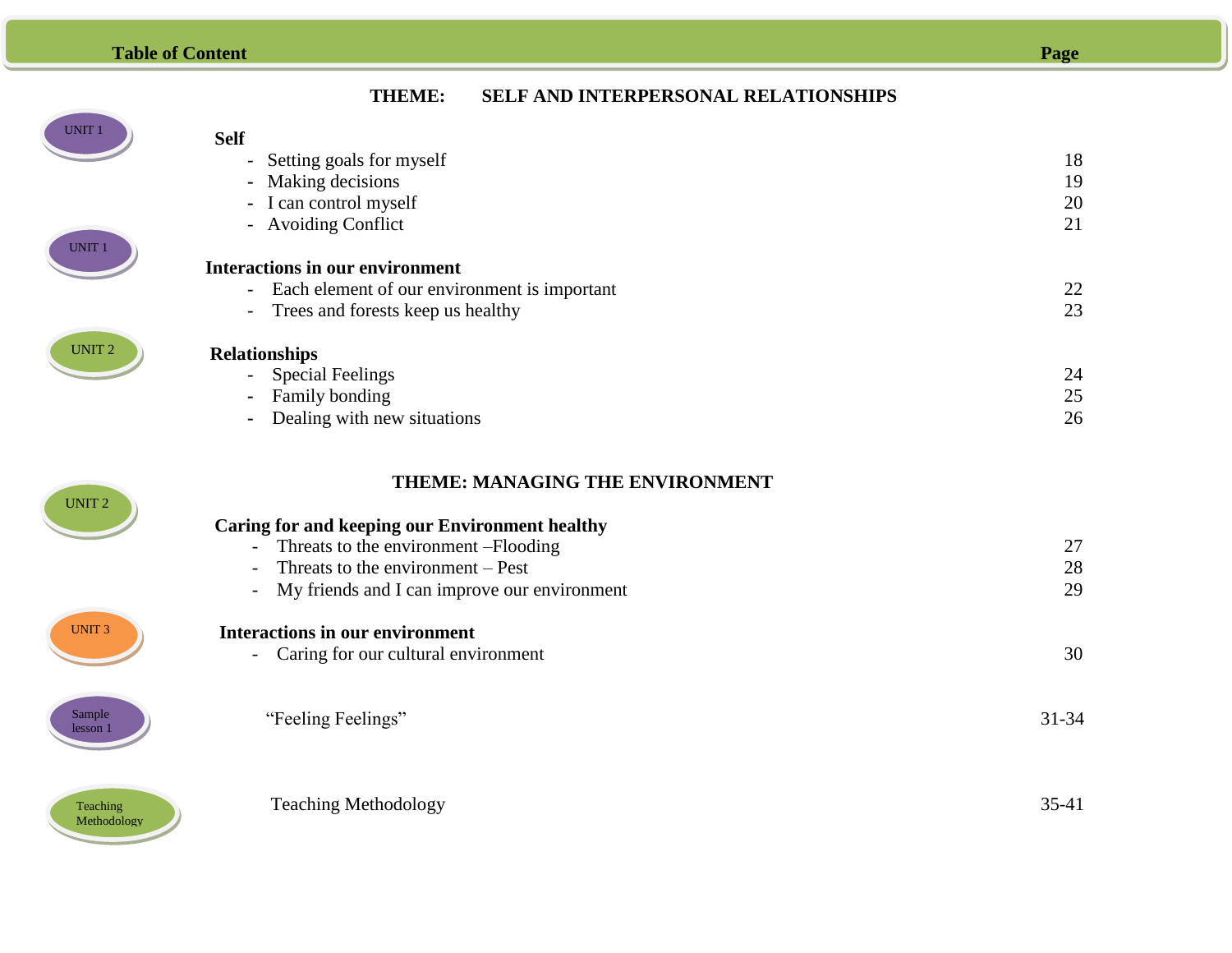### **Foreword**

One of the primary objectives of the education system is to equip our youths with the requisite knowledge, skills and attitudes to become well-adjusted adults, capable of effectively functioning in, and contributing to the society. The introduction of Health and Family Life Education (HFLE) into the national primary and secondary schools" curriculum was done to ensure that this objective is attained. The Ministry of Education recognizes the fact that contemporary youths are confronted with a multiplicity of options and increasing social pressures, which requires sound social, cognitive, and emotional/coping skills. The education system is ideally situated to support other social sectors in equipping students with the skills required to make healthy and productive lifestyle choices.

HFLE encapsulates the required body of knowledge in a comprehensive life-skill educational programme that can be integrated across the curriculum. This is the media through which our teachers can impact and reinforce the positive behaviours that our young people are expected to adopt and display. Beyond that, through increased awareness, students are given a safe and open environment in which they can address a wide range of issues affecting young people. Perennial issues such as poverty, neglect, various forms of abuse, sex, violence, health and well-being, suicide, teenage pregnancy, HIV/AIDS/STDs and a range of potentially "high risk" behaviours and 'taboo' subjects, are examined in a well structured holistic programme.

HFLE is highly regarded internationally as the programme ideally suited for children of all ages and has been adopted for use in schools throughout the Caribbean. We trust that all schools in Guyana will recognize the tremendous potential this programme has and embrace this initiative. The success of HFLE is critical if we are to have highly competent, healthy citizens, effectively contributing to our national development.

*Olato Sam*  Chief Education Officer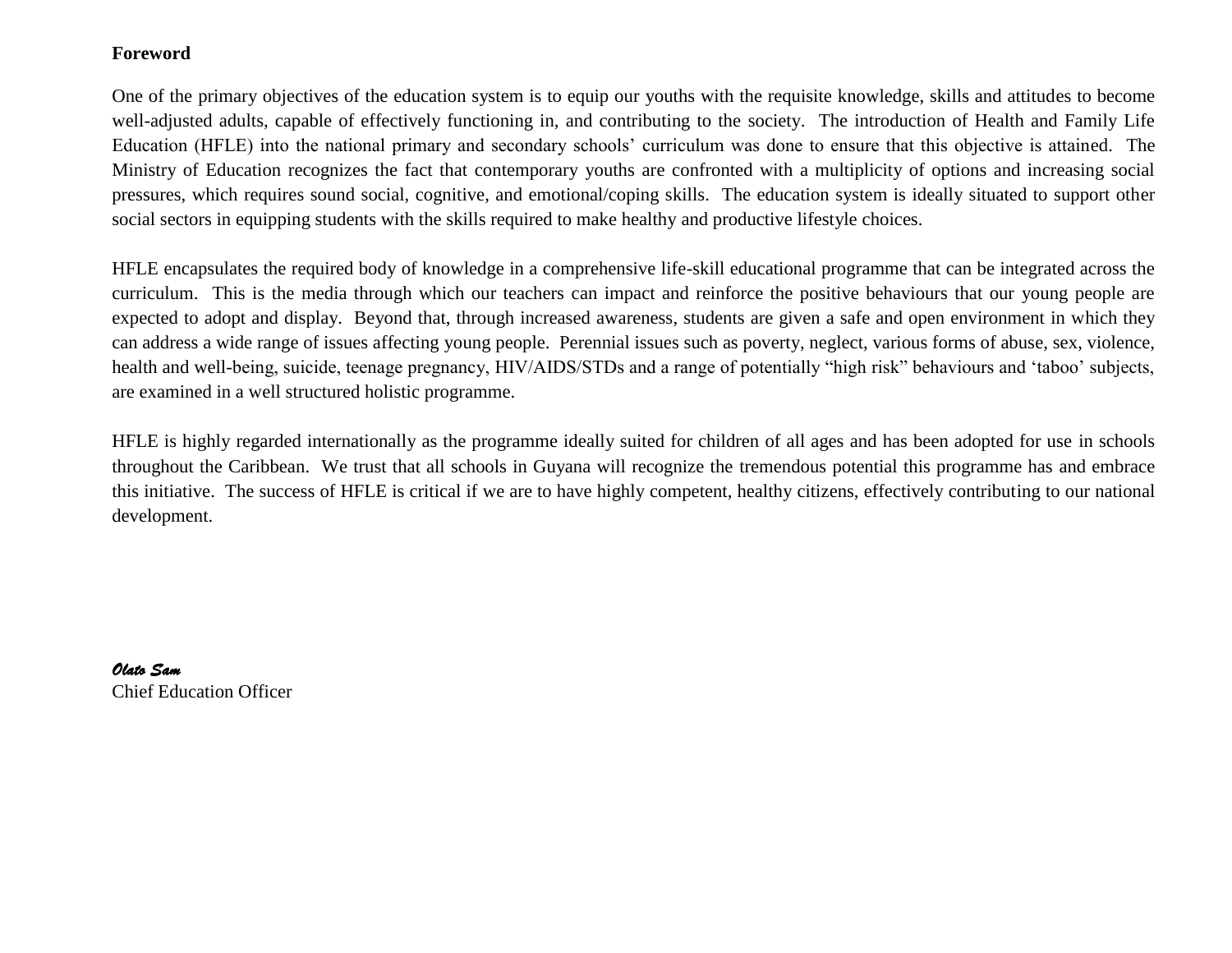## **Acknowledgements**

The Ministry of Education wishes to express deepest appreciation to the Ministry of Education, Jamaica, for granting permission for the adaptation of its Curriculum Guides

Sincerest gratitude is also expressed to the following persons for their invaluable contribution to this final product:

|           | • Ms Donna Chapman            |                          | Deputy Chief Education Officer (Administration)   |
|-----------|-------------------------------|--------------------------|---------------------------------------------------|
|           | • Ms Coleen King-Cameron      |                          | $HFLE - Co-ordinate$                              |
| $\bullet$ | Ms Esther Utoh                |                          | HFLE Lecturer – Cyril Potter College of Education |
| $\bullet$ | Ms Samantha Williams          |                          | <b>Education Officer</b>                          |
|           | • Ms Dionne Browne-Carrington | $\overline{\phantom{a}}$ | <b>Health Promotion Officer</b>                   |
|           | • Ms Lindsay Kurth            |                          | Peace Corps Response Volunteer                    |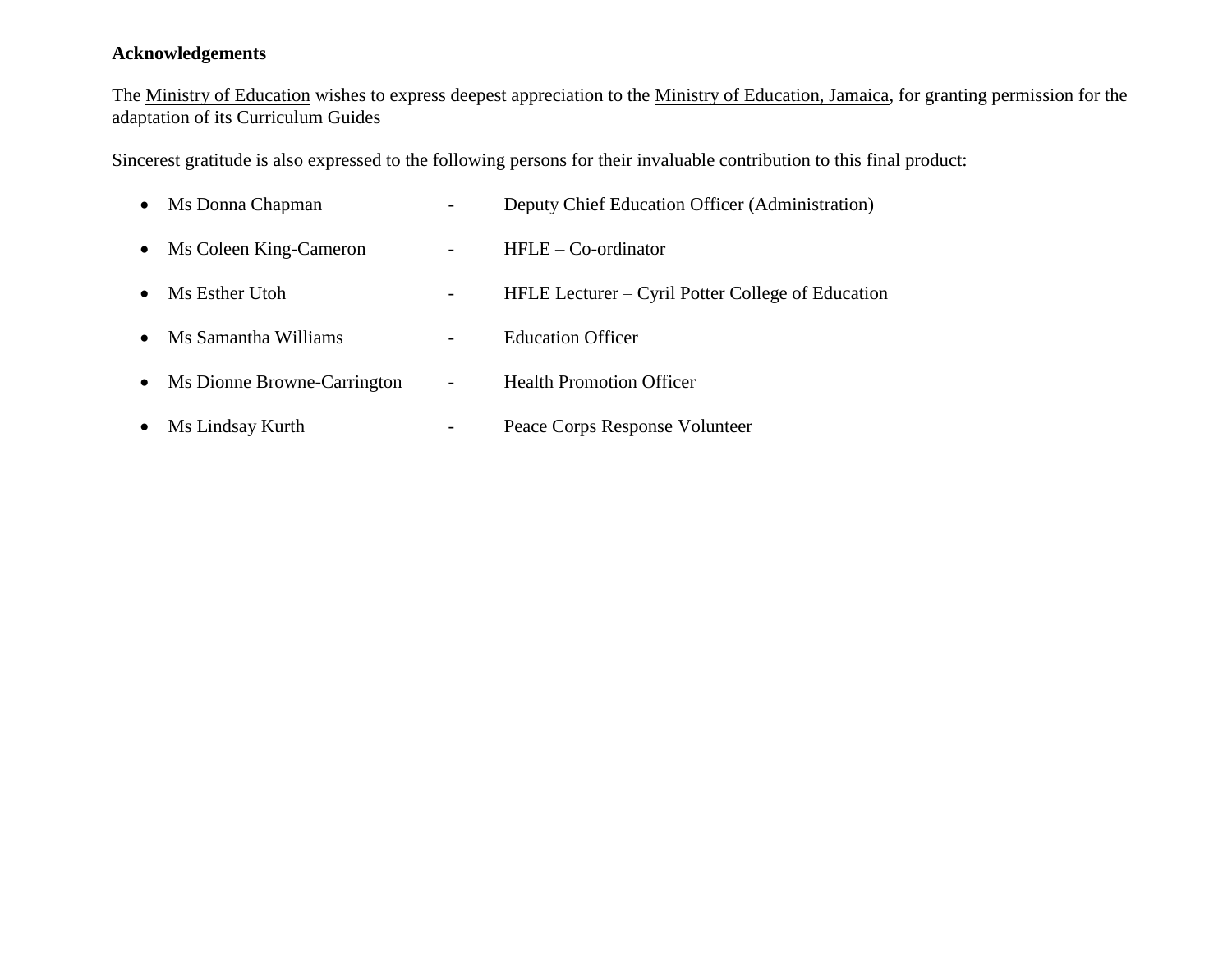## **INTRODUCTION**

Health and Family Life Education (HFLE) was introduced into the curriculum of Primary Schools in 1998. The programme in schools was guided by the Health and Family Life Education Scope and Sequence for Grades 1-6 published in June, 1998 using the infusion methodology. Later Activity Guides were developed for Grades 1 and 2. The programme achieved important successes. However, it has been argued that, given the challenges that children face in their daily lives, a more definitive life skills focus is required to help students manage the situations they encounter. In fact advocates argue that a life skills approach should be adopted in the teaching of HFLE. This revised Health and Family Life Education (HFLE) Curriculum Guide is organised to reflect that focus.

### **What is Health and Family Life Education**

Health and Family Life Education is a comprehensive, life skills based programme, which focuses on the development of the whole person in that it:

- Enhances the potential of young persons to become productive and contributing adults/citizens.
- Promotes an understanding of the principles that underlie personal and social well being.
- Fosters the development of knowledge, skills and attitudes that make for healthy family life.
- Provides opportunities to demonstrate sound health-related knowledge, attitudes and practices.
- Increases the ability to practice responsible decision-making about social and sexual behaviour.
- Aims to increase the awareness of children and youth of the fact that the choices they make in everyday life profoundly influence their health and personal development into adulthood.

### **Why Health and Family Life Education**

There is the perception that traditional curricula do not ensure that children and youth achieve their full potential as citizens. In addition, increasing social pressures are impacting on young persons in ways that make teaching a challenge. Teenagers are more disruptive, are more likely to question authority, and see little relevance of schooling that fails to adequately prepare them for their various life roles. The paradox is that schools are now seen as key agencies to redress some of these very issues. Health and Family Life Education, then, is a curriculum initiative that not only reinforces the connection between health and education, but also uses a holistic approach within a planned and coordinated framework. It is, perceived as a viable way to bridge existing gaps to enable young persons to attain the high level of educational achievement and productivity required in the 21<sup>st</sup> century. (UNICEF/CARICOM1999).

## **The Content of Health and Family Life Education**

The content of Health and Family Life Education is organised around four themes.

The four thematic areas are as follows:

- Self and Interpersonal Relationships
- Sexuality and Sexual Health
- Appropriate Eating and Fitness
- Managing the Environment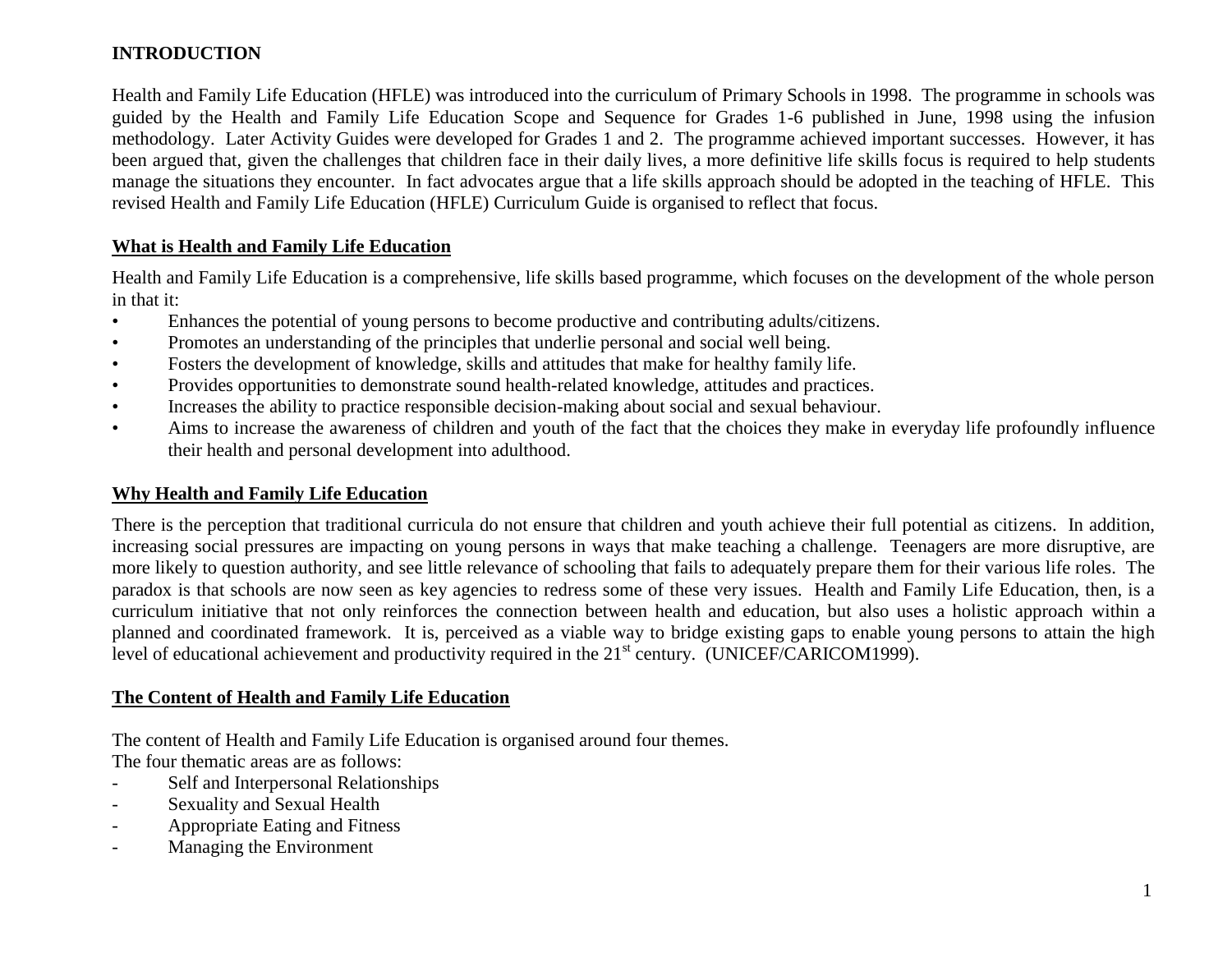## **What are Life Skills?**

Life skills are defined by the World Health Organisation (WHO) as, "the abilities that enable one to adopt positive behaviours; which allow one to deal effectively with the demands and challenges of everyday life". The concept of life skills is based on the assumption that there are a set of life roles that each person needs to fulfil. Life skills can be classified in various ways. The approach adopted in the development of the revised Scope and Sequence classifies Life Skills as: (i) Social and interpersonal Skills (ii) Cognitive skills and (iii) Emotional Coping skills. A few examples of each category of skills are shown below.

- Social and interpersonal skills include, communication, refusal, assertiveness and empathy skills
- Cognitive skills include, decision-making, critical thinking, self-evaluation
- Emotional coping skills include, stress management skills, self awareness, skill for increasing internal locus of control.

Another way of categorising life skills (WHO) is as follows:

- Decision making, Problem solving
- Creative thinking, Critical thinking
- Effective communication
- Interpersonal skills
- Self awareness
- Empathy
- Coping with emotions and stress

### **Why teach life skills in school**?

We know from research that behaviours and skills are learnt more easily when an individual is young (Glanz et al, 1997). You could say there is some truth to the adage: "*You can't teach an old dog new tricks*". We also have evidence that an individual needs information in order to develop or change a behaviour, but that information alone is not sufficient to ensure development of or change in the behaviour. In addition the individual needs skills as well as opportunities and an environment that allows him to learn the values and attitudes and adopt the behaviours that will enable him/her to deal effectively with the demands of daily life. School is therefore one of the best places to begin to teach these skills and to ensure, through interaction with and involvement of parents, that these lessons are reinforced at home.

The theoretical foundations of the life skills approach rest on evidence which reveals that competencies in the use of life skills can:

- − Delay the onset of drug use
- − Prevent high risk sexual behaviour
- − Facilitate anger management and conflict resolution
- − Improve academic performance and
- − Promote positive social adjustment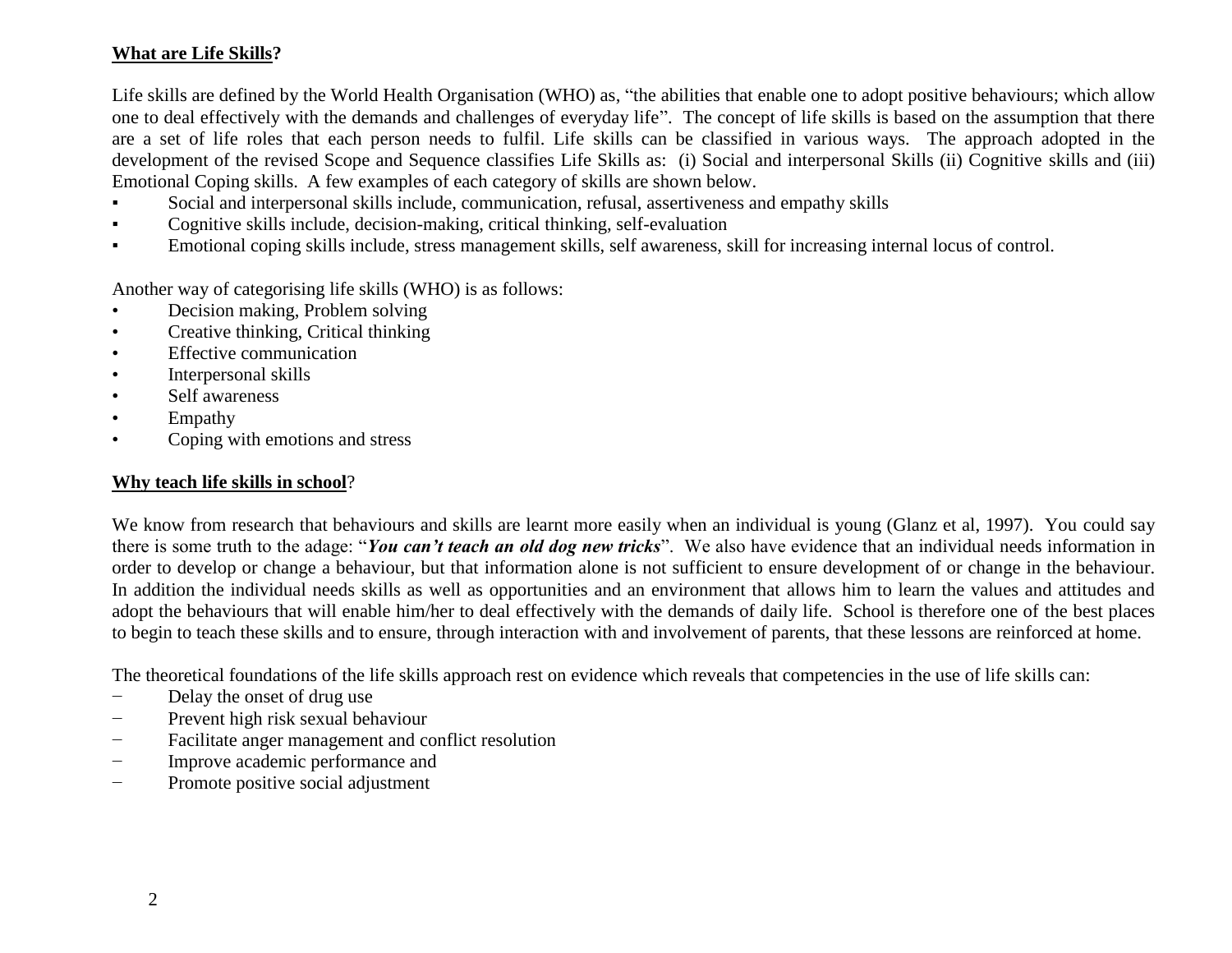## **Life skills Methodology in the Classroom/Participatory**

The life skills methodology sees the teacher as facilitator. The teacher provides opportunities to help children understand the topics in their own way. The teacher does not stand and present a topic. The teacher asks the children to consider a problem and gets from them a response. On the basis of this response, the teacher organises the children to complete class activities which will offer them a chance to understand the problem in their own situation. These activities can include:

- − role play − story telling
	-
- − games / simulation − case studies/scenarios
- − resource persons/experts − panel discussions/debates
- − surveys/interviews − field visits/observations
- − journals /logs/ portfolios − media
- − community / school projects − group work/discussions
- -
- − dance / drama/art/music
- **Notes for the Teacher – Tips on Teaching Curriculum Guide**
- This Curriculum Guide is very ACTIVITY focused. The activities are used to make learning fun, but are also intended to help children learn the skill, attitude and information in ways that enhance learning.
- The Curriculum Guide is organised into Units and Lessons. It is important to note that often, you will need more than one class session to

complete a lesson.

▪ You may not be able to cover all the lessons, for the respective grade in the school year. Feel free to select those that will be more relevant and beneficial to the group. Bear in mind the HFLE programme Vision and Mission. Be sure to consider and focus on the objectives of HFLE as you make your lesson selections.

The suggested content and activities for the Sexuality and Sexual Health theme are designed to help students in Grade 1-6 acquire knowledge about sexuality, but more so to develop positive attitudes and helpful skills that enable healthy sexual growth and development. The focus will be to develop coping skills – especially self awareness and self management, social skills (communication, interpersonal, assertiveness and refusal) and to a lesser extent cognitive skills. As you prepare to teach the units under that theme, remember, students are coming from different backgrounds with different value systems relating to sexuality and sexual behaviour. These value systems may be different from your own. Special sensitivity is required especially in your choice of resource materials and persons. Resource materials should be age-appropriate and relevant. Resource persons should be competent and comfortable with their own sexuality.

It is essential that teachers are aware of their sexuality and be willing to discuss sexual issues honestly with grade-appropriate openness.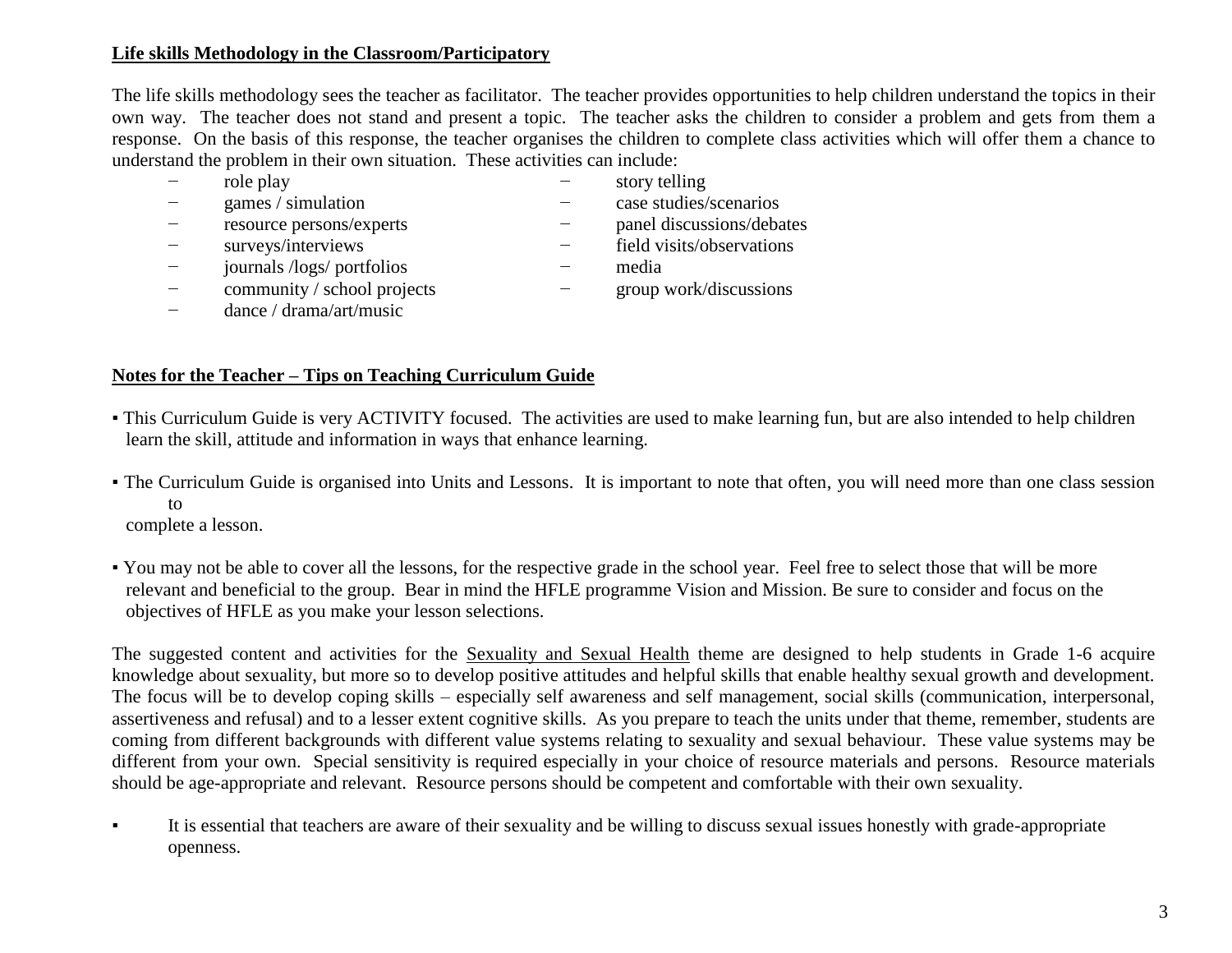▪ Disclosures that are made in the classroom should be treated with respect and confidentially. Each class should be adequately prepared to deal with such confidentiality.

The section of the Curriculum Guide on Managing the Environment lends itself to highlighting contextual (town/village/community) factors and issues that are related to managing the environment.

- Highlight issues that are of importance to the community. If there is a rodent problem focus the lesson on rats and rodent management. You can include, for example, protecting food in situations where rodent infestation is a problem. Similarly, if dumping of household garbage/refuse in trenches/drains and rivers is the problem highlight that. Open burning of garbage is a problem for air pollution and affects the health of individuals with breathing/respiratory problems so spend time on that issue. If the community is an agricultural community/village, be sure to include discussion of the safe use of pesticides and fertilizers. Be sure to make the appropriate links to the Science curriculum.
- **•** Infuse elements of this Environment section with Science and personal hygiene lesson.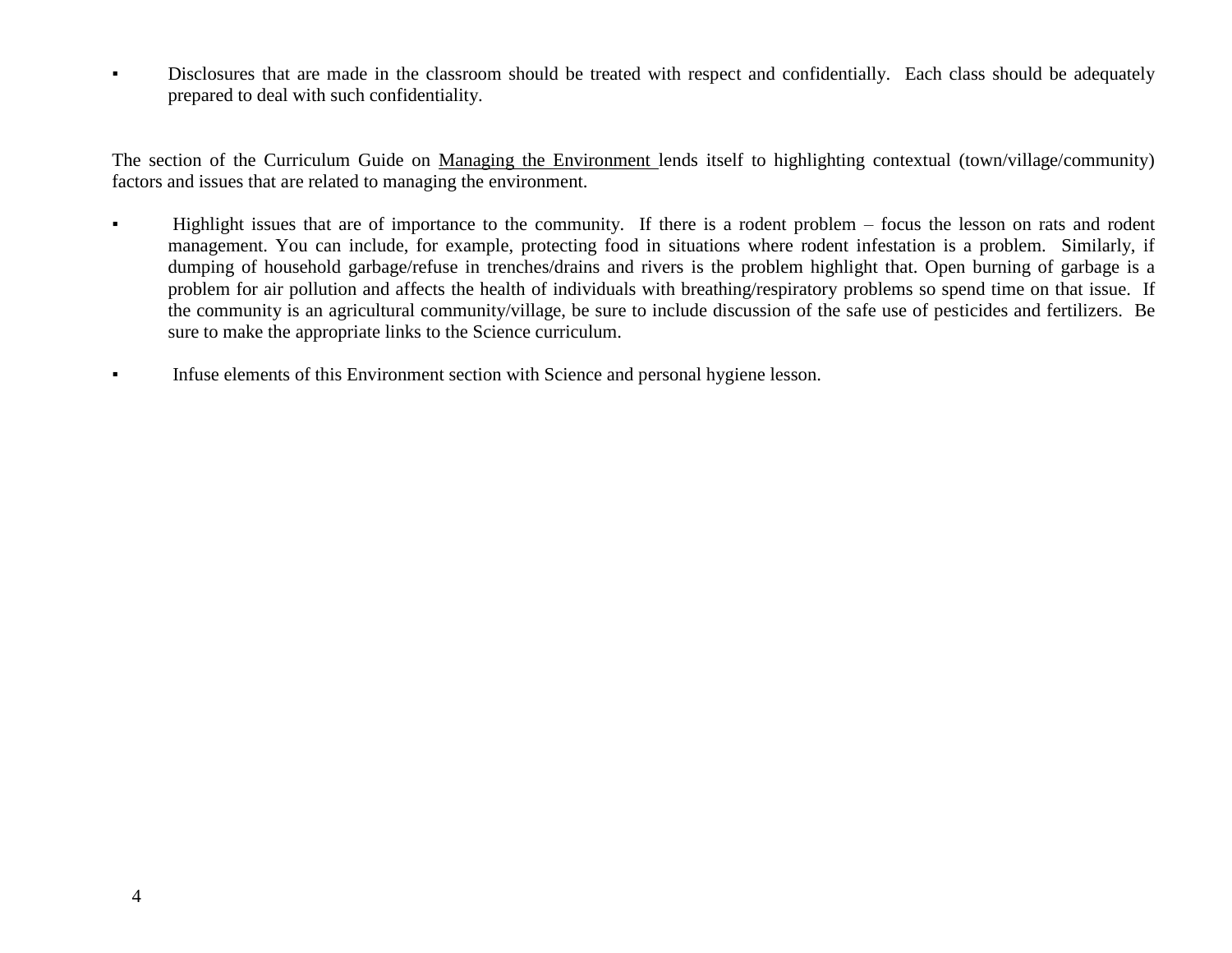## **MATERIALS, ACTIVITIES AND RESOURCES FOR GRADE 2**

| Unit $l$ :          | <b>Exploring the concept of human sexuality</b>                              |
|---------------------|------------------------------------------------------------------------------|
|                     | <b>General Objectives:</b> By the end of the unit, pupils should be able to: |
|                     | 1. Understand good touches and bad touches.                                  |
| <b>Lesson 1:</b>    | <b>Growing Up</b>                                                            |
| <b>Life Skills:</b> | Social: Communication                                                        |
|                     | <i>Cognitive:</i> Creative thinking, Critical thinking                       |

| <b>Objectives</b>                                                                                                                                    | <b>Content</b>                                                                                                                                                               | <b>Activities/Strategies</b>                                                                                                                                                                               | <b>Materials</b>                                                                        | <b>Evaluation</b>                                            |
|------------------------------------------------------------------------------------------------------------------------------------------------------|------------------------------------------------------------------------------------------------------------------------------------------------------------------------------|------------------------------------------------------------------------------------------------------------------------------------------------------------------------------------------------------------|-----------------------------------------------------------------------------------------|--------------------------------------------------------------|
| Pupils should be able to:<br>• Describe how they change<br>as they grow (body grows)<br>in height, gets fatter,<br>brains can think better,<br>etc). | <b>Growing through</b><br>changes<br>We grow on the outside<br>where we can see, and on<br>the inside where we<br>cannot see.                                                | Each pupil brings two/three<br>birthday<br>How<br>pictures.<br>many birthdays have you<br>had since you were an<br>How have you<br>infant?<br>changed since you were a<br>baby?                            | CD player<br>-Making scrapbook with<br>pPictures<br>Teacher made songs/poems            | - Placing pictures in<br>sequence                            |
| • Explain why they have to<br>wait until they are older<br>to do certain activities.                                                                 | It takes at least 21 years<br>for our brain, emotions<br>and body to get ready to<br>be 'grown up'.                                                                          | Pupils draw pictures<br>- of<br>themselves as an infant, as<br>they are now, and how they<br>think they will look as a<br>grown up. They share them<br>within their groups.                                | Self – Awareness Skill Poster<br>Song-Loving Me (by Ahse)<br>Crayons, markers and paper |                                                              |
|                                                                                                                                                      | We can call ourselves<br>'grown up' when we are<br>21 years old. At that<br>time, our brains and<br>bodies<br>would<br>have<br>completed almost all of<br>their development. | In small groups pupils act<br>out little plays explaining<br>why they have to wait to get<br>a license to drive $(17)$ , vote<br>$(18)$ , get married $(18)$ , buy<br>land $(21)$ , go to college $(16)$ . |                                                                                         | Giving examples and<br>by responding orally to<br>questions. |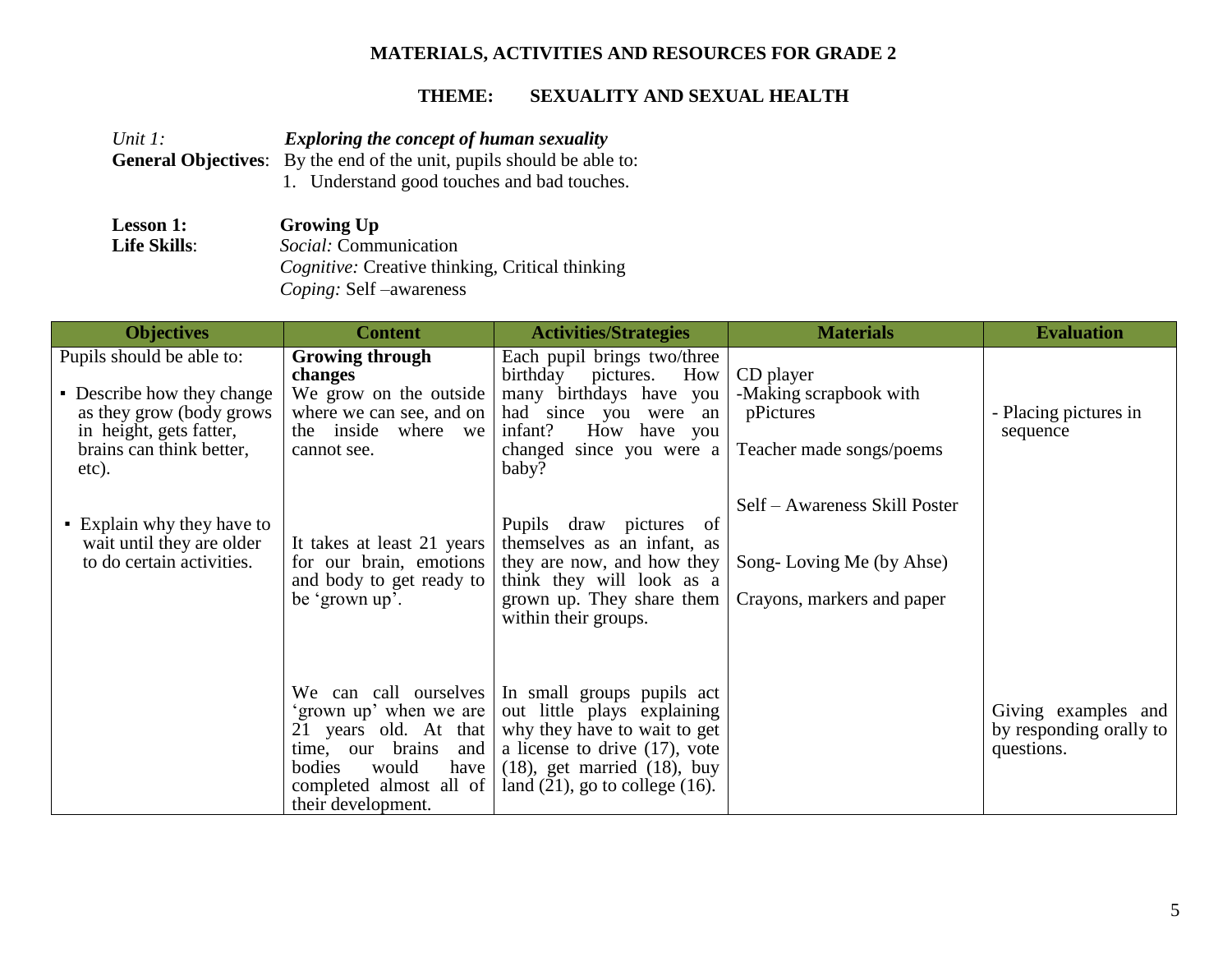| <b>Lesson 2:</b> | <b>Exploring gender issues</b>                       |  |  |
|------------------|------------------------------------------------------|--|--|
| Life skills:     | <i>Social:</i> Communication                         |  |  |
|                  | <i>Cognitive:</i> Critical thinking, Self evaluation |  |  |
|                  | <i>Coping:</i> Values Identification                 |  |  |

| <b>Objectives</b>                            | <b>Content</b>             | <b>Activities/Strategies</b>                                  | <b>Materials</b>                      | <b>Evaluation</b>       |
|----------------------------------------------|----------------------------|---------------------------------------------------------------|---------------------------------------|-------------------------|
| Pupils should be able to:                    | What is gender and         | Concept mapping                                               | Pictures of male and female at        | Pupils can accurately   |
|                                              | what are gender roles?     | What do you do at home                                        | work; at play(playing cricket,        | identify gender         |
| • Explain the concepts of                    | At home, my sister/        | with your mother? Do you                                      | boxing etc)                           | differences in task     |
| gender and gender roles.                     | brother and I do different | do the same chores as your                                    |                                       | assignment at home      |
|                                              | things.                    | brother/sister? Why do you                                    | Self – Awareness Skill Poster         | and school.             |
|                                              |                            | think that this is so?                                        |                                       |                         |
|                                              |                            |                                                               | <b>Critical Thinking Skill Poster</b> |                         |
| • Demonstrate an<br>understanding of ways in |                            | Pupils create three charts.<br>One chart lists - Things Girls |                                       |                         |
| which traditional gender                     | Who determines roles       | Do; another- Things Boys                                      |                                       | Evaluate lists.         |
| roles are changing.                          | of men and women?          | Do and a third-Things both                                    |                                       |                         |
|                                              | Gender roles are different | Girls and Boys do.                                            |                                       |                         |
|                                              | in different places and    |                                                               |                                       |                         |
|                                              | may be determined by       |                                                               |                                       |                         |
| Demonstrate an awareness                     | social norms and values.   | Ask pupils if there<br>are                                    |                                       |                         |
| of differences in gender                     |                            | differences/ similarities in                                  | Charts-Made by Teachers.              |                         |
| roles (behaviours,                           | <b>Gender roles are</b>    | do?<br>what boys and girls                                    |                                       | Evaluate collages to    |
| professions, workplace                       | changing.                  | What<br>the<br>are                                            |                                       | demonstrate<br>any      |
| and at play).                                |                            | similarities/differences?                                     |                                       | changes<br>in<br>gender |
|                                              | (Culture of other          | Why are there differences?                                    |                                       | roles.                  |
| • Identify factors which                     | Countries)                 | Is it OK for boys and girls<br>to do the same things to       |                                       |                         |
| determine gender roles.                      |                            | help Mom? Pupils add new                                      |                                       |                         |
|                                              |                            | jobs to the lists.                                            |                                       |                         |
|                                              |                            |                                                               |                                       |                         |
|                                              |                            | Pupils work in small groups                                   | Concept map                           |                         |
|                                              |                            | to make collages, using                                       |                                       |                         |
|                                              |                            | pictures they draw that                                       |                                       |                         |
|                                              |                            | reflect tasks on the lists.                                   |                                       |                         |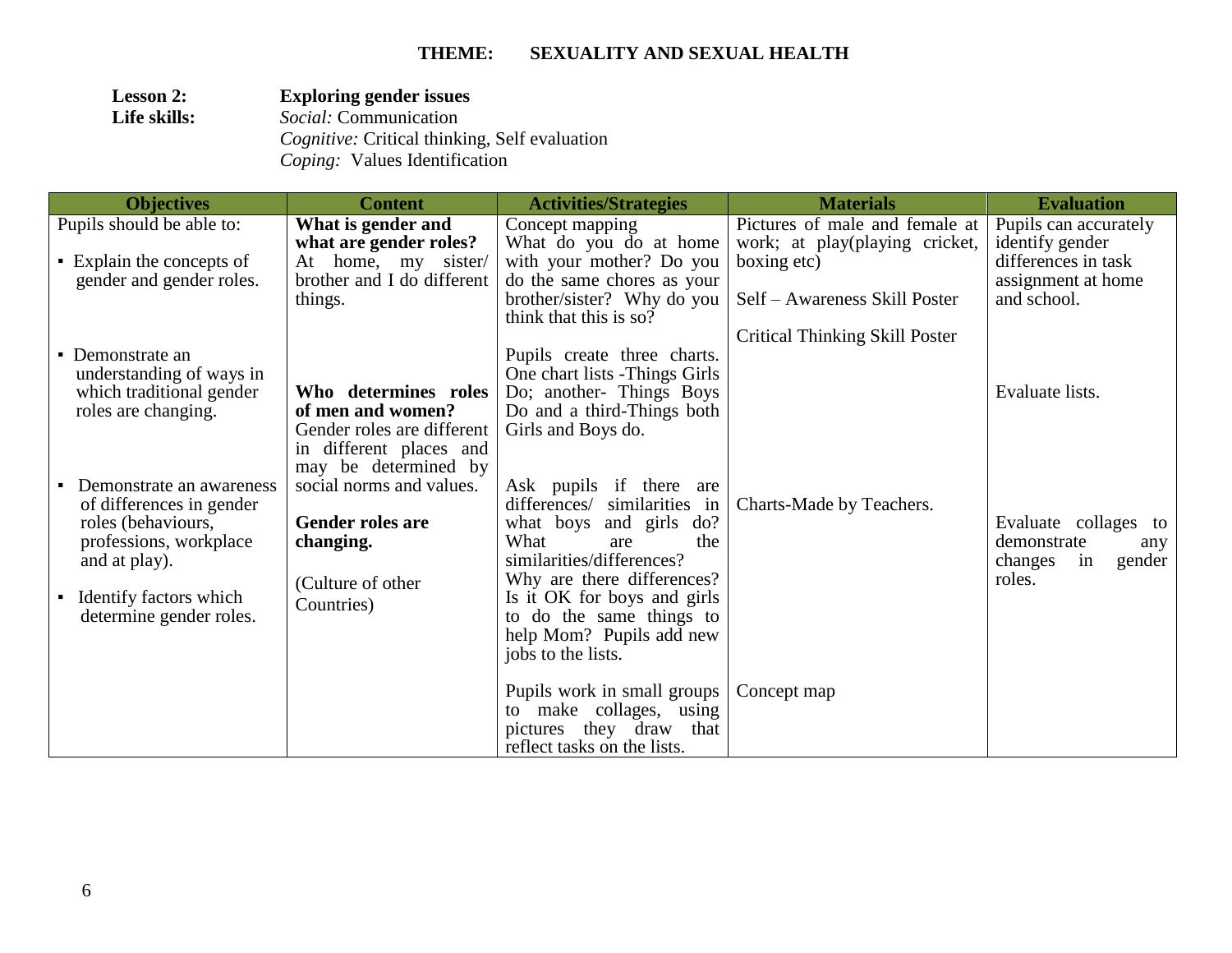| <b>Lesson 3:</b>    | <b>Protecting yourself</b>                           |
|---------------------|------------------------------------------------------|
| <b>Life Skills:</b> | <i>Social:</i> Communication, Assertiveness          |
|                     | <i>Coping:</i> Self -management                      |
|                     | <i>Cognitive:</i> Critical thinking, Decision-making |

| <b>Objectives</b>          |                      | <b>Content</b>           | <b>Activities/Strategies</b>                                        |     | <b>Materials</b>           | <b>Evaluation</b>                                |
|----------------------------|----------------------|--------------------------|---------------------------------------------------------------------|-----|----------------------------|--------------------------------------------------|
| Pupils should be able to:  | <b>Unsafe</b>        |                          | Scenario: "Suppose you are at                                       |     |                            | Identify actions that                            |
|                            |                      | situations/relationships | Kenisha's house and her older                                       |     | Tell Scheme poster/card    | are inappropriate.                               |
| • Identify bad             |                      | Knowing what good and    | brother asks you to play a game                                     |     |                            |                                                  |
| behaviours/touches by      |                      | bad touches/behaviours   | where you have to take off your                                     |     |                            |                                                  |
| adults, family member or   | not appropriate.     | are, and which ones are  | clothes." Pupils talk to each other<br>in small groups and work out |     | Puppets                    | Correct identification<br>of inappropriate       |
| peers.                     |                      |                          | what they would do.                                                 |     |                            | action                                           |
| • Demonstrate an           |                      | e.g., It is not OK for   |                                                                     |     | Text: Text about           |                                                  |
| understanding of           |                      | someone to touch you in  |                                                                     |     | HIV&AIDS in the            |                                                  |
| measures to protect        |                      | your private places even |                                                                     |     | Caribbean                  |                                                  |
| themselves against sexual  | if:                  |                          | Sometimes an adult will touch                                       |     |                            |                                                  |
| approaches and actions     |                      |                          | you and it will feel nice, but you                                  |     | Diane Browne, Gisela       |                                                  |
| by adults, peers and older | (i)                  | He/she invited           | Remember<br>are uncomfortable.                                      |     | Winkler & Maren            |                                                  |
| children.                  |                      | me to take a             | that it is not OK for adults to                                     |     | Bodenstein                 |                                                  |
|                            |                      | drive in the<br>car.     | touch you in any way that makes<br>you feel uncomfortable.          | Who |                            | Tell or show what they<br>would do if they had   |
|                            |                      |                          | would you talk to about this?                                       |     |                            | those problems.                                  |
|                            | (ii)                 | He/she offered           | Pupils discuss who to talk to and                                   |     |                            |                                                  |
|                            |                      | to buy me fried          | what to say, using the "Stop and                                    |     |                            |                                                  |
|                            |                      | chicken or ice-          | think it through" game.                                             |     |                            |                                                  |
|                            |                      | cream                    |                                                                     |     |                            |                                                  |
|                            |                      |                          |                                                                     |     |                            |                                                  |
|                            | (iii)                | He/she is my             | Pupils discuss Tell Scheme poster                                   |     |                            |                                                  |
|                            |                      | family<br>member.        | and role play demonstrating who<br>to tell and what to say.         |     |                            | Name one person they<br>can trust to share their |
|                            |                      |                          |                                                                     |     |                            | concerns and feelings.                           |
|                            |                      | What can I do to protect |                                                                     |     | <b>Tell Scheme Posters</b> |                                                  |
|                            | myself?              |                          |                                                                     |     |                            |                                                  |
|                            | Report it or talk to |                          |                                                                     |     |                            |                                                  |
|                            |                      | someone about it. Plan   |                                                                     |     |                            |                                                  |
|                            | what to say.         |                          |                                                                     |     |                            |                                                  |
|                            |                      | What if they don't       |                                                                     |     |                            |                                                  |
|                            | believe me?          |                          |                                                                     |     |                            |                                                  |
|                            |                      | Go tell someone else.    |                                                                     |     |                            |                                                  |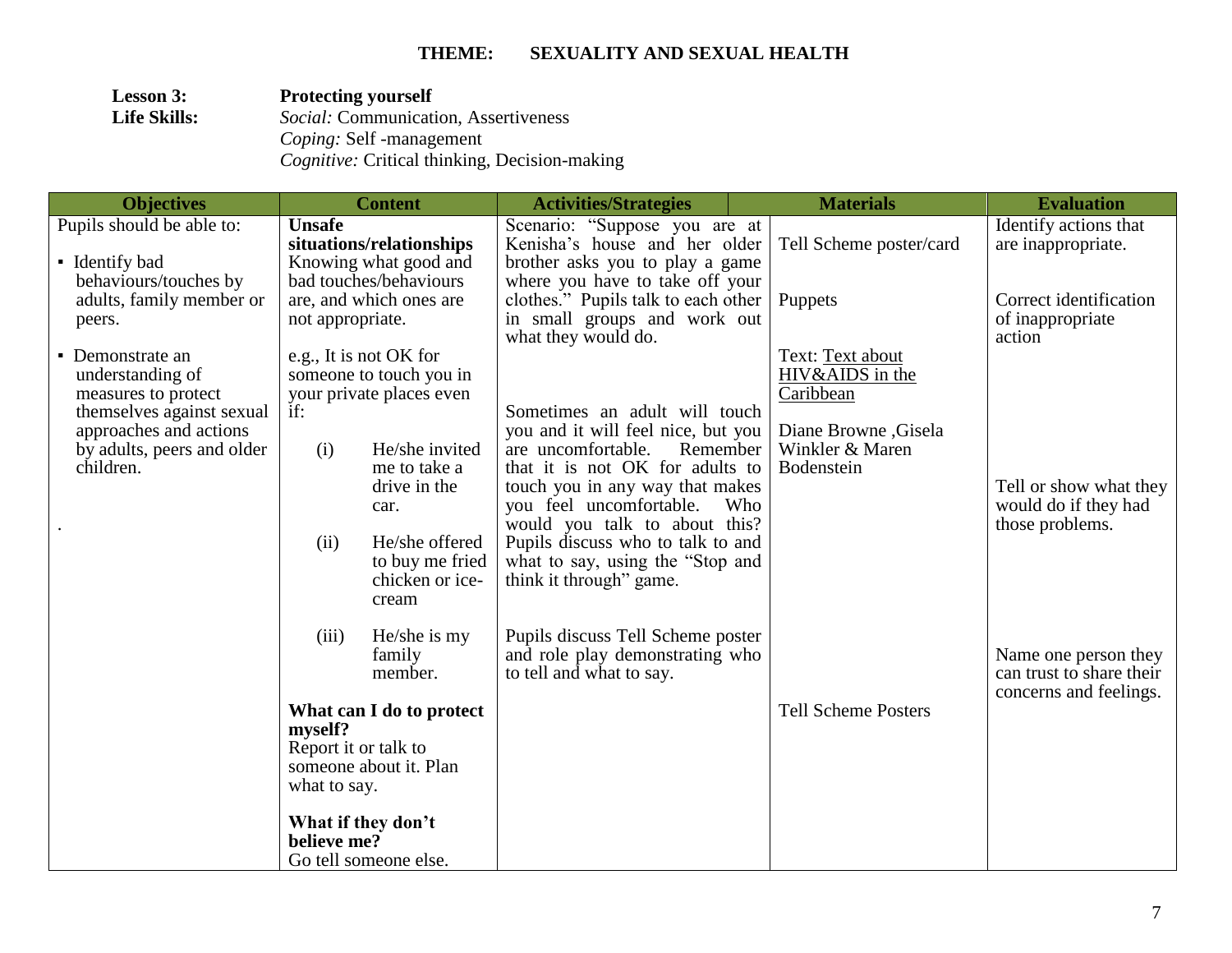*Unit 2: HIV and AIDS*

General Objectives: By the end of this unit, pupils should be able to:

- 1. Demonstrate knowledge of HIV and AIDS.
- 2. Demonstrate an understanding of the transmission and prevention of HIV.
- 3. Demonstrate positive attitudes towards persons living with HIV and AIDS.

### **Lesson 1: STIs and HIV and AIDS can be prevented and controlled**

Life Skills: *Social: Communication, Relating to others* 

 *Cognitive:* Creative thinking

 *Coping:* Decision making, Self-evaluation, Goal setting

| <b>Objectives</b>                                                                                                                                                                                                                                 | <b>Content</b>                                                                                                                                                                                                                                                                                                                                                                                                                                                                                                                                                                                                                                                | <b>Activities/Strategies</b>                                                                                                                                                                                                                                                              | <b>Materials</b>                                                                                                                                                 | <b>Evaluation</b>                                                                                                                                            |
|---------------------------------------------------------------------------------------------------------------------------------------------------------------------------------------------------------------------------------------------------|---------------------------------------------------------------------------------------------------------------------------------------------------------------------------------------------------------------------------------------------------------------------------------------------------------------------------------------------------------------------------------------------------------------------------------------------------------------------------------------------------------------------------------------------------------------------------------------------------------------------------------------------------------------|-------------------------------------------------------------------------------------------------------------------------------------------------------------------------------------------------------------------------------------------------------------------------------------------|------------------------------------------------------------------------------------------------------------------------------------------------------------------|--------------------------------------------------------------------------------------------------------------------------------------------------------------|
| Pupils should be able to:<br>• Demonstrate an<br>understanding of HIV<br>and AIDS.<br>• Demonstrate<br>knowledge that there<br>is no cure for HIV and<br>AIDS.<br>• Demonstrate the<br>correct behaviours in<br>cases of accidents with<br>blood. | <b>HIV</b> and AIDS:<br>Human Immunodeficiency<br>Virus (HIV).<br>Acquired Immunodeficiency<br>Syndrome (AIDS).<br>The virus lives in blood and<br>other specific body fluids.<br>HIV depresses the body's<br>immune system, making it<br>difficult for the body to resist<br>bacteria that might cause<br>disease.<br>HIV is spread when HIV-<br>infected fluid passes from<br>one person to the blood-<br>stream of another person.<br>HIV is not passed in saliva,<br>sweat, tears, urine, bowel<br>movements, mosquito bites,<br>clothes, phone receivers or<br>toilet seats. It is not passed<br>by donating blood, eating<br>together or shaking hands. | What does HIV mean?<br>What<br>does AIDS mean? How do you<br>get HIV? Pupils examine chart<br>and repeat the words.<br>Pupils discuss how a person<br>gets HIV.<br>Pupils discuss ways in which<br>HIV cannot be transmitted.<br>Teacher reads a part of the<br>story and pupils discuss. | Text: Text about HIV&AIDS<br>in the Caribbean Diane<br>Browne , Gisela Winkler<br>&Maren Bodenstein<br>Breaking the Silence? -<br>Caribbean HIV& AIDS<br>Readers | Pupils give the<br>meaning<br><b>HIV</b><br>(i)<br>(ii)<br><b>AIDS</b><br>Pupils demonstrate<br>knowledge of how<br>HIV can be<br>transmitted.<br>Scrap book |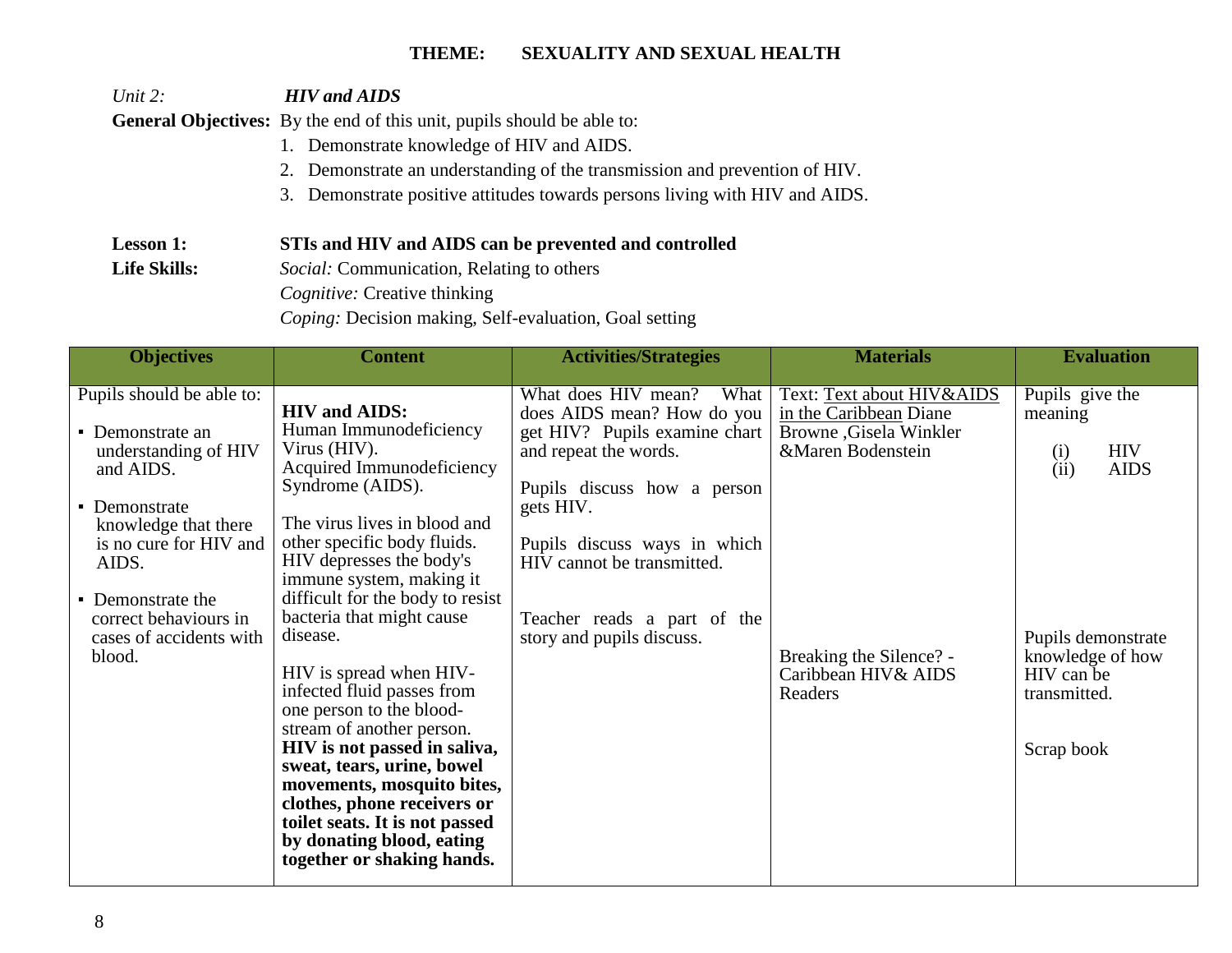| You do not actually "catch"<br>AIDS. Persons who get<br>infected with HIV may<br>develop AIDS when their<br>immune system is badly<br>damaged and they get really<br>sick with more than one kind<br>of infection. There is no<br>cure for HIV or AIDS.                                                                                                                                                                                                                                                                                                                                                                                                                                       | Pupils role play what to do if<br>there is an accident in school<br>and there is blood. |                                                                                                                                    |                                                  |
|-----------------------------------------------------------------------------------------------------------------------------------------------------------------------------------------------------------------------------------------------------------------------------------------------------------------------------------------------------------------------------------------------------------------------------------------------------------------------------------------------------------------------------------------------------------------------------------------------------------------------------------------------------------------------------------------------|-----------------------------------------------------------------------------------------|------------------------------------------------------------------------------------------------------------------------------------|--------------------------------------------------|
| How should I clean up<br>blood if there is an<br>accident?<br>We must always be careful<br>when we come in contact<br>with blood. If accidents<br>happen at school or at home,<br>tell an adult right away, as<br>there are certain precautions<br>that we must take when<br>dealing with blood:<br>(i) Gloves must always be<br>worn!<br>(ii) Clean the area with<br>disinfectant, and use bleach<br>to clean any surface where<br>they may be blood;<br>(iii) cloth/paper towel used<br>must be placed in a new<br>garbage bag immediately<br>after being used.<br>(v) Remove gloves and place<br>in garbage bag; tie the bag,<br>and dispose of properly.<br><b>Wash hands thoroughly!</b> |                                                                                         | Pictures of persons infected<br>with HIV/AIDS<br>Gloves-for demonstration<br>-Practice hand washing<br>- water, soap, basin, towel | Observation<br>-Listing Steps in hand<br>washing |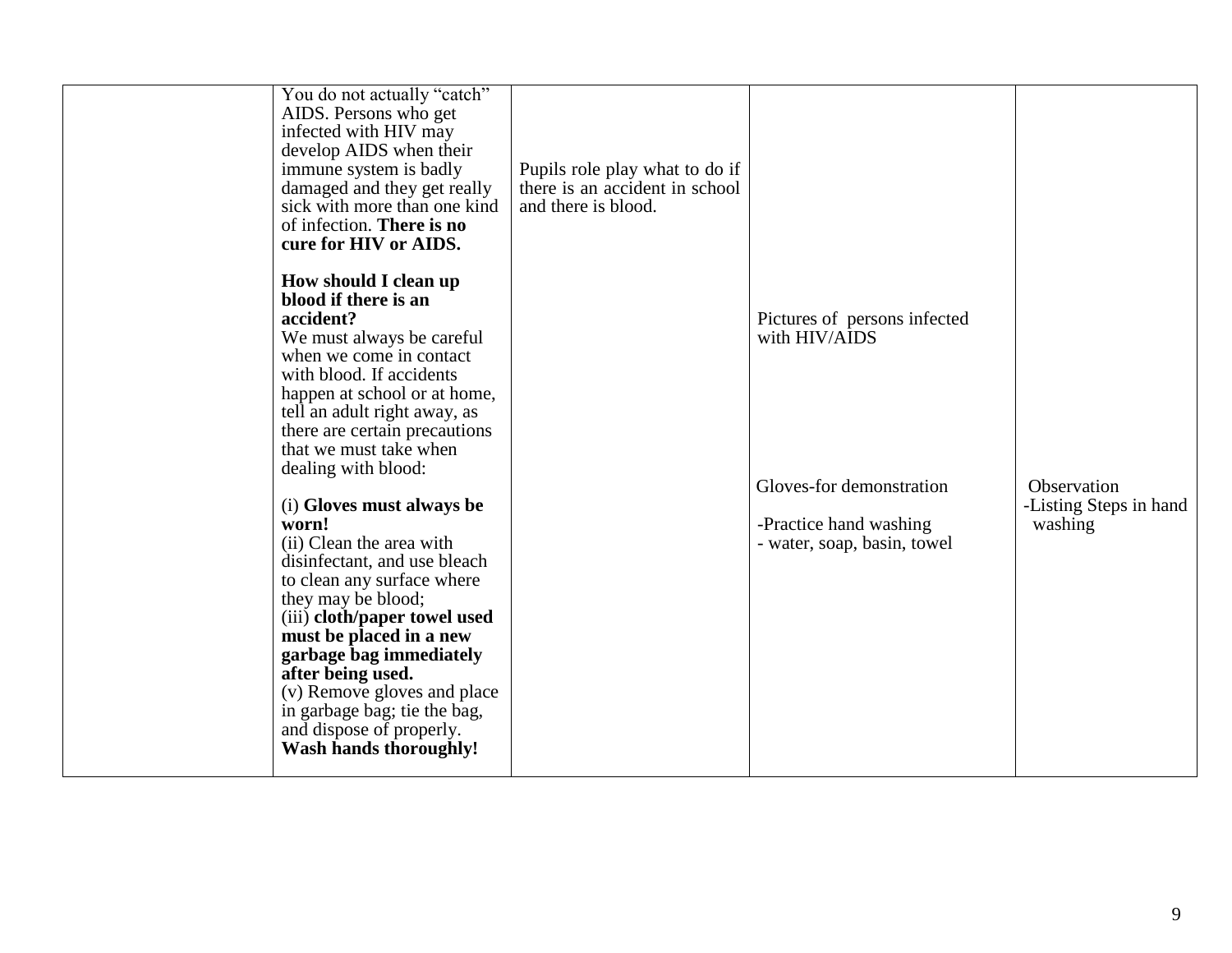| <b>Lesson 2:</b> | The human side of HIV and AIDS        |
|------------------|---------------------------------------|
| Life skills:     | <i>Social:</i> Communication, Empathy |
|                  | <i>Cognitive:</i> Critical thinking   |
|                  | Coping: Coping with pressure          |

| <b>Objectives</b>                                                                                                                                                                                                                                            | <b>Content</b>                                                                                                                                                                                                                                                                                                                                                                                                                                         | <b>Activities/Strategies</b>                                                                                                                                                                                                                                                                                                                                                                                                                                                                                                                           | <b>Materials</b>                                                | <b>Evaluation</b>                                                                                                                                                                                                                                        |
|--------------------------------------------------------------------------------------------------------------------------------------------------------------------------------------------------------------------------------------------------------------|--------------------------------------------------------------------------------------------------------------------------------------------------------------------------------------------------------------------------------------------------------------------------------------------------------------------------------------------------------------------------------------------------------------------------------------------------------|--------------------------------------------------------------------------------------------------------------------------------------------------------------------------------------------------------------------------------------------------------------------------------------------------------------------------------------------------------------------------------------------------------------------------------------------------------------------------------------------------------------------------------------------------------|-----------------------------------------------------------------|----------------------------------------------------------------------------------------------------------------------------------------------------------------------------------------------------------------------------------------------------------|
| Pupils should be able to:<br>• Explain why some<br>persons relate<br>negatively to those<br>who have HIV<br>(jeering, pointing,<br>laughing, etc.).<br>• Demonstrate positive<br>attitudes toward<br>persons living with<br>and affected by HIV<br>and AIDS. | <b>Stigma</b><br>Stigma is the use of negative<br>labels to describe someone<br>who may be different from<br>others in some way. Stigma is<br>hurtful and can lead to<br>discrimination.<br><b>Victimization</b><br>Prevents those living with<br>HIV & AIDS, and other<br>difficulties, from functioning<br>normal citizens,<br>and<br><b>as</b><br>deprives them of their rights.                                                                    | Are you always kind to everyone?<br>What about people makes us treat<br>them badly? Pupils talk among<br>themselves in small groups and list Teacher composed poem<br>the people whom they laugh at or or song<br>jeer.<br>Teacher tells/reads a story/sings a<br>song<br>. Afterwards they discuss what<br>they would do if a child in their<br>class were HIV+. Also they<br>discuss how they would respond to<br>people who treated the child badly.                                                                                                | CD player<br>Poster<br>Poster depicted<br>Discrimination/stigma | Observe pupils<br>behaviour over time<br>using a checklist. Do<br>follow-up sessions as<br>needed to address<br>stigma/discrimination<br>issues.<br>Pupils can name at least<br>one nice thing they can<br>do to help pupil living<br>with HIV and AIDS. |
| • Describe appropriate<br>behaviours toward<br>persons with various<br>disabilities, including<br>HIV and AIDS.                                                                                                                                              | <b>Discrimination</b><br>Making an unjust distinction<br>against someone e.g. on the<br>grounds of race, colour,<br>disease<br>and<br>personal<br>appearance.<br>What can I do to prevent<br>discrimination?<br>All children/persons should<br>be treated with love, respect,<br>although they may look<br>different, or like different<br>activities.<br>I can be kind to people too.<br>People with HIV, AIDS, and<br>other illnesses need hugs too. | Divide the class into three groups.<br>Each group discusses one of the<br>following:<br>a) How we make HIV infected<br>pupil feel when they are<br>victimized.<br>b) What we can do to make<br>HIV infected children feel<br>better or more loved.<br>c) How we can be nicer when<br>speaking to persons who are<br>different from us.<br>As a class, pupils create an activity<br>encourage persons not to<br>to<br>discriminate against persons living<br>with HIV and AIDS.<br>As a class, pupils can use positive<br>words to describe each other. | <b>Resource Person</b><br>Art work                              | Evaluate activity.<br>Webbing<br>Ken<br>David<br>Joan<br>King                                                                                                                                                                                            |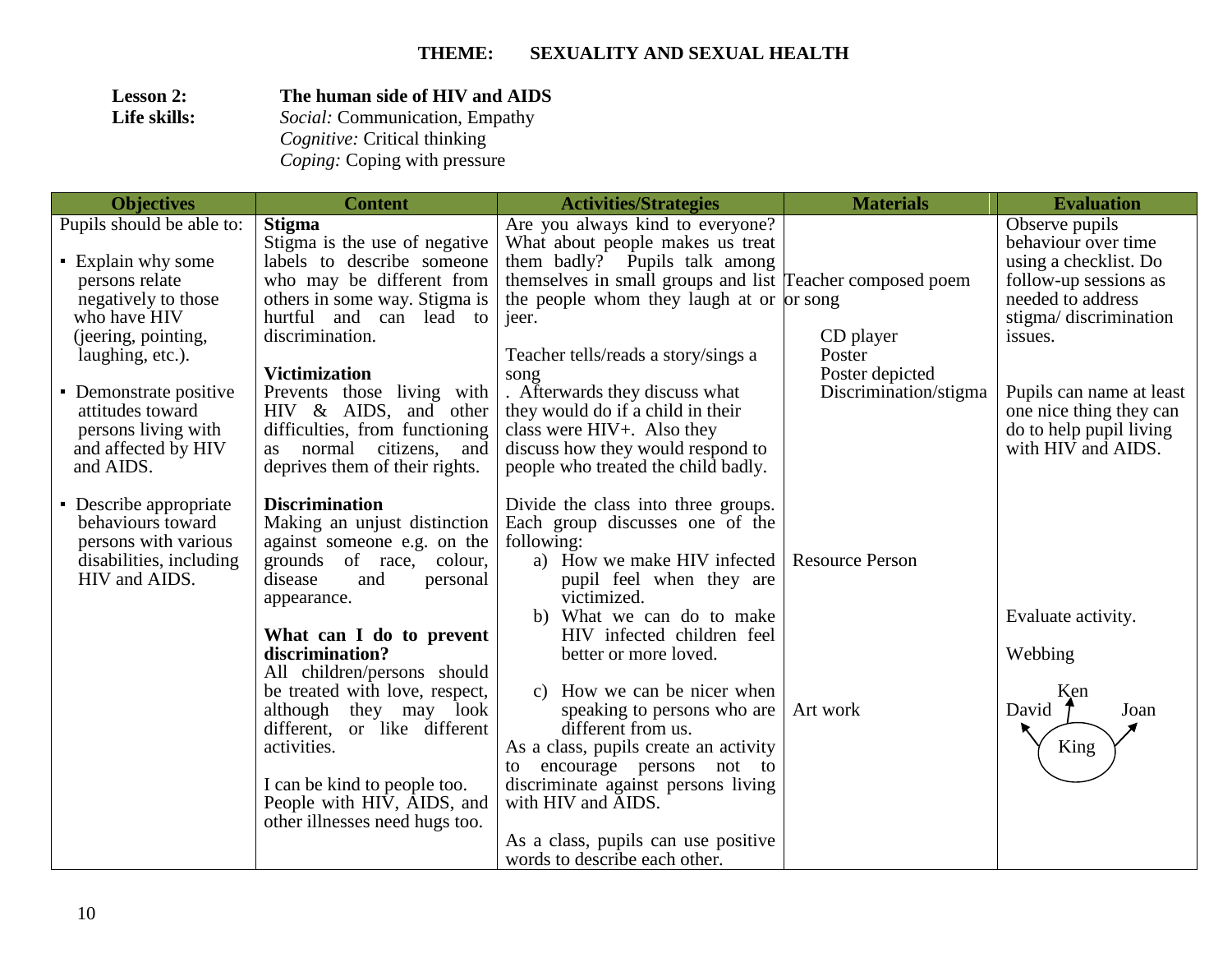| <b>Lesson 3:</b>    | How to get help                                    |
|---------------------|----------------------------------------------------|
| <b>Life Skills:</b> | <i>Social:</i> Communication, Cooperation          |
|                     | <i>Cognitive: Decision-making</i>                  |
|                     | <i>Coping:</i> Self-management, Self-assertiveness |

| <b>Objectives</b>                                                 | <b>Content</b>                                                                | <b>Activities/Strategies</b>                                              | <b>Materials</b>                | <b>Evaluation</b>                                                   |
|-------------------------------------------------------------------|-------------------------------------------------------------------------------|---------------------------------------------------------------------------|---------------------------------|---------------------------------------------------------------------|
| Pupils should be able to:                                         | <b>Health resources</b>                                                       | Who do you contact when you have<br>questions about anything? How do      |                                 |                                                                     |
| • Contact health and                                              | There are community and                                                       | I reach him/ her? Pupils discuss                                          | Chart created by teacher        |                                                                     |
| social service facilities<br>in their school and                  | national resources that can<br>help with health, social and                   | the questions in groups and come<br>up with a list of persons and where   | Teacher will use                |                                                                     |
| community to obtain<br>information on health,                     | problems<br>emotional<br>or<br>concerns.                                      | to find them.                                                             | decision-making Skill<br>Poster |                                                                     |
| social and emotional<br>problems.                                 |                                                                               | Pupils create a one-page directory<br>of resources. Pupils copy the names | Scrap book                      |                                                                     |
| • Give the names of at                                            | Who/where to go to get                                                        | and contact information into their                                        |                                 |                                                                     |
| least three persons or<br>organizations that can<br>provide help. | help<br>(i) Ask a trusted adult                                               | books.                                                                    | <b>Telephone Directory</b>      | Create their own copy of<br>resource directory with<br>2-3 persons. |
|                                                                   | (ii)Speak to your<br>teachers,                                                |                                                                           |                                 |                                                                     |
|                                                                   | counsellor at school, your<br>pastor at church, your                          |                                                                           |                                 |                                                                     |
|                                                                   | doctor, and/or a<br>policeman.                                                |                                                                           |                                 |                                                                     |
|                                                                   | (1) Social Worker<br>(2) Probation Officer<br>(3) Child Protection<br>Officer |                                                                           |                                 |                                                                     |
|                                                                   |                                                                               |                                                                           |                                 |                                                                     |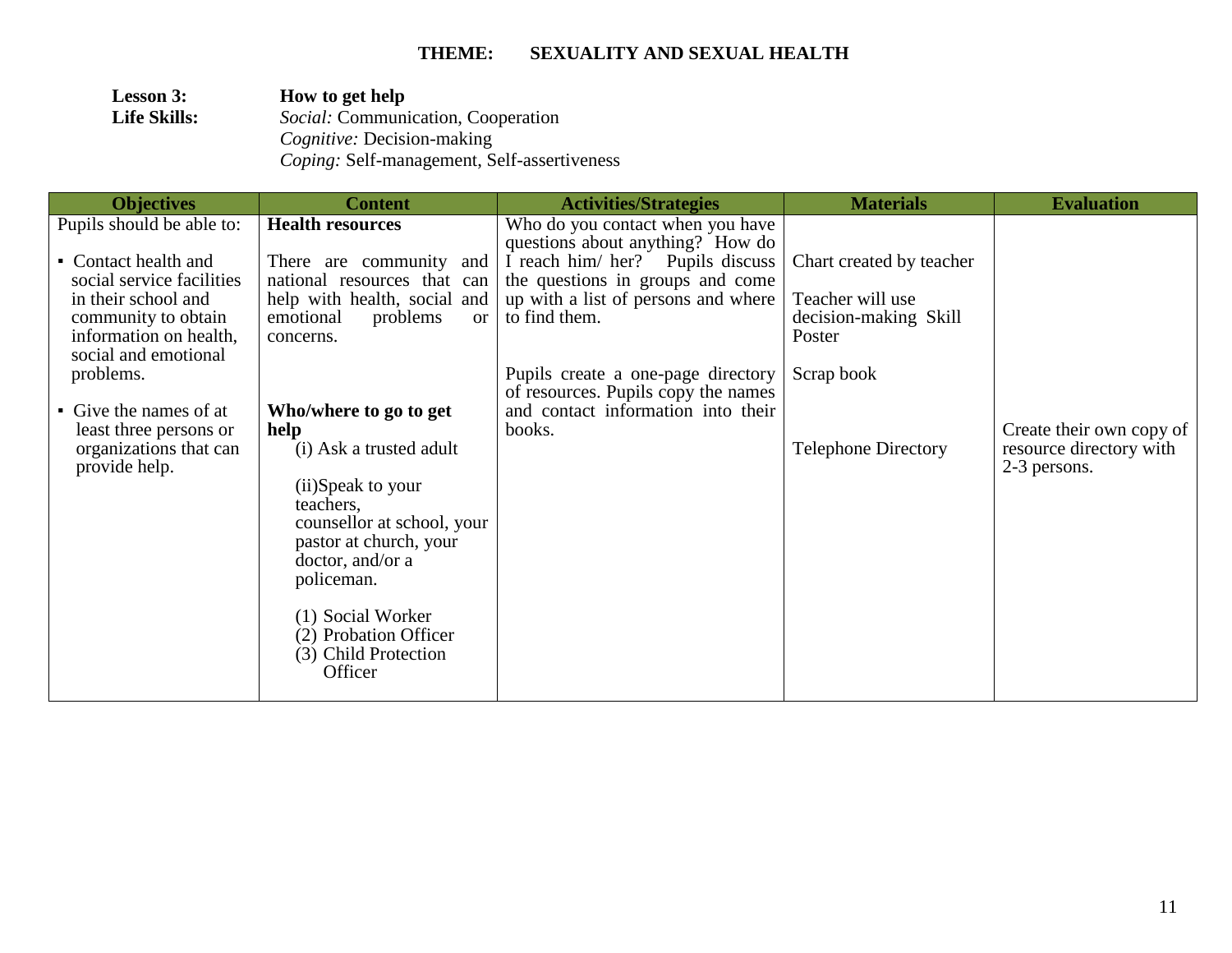*Unit 1: Healthy Eating*  **General Objectives**: By the end of the unit, pupils should be able to:

- 1. Understand that food helps them grow and keeps them healthy.
- 2. Identify different fruits and vegetables and their functions.
- 3. Make healthy food choices.

| <b>Lesson 1:</b>    | <b>Healthy foods</b>                               |
|---------------------|----------------------------------------------------|
| <b>Life Skills:</b> | Social: Communication, Advocacy, Assertiveness     |
|                     | <i>Cognitive:</i> Self-evaluation, Decision making |
|                     | <i>Coping:</i> Self-monitoring                     |

| <b>Objectives</b>                           | <b>Content</b>                                                    | <b>Activities/Strategies</b>                                               | <b>Materials</b>                         | <b>Evaluation</b>                                    |
|---------------------------------------------|-------------------------------------------------------------------|----------------------------------------------------------------------------|------------------------------------------|------------------------------------------------------|
| Pupils should be able to:                   | Food groups<br>Foods have different                               | Pupils work together in small<br>groups to discover the vitamins in        |                                          | Identify which vitamins<br>are in fruits.            |
| • Demonstrate a<br>commitment to a          | functions.                                                        | the fruits they eat regularly. They<br>share this information and find out | Food Chart                               |                                                      |
| healthy eating<br>campaign - 'One           | Why we eat fruits.<br>For vitamins. Different fruits              | how much fruit they need to eat.                                           | CD player (CD with<br>appropriate songs) |                                                      |
| fruit/one vegetable<br>a day' campaign.     | contain different vitamins so<br>it is important to eat a variety | Pupils work together in small<br>groups to discover the vitamins           | TV/VCR                                   | Identify which vitamins<br>and minerals are in       |
|                                             | of fruits eg: Vitamin 'C'.                                        | and minerals found in<br>the                                               | <b>Advocacy Skill Poster</b>             | vegetables.                                          |
| • Explain why they<br>should eat fruits and | Why we eat vegetables                                             | vegetables they eat regularly.<br>They share this information and          |                                          |                                                      |
| vegetables.                                 | Dark green, leafy and yellow<br>vegetables provide vitamins,      | find out how much vegetable they<br>need to eat.                           | Labels                                   |                                                      |
|                                             | minerals and carbohydrates.                                       |                                                                            |                                          | Design a poster for the<br>one fruit/one vegetable a |
|                                             | Different vegetables provide                                      | Pupils conduct survey of the<br>fruit/vegetable eating habits of           |                                          | day.                                                 |
|                                             | different benefits so it is<br>important to eat a variety of      | pupils in class. Discuss findings<br>and what they mean. They present      |                                          |                                                      |
|                                             | them. Fresh vegetables are<br>low in sodium, fat and              | findings and make suggestions to<br>principal and teachers.                |                                          |                                                      |
|                                             | calories.                                                         |                                                                            |                                          |                                                      |
|                                             |                                                                   | Use a resource person such as a<br>farmer or a video and have              |                                          |                                                      |
|                                             |                                                                   | children engaged in discussion on<br>healthy eating.                       |                                          |                                                      |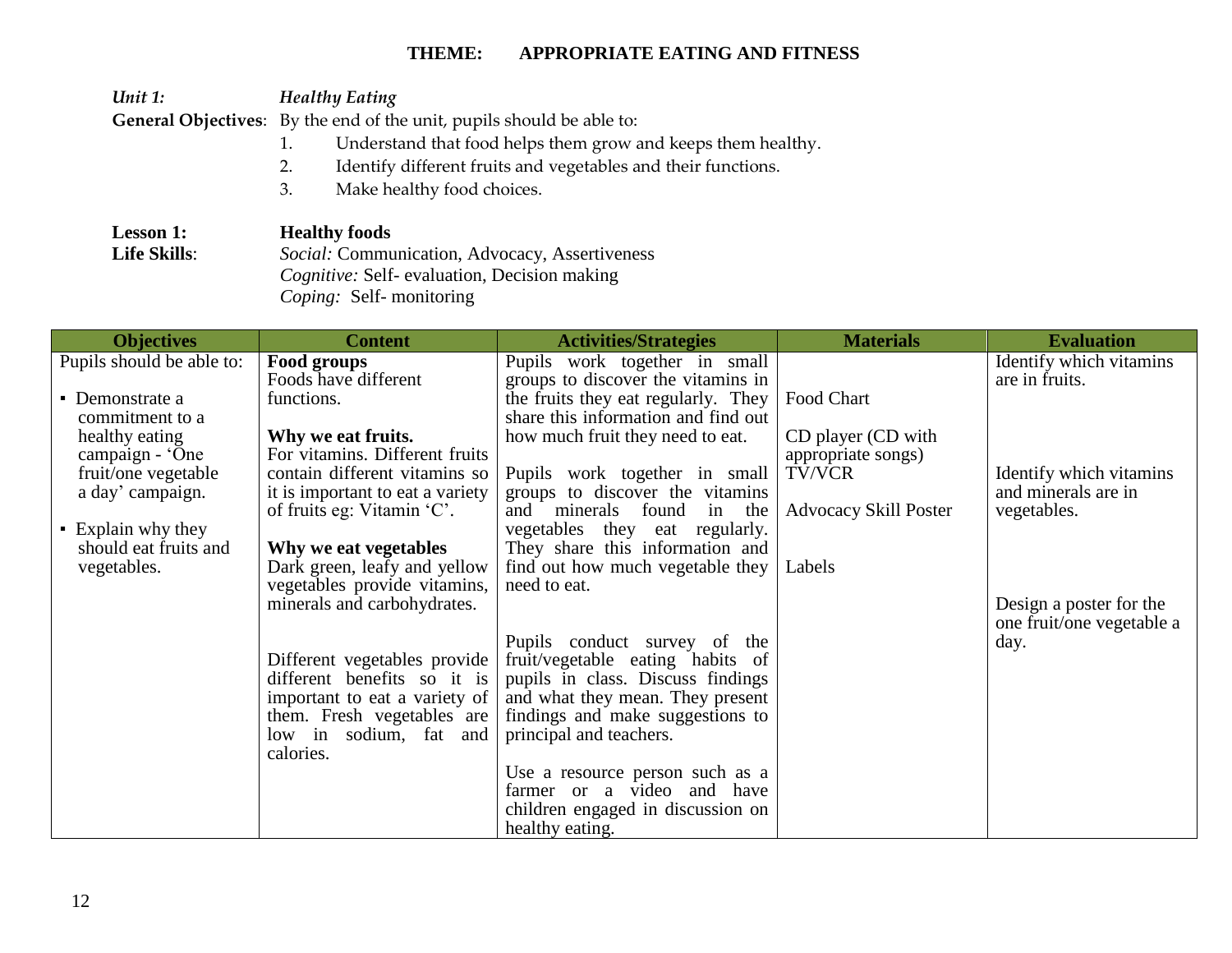| <b>Lesson 2:</b>    | <b>Healthy food choices</b>                              |
|---------------------|----------------------------------------------------------|
| <b>Life Skills:</b> | <i>Social:</i> Communication, Cooperation, Assertiveness |
|                     | <i>Cognitive:</i> Critical thinking, Decision-making     |
|                     | <i>Coping:</i> Self-control, Self-management             |

| <b>Objectives</b>                         | <b>Content</b>                                         | <b>Activities/Strategies</b>                                     | <b>Materials</b>         | <b>Evaluation</b>                                           |
|-------------------------------------------|--------------------------------------------------------|------------------------------------------------------------------|--------------------------|-------------------------------------------------------------|
| Pupils should be able to:                 | We need to eat a good                                  | Pupils examine the food charts                                   | Resource persons         |                                                             |
|                                           | balance of different foods                             | to try to understand how much                                    | Television/CDs/DVD       |                                                             |
| • Describe the types of                   | each day                                               | food from each of the food                                       | player and DVD.          |                                                             |
| foods that make up a<br>balanced diet.    | Understanding<br>a food<br>chart/pie which is a way of | groups they need to be healthy.                                  |                          |                                                             |
|                                           | describing<br>healthy,<br>$\mathbf{a}$                 |                                                                  | Food Chart – Go Foods    | Pupils create a scrap book                                  |
|                                           | balanced diet.                                         | Pupils prepare "a diet for a day"                                | Glow.                    | with a diet plan for a day.                                 |
|                                           |                                                        | using correct proportions of                                     |                          |                                                             |
|                                           |                                                        | each food type.                                                  |                          |                                                             |
| • Understand how much                     |                                                        |                                                                  |                          |                                                             |
| of each food type                         | We need to eat a larger                                | Half the class collects                                          | Critical thinking poster |                                                             |
| should be eaten daily to<br>keep healthy. | quantity of some foods,<br>and a smaller quantity of   | information about being<br>overweight or obese, and tells        | Pictures-healthy         | Pupils deliver presentations<br>based on topic eg: Show and |
|                                           | others.                                                | the class:                                                       | individuals              | Tell.                                                       |
| • Show empathy for, and                   |                                                        | (i) how such persons feel                                        | overweight individuals   |                                                             |
| tolerance towards,                        | We need to know how                                    | (ii) effects of being obese                                      | underweight individuals  |                                                             |
| persons who are obese                     | much food to eat to keep                               |                                                                  |                          |                                                             |
| or vegetarian.                            | healthy.                                               | Half<br>collects<br>the<br>class                                 |                          |                                                             |
|                                           |                                                        | being<br>information<br>about                                    |                          |                                                             |
|                                           | Being overweight makes<br>you un-healthy.              | vegetarian, and tells the class:<br>who makes this choice<br>(i) |                          |                                                             |
|                                           |                                                        | what this choice means                                           | Resource persons eg:     |                                                             |
|                                           |                                                        |                                                                  | nurse                    |                                                             |
|                                           |                                                        | Listening to a CD player or                                      |                          |                                                             |
|                                           |                                                        | viewing an advertisement which                                   |                          |                                                             |
|                                           |                                                        | talks about healthy eating.                                      | Samples of               |                                                             |
|                                           |                                                        |                                                                  | different foods          |                                                             |
|                                           |                                                        | Resource persons to talk about<br>eating the right foods.        |                          |                                                             |
|                                           |                                                        |                                                                  |                          |                                                             |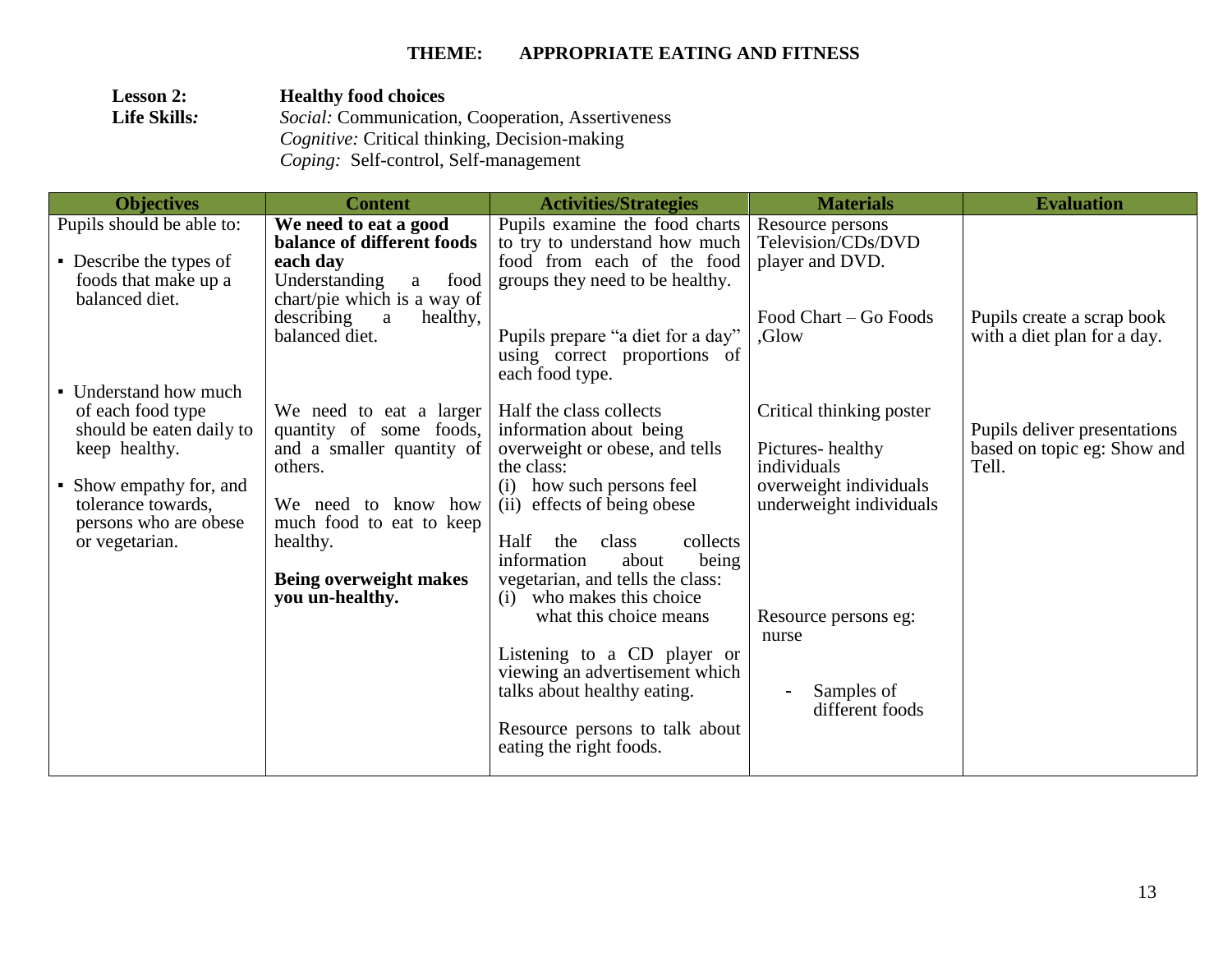| Unit 2:          | <b>Fitness</b>                                              |
|------------------|-------------------------------------------------------------|
|                  | By the end of this unit, pupils should be able to:          |
|                  | 1. Understand that physical exercise keeps them healthy.    |
|                  | 2. Understand how to be safe and stress free while playing. |
| <b>Lesson 1:</b> | <b>Building your muscles</b>                                |
| Life skills:     | Social: Communication                                       |
|                  | <i>Cognitive:</i> Critical thinking, Decision-making        |

*Coping:* Self management, Persistence

| <b>Objectives</b>                                                                                | <b>Content</b>                                                                                                | <b>Activities/Strategies</b>                                                                                                                                                                                                                                                                                               | <b>Materials</b>      | <b>Evaluation</b>                                                            |
|--------------------------------------------------------------------------------------------------|---------------------------------------------------------------------------------------------------------------|----------------------------------------------------------------------------------------------------------------------------------------------------------------------------------------------------------------------------------------------------------------------------------------------------------------------------|-----------------------|------------------------------------------------------------------------------|
| Pupils should be able to:<br>• Apply critical thinking                                           | <b>Muscles</b><br>Muscles help you to do<br>things and to move.                                               | Invite<br>PE<br>specialist/fitness<br>trainer<br>talk<br>about<br>to<br>and<br>demonstrate exercises that build                                                                                                                                                                                                            | Pictures              | Pupils can demonstrate<br>appropriate exercises to<br>build muscles in their |
| and decision making<br>skills to select from a<br>number of exercise and<br>fitness options.     | To make strong healthy<br>muscles, you need to<br>eat healthily, and do                                       | muscles e.g., push ups, sit ups,<br>climbing,<br>running, jumping,<br>skipping.                                                                                                                                                                                                                                            | TV footage            | body.                                                                        |
| • Describe the role of<br>muscles in their bodies.<br>• Describe how to build<br>strong muscles. | special exercises.<br>It is not healthy to use<br>medicines to help build<br>your muscles.<br>(give examples) | Using a model of an arm, the<br>expert will also demonstrate how<br>arm muscles work to lift pencil,<br>book, school bag, etc. The expert<br>will also set up display of foods<br>that build muscles. Children will<br>participate and ask questions.                                                                      | Model of an arm, leg. |                                                                              |
|                                                                                                  |                                                                                                               | Each pupil selects an exercise<br>he/she interested in and can do<br>each day. Pupils also make a<br>promise to eat foods that will<br>help build their muscles. Ask<br>pupils to create an exercise<br>journal and write each day which<br>exercise they do, and which<br>foods they eat, to help build their<br>muscles. | Journals              | Evaluate exercise<br>journals.                                               |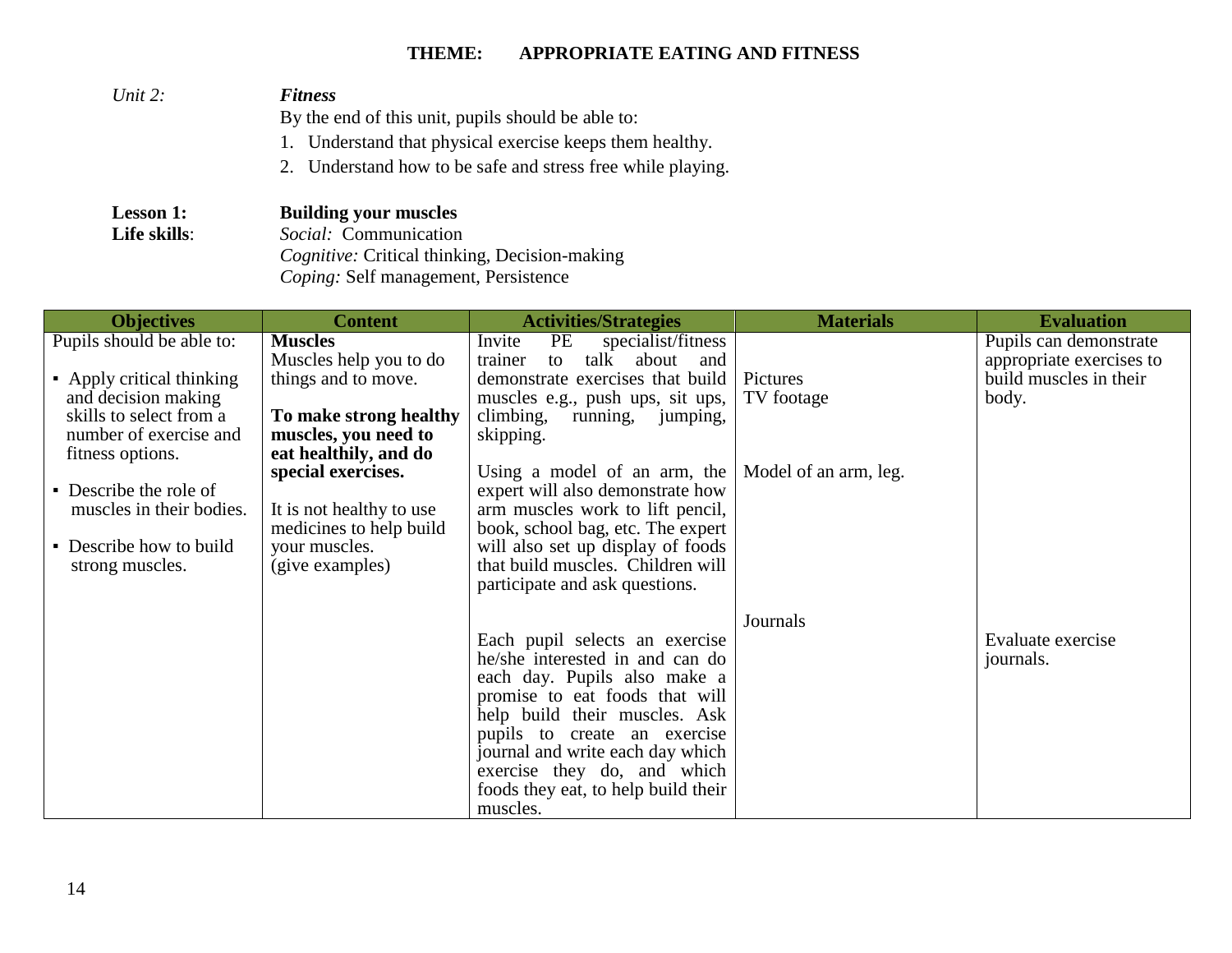| <b>Lesson 2:</b>    | Living healthily and safely                                                     |
|---------------------|---------------------------------------------------------------------------------|
| <b>Life Skills:</b> | <i>Social:</i> Communication, Cooperation, Relationship building, Assertiveness |
|                     | <i>Cognitive:</i> Critical thinking, Decision-making                            |
|                     | <i>Coping:</i> Self-control, Self-management                                    |

| <b>Objectives</b>            | <b>Content</b>                                                | <b>Activities/Strategies</b>                                            | <b>Materials</b>                | <b>Evaluation</b>      |
|------------------------------|---------------------------------------------------------------|-------------------------------------------------------------------------|---------------------------------|------------------------|
| Pupils should be able to:    | <b>Physical activity</b>                                      | PE specialist takes pupils through                                      |                                 | Level of participation |
|                              | Daily<br>physical<br>activity                                 | physical activities:                                                    |                                 | in exercises.          |
| • Understand the             | strengthens your body; helps                                  |                                                                         | Skipping ropes                  |                        |
| importance of physical       | you to keep fit; strengthens                                  | impact<br>aerobics<br>Low<br>$\blacksquare$ .<br>and                    |                                 |                        |
| activity.                    | your heart and lungs; creates                                 | stretching                                                              | <b>Balls</b>                    |                        |
|                              | more energy in the body, and<br>even helps to keep you stress | Skipping/jump rope<br>$\blacksquare$<br>Hop scotch                      | <b>Critical Thinking Poster</b> |                        |
| • Demonstrate an             | free.                                                         | Running and jumping                                                     |                                 |                        |
| understanding of the         |                                                               |                                                                         | Pictures                        |                        |
| importance of keeping        | <b>Healthy living requires that</b>                           | Pupils form teams, organize, plan and                                   |                                 | Benefits of physical   |
| safe while engaged in        | we do a variety of things:                                    | play a game. Before starting they                                       | Charts                          | activity.              |
| physical activity.           | work, play, exercise, rest.                                   | discuss benefits of physical activities                                 |                                 |                        |
|                              |                                                               | such as sports/games, and of playing                                    |                                 |                        |
| $\blacksquare$ Recognise the | <b>Choosing</b><br>the<br>right                               | on a team.                                                              |                                 |                        |
| importance of team           | activities is important to                                    |                                                                         |                                 | State the importance   |
| participation.               | avoid muscle aches or                                         | PE specialist discusses the importance                                  |                                 | of safety rules when   |
|                              | injuries.<br>Try to choose an activity you                    | of keeping safe while exercising or<br>playing sports/games. In groups, |                                 | exercising or playing  |
|                              | are interested in and that will                               | pupils discuss the rules of the                                         |                                 | sports/games.          |
|                              | not put too much strain on                                    | sport/game they have selected and                                       |                                 |                        |
|                              | your body before your body                                    | how these help to keep them safe from                                   |                                 |                        |
|                              | can manage.                                                   | injuries.                                                               |                                 |                        |
|                              |                                                               |                                                                         |                                 |                        |
|                              | Safety rules are important                                    |                                                                         |                                 |                        |
|                              | when engaging in any form                                     | Pupils also discuss safety rules that                                   |                                 | Pupils apply safety    |
|                              | of exercise or physical                                       | they may use on the playground.                                         |                                 | rules while engaged in |
|                              | activity.                                                     |                                                                         |                                 | physical activity      |
|                              | <b>Importance</b><br><b>of</b><br>team                        | Pupils play the sport/game they have                                    |                                 |                        |
|                              | participation<br>Team sports help to build                    | selected using the safety rules.                                        |                                 |                        |
|                              | skills,<br>communication                                      |                                                                         |                                 |                        |
|                              | patience, persistence,<br>and                                 |                                                                         |                                 |                        |
|                              | allows students to bond with                                  |                                                                         |                                 |                        |
|                              | each other and work together                                  |                                                                         |                                 |                        |
|                              | to achieve their goal.                                        |                                                                         |                                 |                        |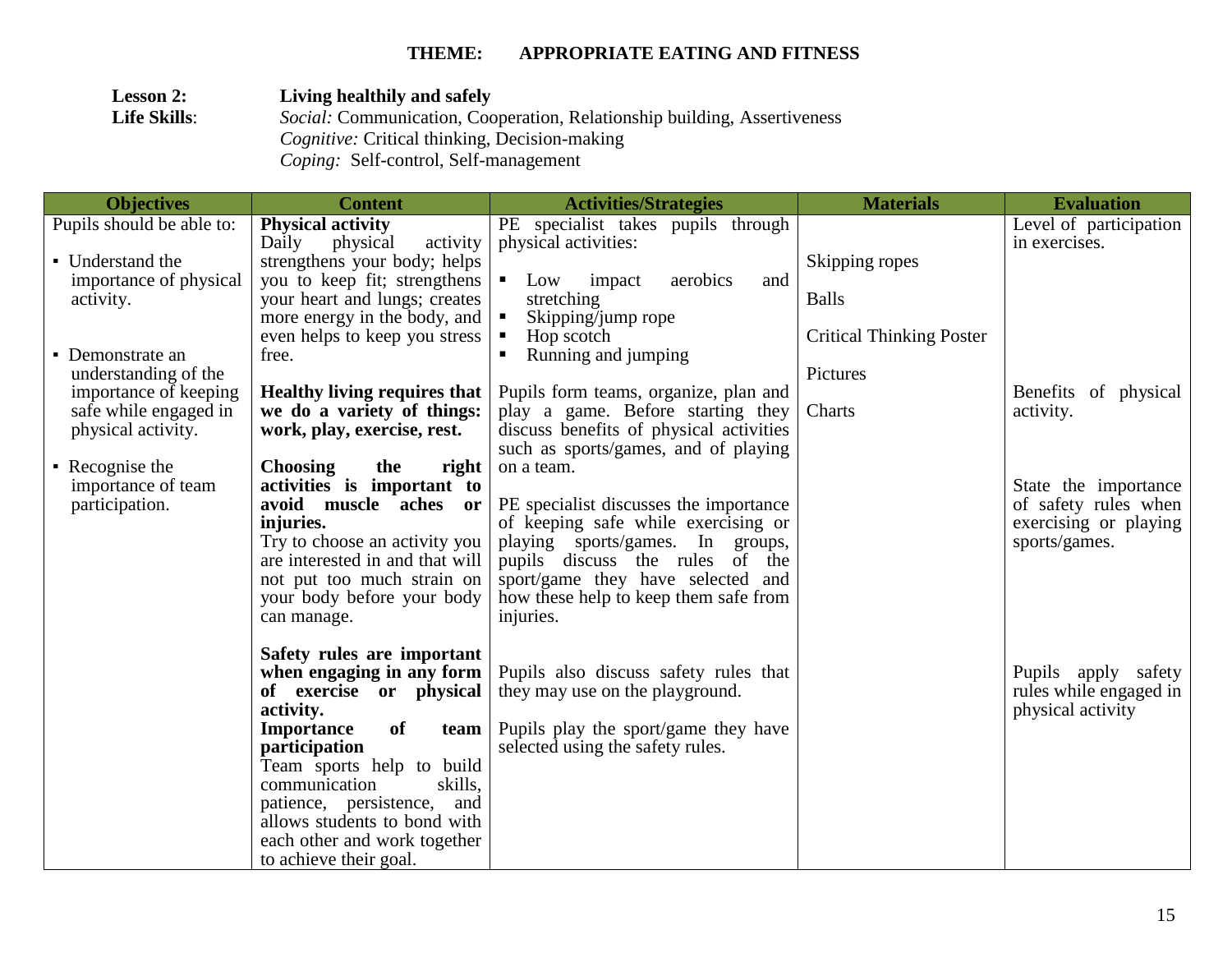| <b>Lesson 3:</b>    | Competition/competing with others is good            |
|---------------------|------------------------------------------------------|
| <b>Life Skills:</b> | Social: Communication, Cooperation, Teamwork         |
|                     | <i>Cognitive:</i> Decision-making, Critical-thinking |
|                     | <i>Coping:</i> Self-control, Self-awareness          |

| <b>Objectives</b>                                 | <b>Content</b>                                                                                          | <b>Activities/Strategies</b>                                                                                                                                                                                                                | <b>Materials</b>                                                           | <b>Evaluation</b>                                                                                 |
|---------------------------------------------------|---------------------------------------------------------------------------------------------------------|---------------------------------------------------------------------------------------------------------------------------------------------------------------------------------------------------------------------------------------------|----------------------------------------------------------------------------|---------------------------------------------------------------------------------------------------|
| Pupils should be able to:<br>Explain at least two | Competition helps you to<br>be a better person.<br>It improves your skills and                          | Pupils<br>exchange<br>will<br>in<br>pairs<br>likes/dislikes about playing games,<br>sports. Later in small groups they will                                                                                                                 | Decision-making poster<br>Role play/Simulation<br>Different<br>types<br>of | Completion exercises                                                                              |
| Benefits of<br>competitions.                      | knowledge, and leaves you<br>feeling happy. It also helps<br>to develop team spirit.                    | share their feelings about competitions<br>and the benefits of competitions.                                                                                                                                                                | Games-Rules<br>TV footage eg:                                              | e.g.<br>When I win I feel------                                                                   |
| • Demonstrate two ways<br>of easing pressure.     | Playing with a friend is more<br>fun than playing alone.                                                | Organize a<br>competition in<br>class.<br>Afterwards, pupils describe<br>their<br>feelings about competing, winning and<br>losing.                                                                                                          | Guyana/West Indies<br>winning a T20 match or<br>listen to a recording.     | When I lose I feel------                                                                          |
|                                                   | Competition<br>bring<br>can<br>and<br>stress;<br>pressure<br>however, there are ways to<br>reduce this. | Practicing ways of easing pressure in<br>competitions, like getting enough<br>sleep, eating properly, taking deep<br>breaths, talking with coach, parent,<br>teachers and friends. Class practices<br>these actions during the competition. | Chart-teacher<br>made<br>showing ways of easing<br>pressure                | Evaluate how children<br>winning<br>and<br>take<br>losing.<br>Art-Expressing<br>how<br>they feel. |
|                                                   |                                                                                                         |                                                                                                                                                                                                                                             |                                                                            | Observe pupils role<br>play ways of easing<br>pressure.                                           |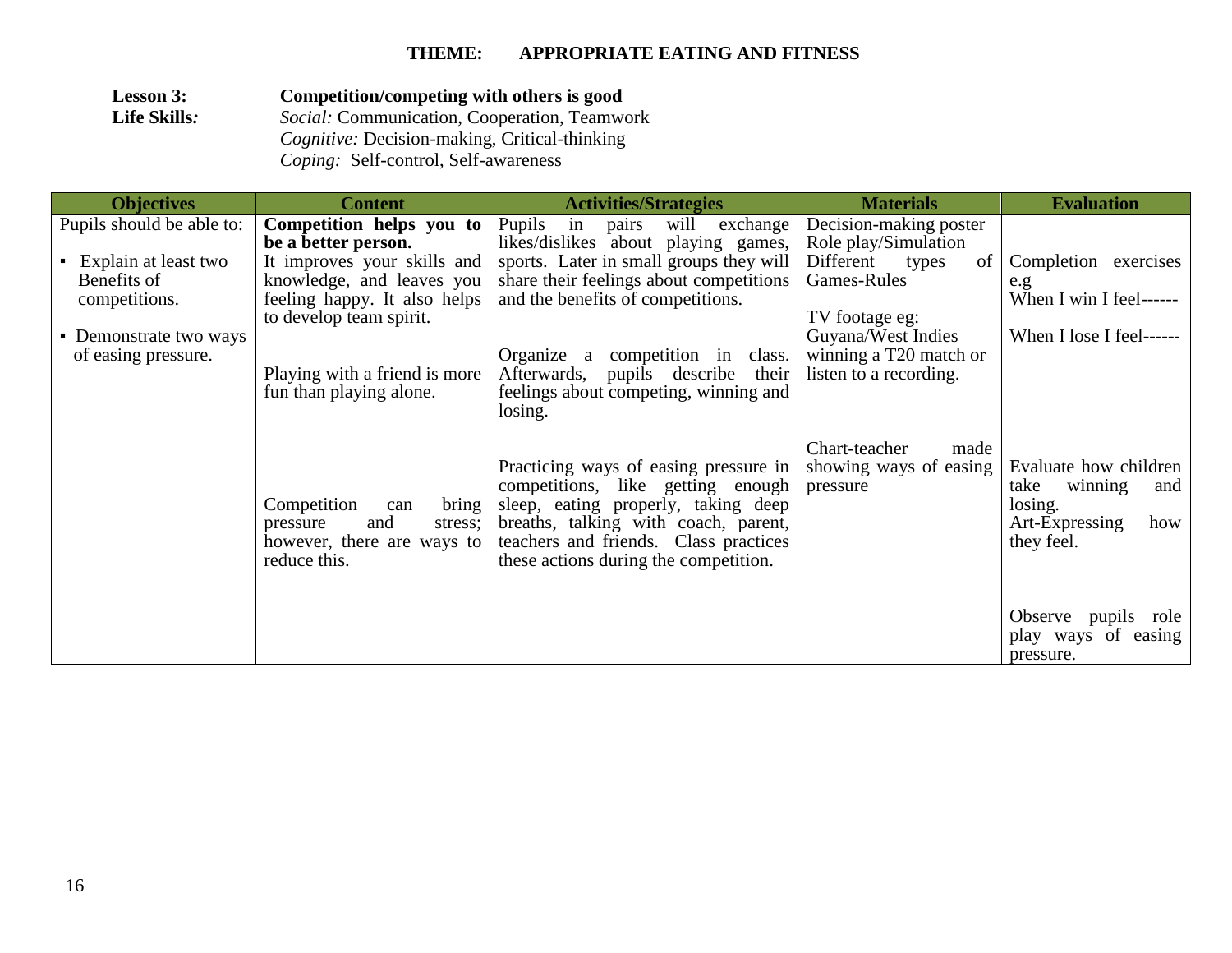| Unit $l$ :                | <b>Self</b>                                                                  |
|---------------------------|------------------------------------------------------------------------------|
| <b>General Objective:</b> | By the end of the Unit, pupils should be able to:                            |
|                           | Demonstrate the capacity to get organized.                                   |
|                           | Demonstrate the capacity to make good decisions.<br>2.                       |
|                           | Use coping and social skills to deter involvement in risky situations.<br>3. |
| <b>Lesson 1:</b>          | Setting goals for myself                                                     |
| <b>Life Skills:</b>       | <i>Social:</i> Communication                                                 |
|                           | Cognitive: Critical thinking                                                 |
|                           | Coping: Self evaluation, Self management                                     |

| <b>Objectives</b>                          | <b>Content</b>                                     | <b>Activities/Strategies</b>                             | <b>Materials</b>                | <b>Evaluation</b>            |
|--------------------------------------------|----------------------------------------------------|----------------------------------------------------------|---------------------------------|------------------------------|
| Pupils should be able to:                  | What am I like?                                    | What qualities, talents do I have?                       | Photographs of self             | Explain why they like each   |
|                                            | What do I like to do?                              | How can I use these talents to get                       | - Journals -Personal            | characteristic or attribute. |
| • Describe themselves                      | What are my talents?                               | some of what I want? Pair pupils.                        |                                 |                              |
| in terms of their                          | What do I like about                               | Ask them to name three $(3)$ things                      |                                 |                              |
| qualities, attributes,                     | myself?                                            | they like about themselves and                           |                                 | e.g Completion -             |
| characteristics and                        |                                                    | each other. Each one in the pair                         |                                 | Three things I like about    |
| talents.                                   |                                                    | writes a sentence: Your best                             |                                 | myself                       |
|                                            | It is important to think                           | quality is $\dots \dots$                                 |                                 |                              |
| • Explain why they like                    | out personal goals                                 |                                                          |                                 | 2.                           |
| at least two of their                      | Goals help me to get on in                         |                                                          | Journals                        | 3.                           |
| qualities/                                 | life. I can plan to do well                        | Individual<br>pupils<br>develop                          |                                 | Three things I am good at    |
| characteristics.                           | at sports & school work.                           | personal diary or scrap book with                        | <b>Critical Thinking Poster</b> | are                          |
|                                            | This will help me to                               | "Myself"<br>illustrating<br>pictures                     |                                 | ī.                           |
| • State at least two                       | become a musician,<br>an                           | "My life" "What I am going to be                         |                                 | 2.<br>3.                     |
| personal goals ("what<br>I want to do next | athlete, a doctor,<br>$\alpha$<br>whatever I wish. | when I grow up" "What I need to<br>do in order to become |                                 |                              |
| week/next year/when                        |                                                    |                                                          |                                 |                              |
| I grow $up$ ").                            | Some goals are for next                            |                                                          |                                 | Completing<br>checklist      |
|                                            | week, some for next year,                          | Pupils prepare individual goals                          | Sample of activity on           | matching steps<br>for tasks  |
|                                            | others are for when I grow                         | and write out list of steps to                           | Chart                           | towards goals.               |
|                                            | up.                                                | task for next<br>achieve same                            |                                 |                              |
|                                            | Getting organized                                  | day/next week/next term (get                             |                                 |                              |
|                                            | We can learn how to work                           | ready/list/ organize-focus-do it).                       |                                 |                              |
|                                            | efficiently.                                       |                                                          |                                 |                              |
|                                            | When we achieve our                                |                                                          |                                 |                              |
|                                            | goals,<br>should<br>we                             |                                                          |                                 |                              |
|                                            | celebrate!                                         |                                                          |                                 |                              |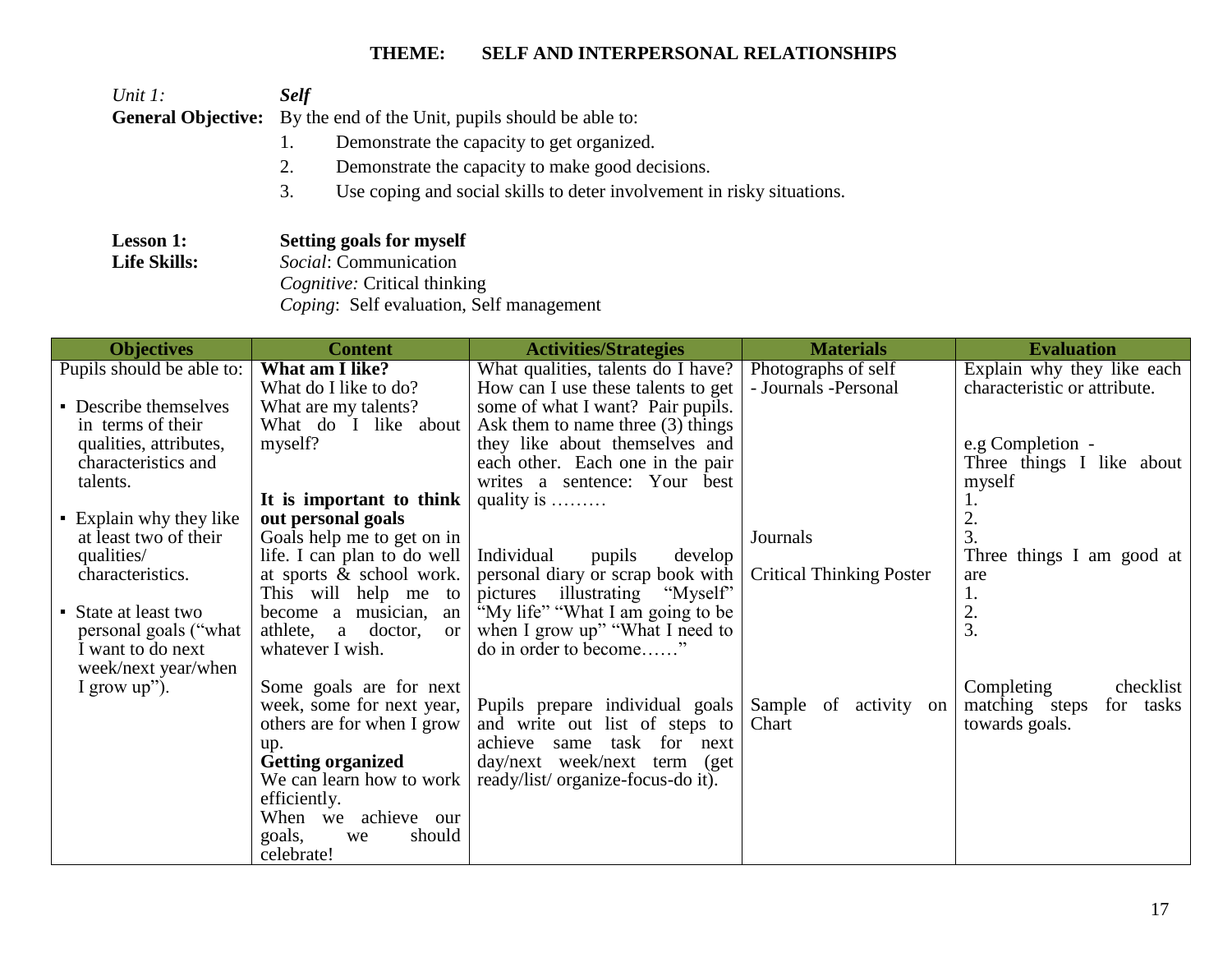| <b>Lesson 2:</b>    | <b>Making decisions</b>                                                                                |
|---------------------|--------------------------------------------------------------------------------------------------------|
| <b>Life Skills:</b> | <i>Social:</i> Communication                                                                           |
|                     | <i>Cognitive:</i> Critical thinking, Self evaluation, Decision making<br><i>Coping:</i> Self-awareness |

| <b>Objectives</b>                      | <b>Content</b>                 | <b>Activities/Strategies</b>                                 | <b>Materials</b>         | <b>Evaluation</b>        |
|----------------------------------------|--------------------------------|--------------------------------------------------------------|--------------------------|--------------------------|
| Pupils should be able to:              | Guessing is not "smart"        | Pupils,<br>working in<br>groups,                             |                          | Completion               |
|                                        | when you have to make          | practice decision making skills -                            | -Stories teachers made   | I like this song because |
| • Suggest at least two                 | important                      | "stop, think it through"<br>Pupils                           | - Case studies           |                          |
| disadvantages $\&$                     | decisions/choices.             | recite the words to popular songs                            | - words of song eg:      | <b>Or</b>                |
| consequences of                        | When making decisions,         | which note the effects<br>-of                                | -Copy of Steps in        |                          |
| guessing.                              | the steps are :                | decisions/decision making<br>on                              | decision making skills   | Art to show how the song |
|                                        | $(i)$ Stop,                    | feelings. Pupils say if the singer                           | (Decision making poster) | make he/she feel.        |
| Demonstrate steps of<br>$\blacksquare$ | (ii) Think it                  | used the right decision-making                               |                          |                          |
| Good decision                          | through/talk it over           | steps.                                                       | $-Art$                   | Completion               |
| making.                                | with myself/other              |                                                              | -Pictures                | Items                    |
|                                        | person                         |                                                              | Scrap book               |                          |
| • Identify at least two                |                                | Pupils are divided into groups and                           | -magazines Newspapers    | Matching items           |
| substances/situations                  | (iii) Consider the             | discuss (i) how much time they                               |                          |                          |
| which may cause                        | consequences                   | spend watching TV and (ii) how                               | -Personal Journals       |                          |
| harm to their bodies                   | (iv) Decide                    | much time is spent playing video                             | -Drawings/Pictures of    |                          |
| $&$ minds.                             | (v) Stand by the               | games. Each group should talk                                | T.V. character           |                          |
|                                        | decision made.                 | about the harm that they may be                              |                          |                          |
|                                        |                                | doing to their bodies and minds,                             |                          |                          |
|                                        |                                | and how this makes them feel.                                |                          |                          |
|                                        | It is not wise to put          |                                                              |                          |                          |
|                                        | things into my body or         | Other pupils recall and identify                             | Song-Flowers of          |                          |
|                                        | mind that will cause me        | how many advertisements about                                | Humanity                 |                          |
|                                        | harm.                          | alcohol and cigarette smoking                                |                          |                          |
|                                        | I am careful about myself,     | and<br>how<br>they<br>see<br>the                             | Song-Bits of Paper       | Evaluate journals.       |
|                                        | because I like myself. I       | advertisements make them feel.                               | Self-awareness poster    |                          |
|                                        | want to take care of           |                                                              |                          |                          |
|                                        | myself.                        | Pupils make a plan to reduce how                             |                          |                          |
|                                        | much                           | much TV they watch and the                                   |                          |                          |
|                                        | Watching<br>too<br>television. | amount of time they spend<br>playing video games. Ask pupils |                          |                          |
|                                        | Too much TV watching           | to record in their journals how                              |                          |                          |
|                                        | brain<br>harms                 | much time each day they spend                                |                          |                          |
|                                        | eyes,<br>Many<br>development.  | watching TV and playing video                                |                          |                          |
|                                        | dangerous substances can       | games.                                                       |                          |                          |
|                                        | harm the body.                 |                                                              |                          |                          |
|                                        |                                |                                                              |                          |                          |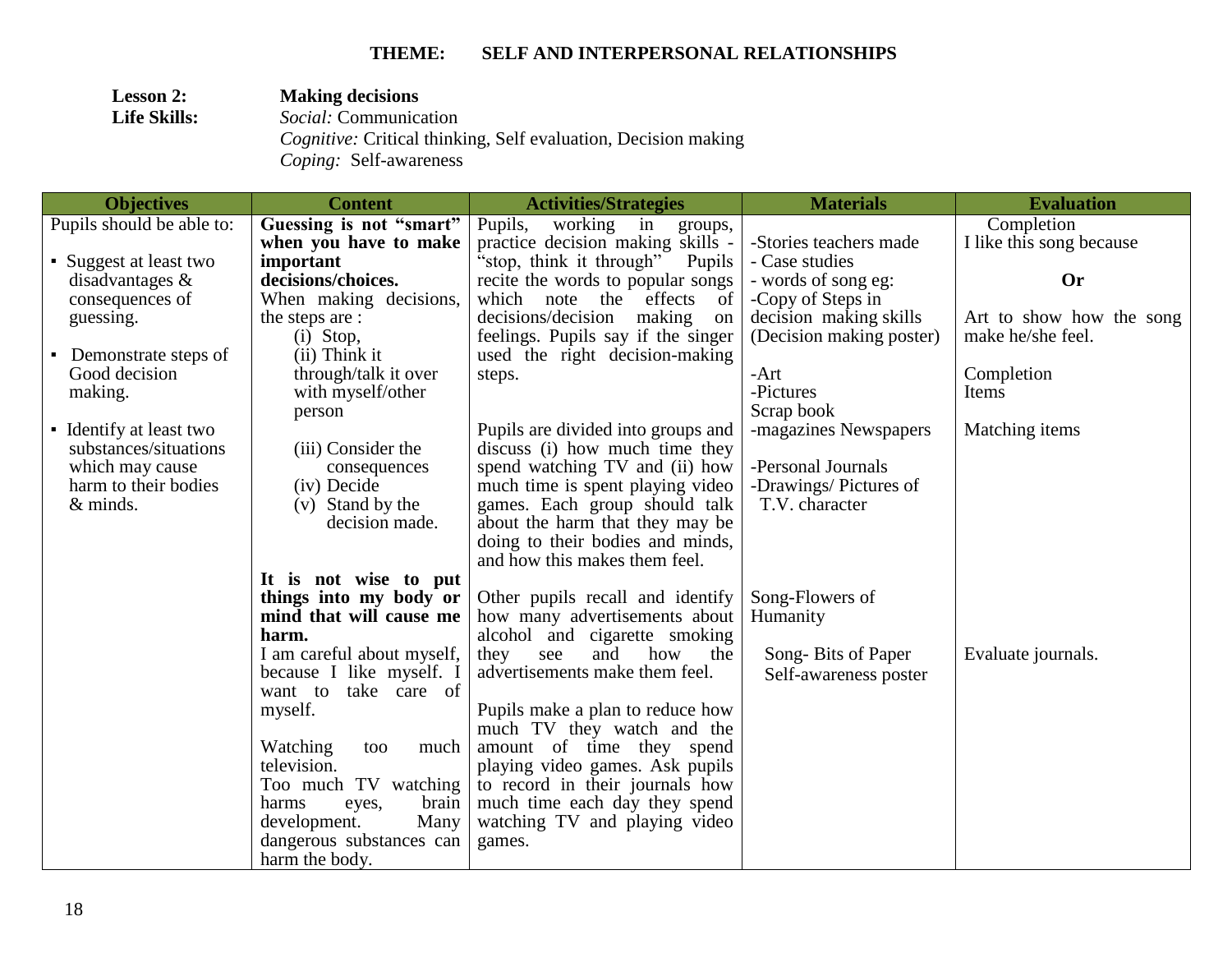| <b>Lesson 3:</b>    | I can control myself                                                  |
|---------------------|-----------------------------------------------------------------------|
| <b>Life Skills:</b> | <i>Social:</i> Communication                                          |
|                     | <i>Cognitive:</i> Critical thinking, Problem solving, Decision making |
|                     | <i>Coping:</i> Self-awareness, Self-evaluation, Self-management       |
|                     |                                                                       |

| <b>Objectives</b>         | <b>Content</b>                                        | <b>Activities/Strategies</b>                 | <b>Materials</b>            | <b>Evaluation</b>     |
|---------------------------|-------------------------------------------------------|----------------------------------------------|-----------------------------|-----------------------|
| Pupils should be able to: | communication<br>Good                                 | The class listens to the story               |                             | Assess the endings to |
|                           | leads<br>healthy<br>to                                | called ' <i>The Project or the Party'</i> .  | -Copies of case studies     | the story.            |
| • Apply strategies to     | relationships.                                        | What will Shauna Kay do?                     | -Scenarios                  |                       |
| ensure effective          | Communication<br>means                                | Pupils are divided into three                | -Stories-Teacher made       |                       |
| communication in          | receiving and giving ideas                            | groups and each writes an                    | -Pictures of Scenarios      |                       |
| daily life.               | through different methods                             | ending for the story.                        |                             |                       |
|                           | for e.g. talking, writing,                            |                                              |                             |                       |
| • Explain at least two    | signing, and other ways,                              |                                              | Song- Let there be peace on |                       |
| rules for controlling     | which may include the use                             | In the ending to the story,                  | Earth                       |                       |
| behaviour.                | of technology.                                        | describe and name the feeling or             |                             |                       |
|                           | for                                                   | emotion portrayed, and discuss               |                             |                       |
|                           | <b>Strategies</b><br>good<br>communication<br>include | what to do when faced with<br>these choices. | Problem solving poster      |                       |
|                           | listening,<br>keeping<br>eye                          |                                              | <b>Helpful Friends</b>      |                       |
|                           | contact, smiling, standing                            | In groups, pupils discuss the                |                             |                       |
|                           | properly<br>or sitting up                             | importance of controlling their              |                             |                       |
|                           | straight<br>speaking<br>and                           | behaviour.                                   |                             |                       |
|                           | clearly.                                              |                                              |                             |                       |
|                           |                                                       |                                              |                             |                       |
|                           | Being in control of my                                |                                              |                             |                       |
|                           | behaviour is helpful at                               |                                              |                             |                       |
|                           | school and at home.                                   |                                              |                             |                       |
|                           |                                                       |                                              |                             |                       |
|                           | <b>Feelings and emotions</b>                          |                                              |                             |                       |
|                           | Identify/name/describe/                               |                                              |                             |                       |
|                           | portray different feelings.                           |                                              |                             |                       |
|                           | Identify situations which                             |                                              |                             |                       |
|                           | evoke specific feelings and                           |                                              |                             |                       |
|                           | emotions.                                             |                                              |                             |                       |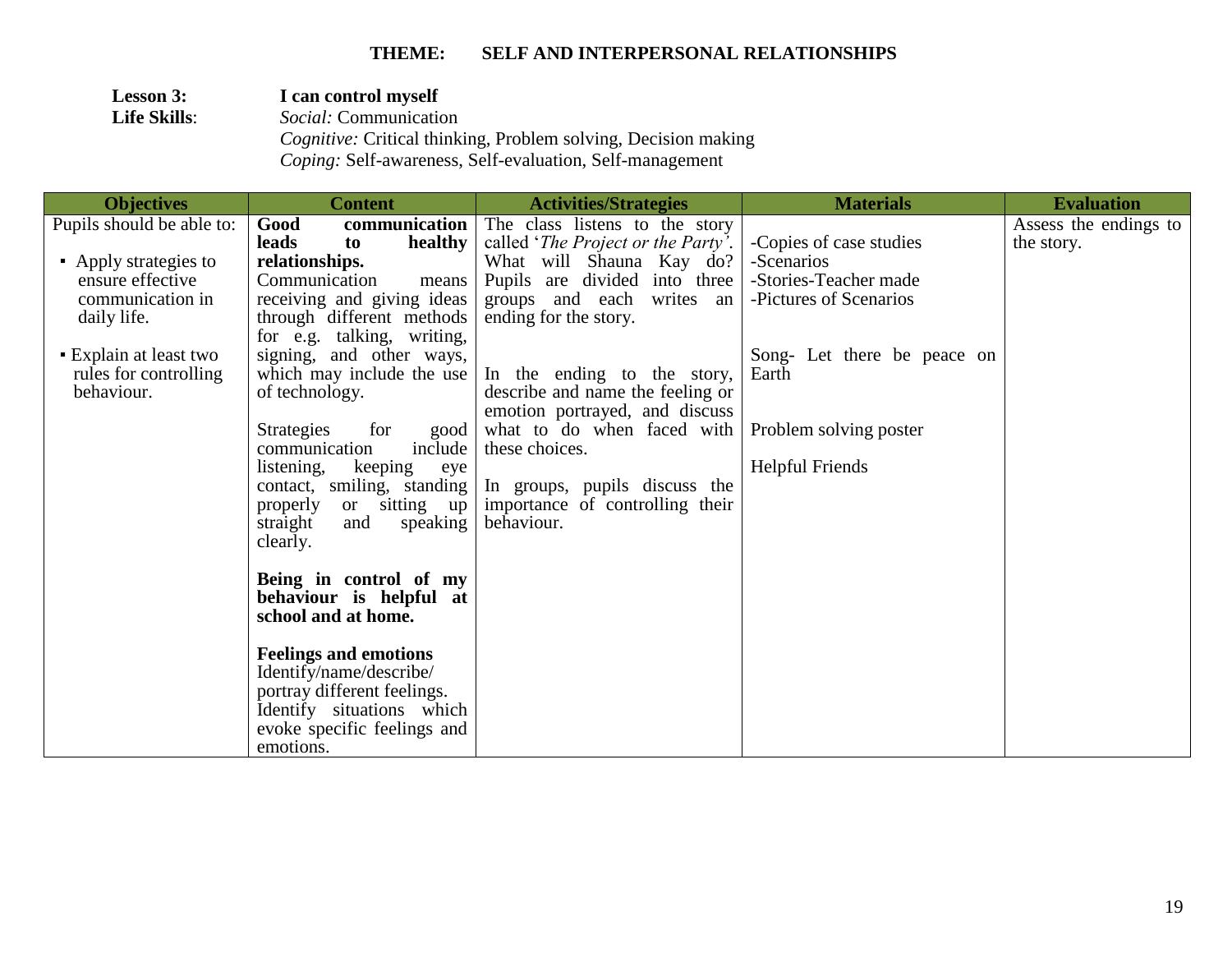| <b>Lesson 4:</b> | <b>Avoiding Conflict</b>                                                                                                                 |
|------------------|------------------------------------------------------------------------------------------------------------------------------------------|
| Life Skills:     | <i>Social:</i> Communication                                                                                                             |
|                  | <i>Cognitive:</i> Critical thinking, Problem solving, Decision making<br><i>Coping:</i> Self-awareness, Self-evaluation, Self-management |

| <b>Objectives</b>                                                                    | <b>Content</b>                                                                                                                                                                                                              | <b>Activities/Strategies</b>                                                                                                                         | <b>Materials</b>                                                 | <b>Evaluation</b>                                                                      |
|--------------------------------------------------------------------------------------|-----------------------------------------------------------------------------------------------------------------------------------------------------------------------------------------------------------------------------|------------------------------------------------------------------------------------------------------------------------------------------------------|------------------------------------------------------------------|----------------------------------------------------------------------------------------|
| Pupils should be able to:<br>Demonstrate an<br>$\blacksquare$                        | conflict<br>$\mathbf{A}$<br>is<br>a<br>between<br>disagreement<br>individuals, or a group of                                                                                                                                | What<br>do you do<br>when<br>someone upsets you? Would<br>you like someone to do that to                                                             | Puppets                                                          |                                                                                        |
| Understanding of<br>causes and effects of<br>conflict.                               | who<br>share<br>persons,<br>different<br>opinions<br><sub>or</sub><br>views about certain topics<br>or situations.                                                                                                          | you?                                                                                                                                                 | Problem solving poster<br>Conflict resolution poster             |                                                                                        |
| • Take steps in two given<br>situations to resolve<br>conflict.                      | Dealing with conflicts is<br>important<br>for<br>relationships as they may                                                                                                                                                  | Pupils work together in groups<br>and discuss what makes them                                                                                        | Teacher<br>Stories<br>made<br>(short<br>On Conflict resolution)  | Observing –how they using<br>skills to resolve conflict.<br>- Completion exercises eg: |
| • Discuss/practice<br>positive ways of<br>avoiding or preventing<br>situations which | cause us to react in ways<br>which may hurt other<br>people.                                                                                                                                                                | mad, and what they do when<br>they are mad.<br>Then they<br>discuss ways of avoiding<br>conflict and how they could<br>use some of these skills when |                                                                  | 1.<br>2.                                                                               |
| evoke/bring up specific<br>feelings and emotions.                                    |                                                                                                                                                                                                                             | they are angry.                                                                                                                                      |                                                                  | Evaluate stories to identify                                                           |
|                                                                                      | Conflicts can be resolved<br>in different ways. We can<br>do things to avoid getting<br>specific feelings irritated,<br>walking<br>like<br>away,<br>playing a game, singing<br>doing<br>something<br><b>or</b><br>positive. | In small groups, pupils role<br>play<br>of resolving<br>ways<br>conflicts, and controlling their<br>behaviour.                                       | Chart<br>$\overline{\phantom{a}}$<br><b>Stories</b><br>Scenarios | 1. Conflicts<br>- Practical activities                                                 |
|                                                                                      |                                                                                                                                                                                                                             |                                                                                                                                                      |                                                                  |                                                                                        |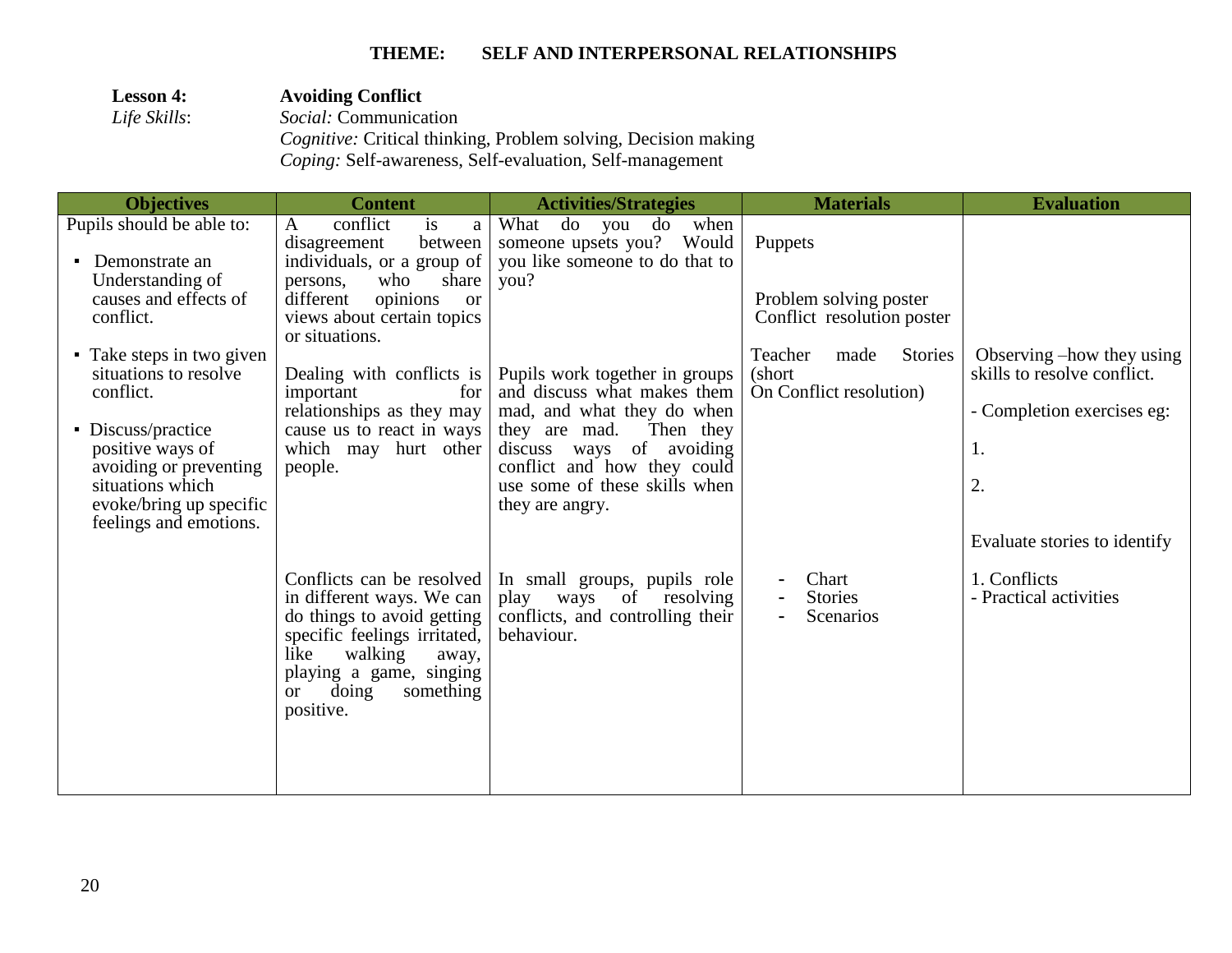#### *Unit 2: Relationships*

**General Objectives**: By the end of this unit, pupils should be able to:

- 1. Demonstrate an understanding of emotions and the situations which bring them up.
- 2. Communicate to strengthen the family ties.
- 3. Assess their feelings about changing situations and their ability to adjust to changes.

**Lesson 1: Special Feelings Life skills:** *Social:* Communication  *Cognitive:* Critical thinking, Decision making  *Coping:* Self-management, Self-evaluation

| <b>Objectives</b>                                              | <b>Content</b>                                                                                                                            | <b>Activities/Strategies</b>                                                       | <b>Materials</b>                               | <b>Evaluation</b>                                |
|----------------------------------------------------------------|-------------------------------------------------------------------------------------------------------------------------------------------|------------------------------------------------------------------------------------|------------------------------------------------|--------------------------------------------------|
| Pupils should be able to:                                      | We have special feelings<br>and emotions. It is good                                                                                      | Use of<br>interactive<br>poster<br>Feelings.                                       |                                                | Pupils<br>able<br>are<br>to                      |
| • Discuss their feelings<br>about difficult or                 | to remember happy times<br>and use positive ways of                                                                                       | Pupils describe the feelings<br>and emotions associated with                       | Posters<br>Art work-markers                    | identify<br>accurately<br>positive<br>of<br>ways |
| pleasant situations.                                           | expressing our emotions.                                                                                                                  | happy and sad times. Pupils<br>draw pictures/faces of sad                          | - Crayons<br>Pencils<br>$\sim$                 | emotions<br>expressing<br>linked to sad times.   |
| • Identify situations<br>which may bring on                    |                                                                                                                                           | times e.g. death of loved one<br>or a disappointment.                              | paper                                          | -Multiple Choice                                 |
|                                                                | specific<br>which<br>evoke                                                                                                                | Pupils write in their journals,                                                    | Journals                                       |                                                  |
| up' or help a friend, or<br>help yourself cope with            | Parting with a relative,<br>death of a loved one or                                                                                       | sad story on the news or in<br>their family.                                       | Teacher made stories                           | Journals completed.                              |
| disappointment.                                                | disappointments<br>can<br>cause grief.                                                                                                    |                                                                                    |                                                |                                                  |
|                                                                | Friends and family can                                                                                                                    | Invite resource persons e.g.                                                       | <b>Resource Persons</b>                        |                                                  |
|                                                                | manage the loss and                                                                                                                       | about grief and ways of                                                            |                                                | <b>Timelines</b>                                 |
| specific emotions.<br>• Identify ways to 'cheer<br>loss and/or | situations<br>There<br>are<br>feelings<br>and emotions.<br>pet<br><sub>or</sub><br>major<br>help us to feel better and<br>disappointment. | their feelings, after hearing a<br>Guidance Counsellor, to speak<br>overcoming it. | Newspaper articles<br><b>Stories Timelines</b> | items<br>- Creating                              |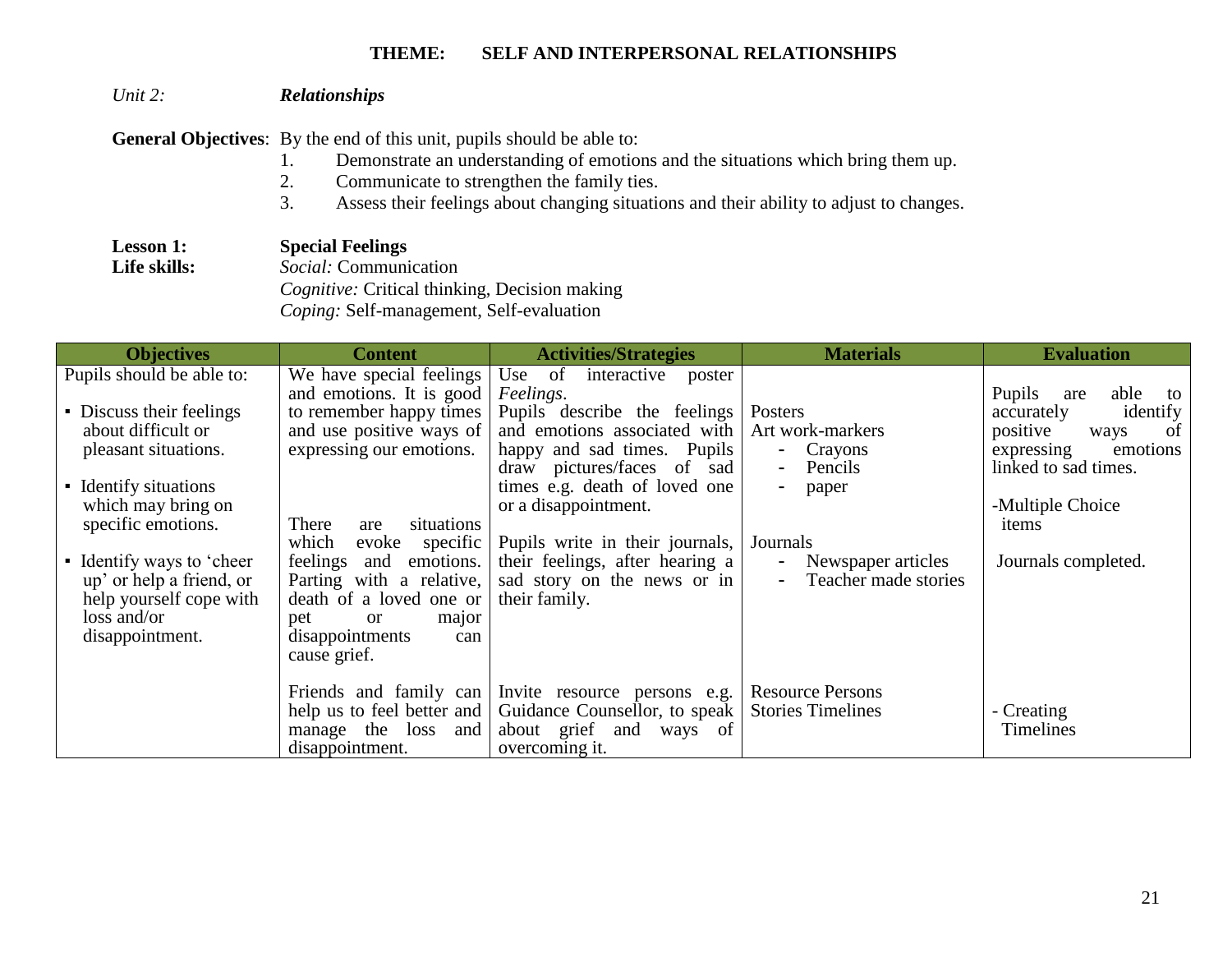| <b>Lesson 2:</b>    | <b>Family bonding</b>                                |
|---------------------|------------------------------------------------------|
| <b>Life Skills:</b> | <i>Social:</i> Communication, Assertiveness          |
|                     | <i>Cognitive:</i> Creative thinking, Self-evaluation |
|                     | <i>Coping:</i> Self-awareness                        |

| <b>Objectives</b>                                                                                                                                   | <b>Content</b>                                                                                                                                                                                                                                                                                                              | <b>Activities/Strategies</b>                                                                                                                                                                                                                                                                                                                                                                                | <b>Materials</b>                                                                                                                                                                                                                   | <b>Evaluation</b>                                                                                                                                                                |
|-----------------------------------------------------------------------------------------------------------------------------------------------------|-----------------------------------------------------------------------------------------------------------------------------------------------------------------------------------------------------------------------------------------------------------------------------------------------------------------------------|-------------------------------------------------------------------------------------------------------------------------------------------------------------------------------------------------------------------------------------------------------------------------------------------------------------------------------------------------------------------------------------------------------------|------------------------------------------------------------------------------------------------------------------------------------------------------------------------------------------------------------------------------------|----------------------------------------------------------------------------------------------------------------------------------------------------------------------------------|
| Pupils should be able to:<br>• Define 'family'.<br>• Identify and describe at<br>least three family types.<br>• Draw a family tree<br>showing three | There are four main types<br>of families:<br><b>Nuclear</b><br>Single parent (Mother/or<br>father headed)<br>Extended family<br>Households headed<br>by<br>grandparent(s)<br><i>Sibling</i> households                                                                                                                      | have? How many generations<br>do you know? Pupils form<br>small groups and discuss the<br>members of their families and<br>the differences between the<br>generations.                                                                                                                                                                                                                                      | What kind of family do you   Pictures of different types of<br>families.<br>-Art                                                                                                                                                   | - Art work showing their<br>families                                                                                                                                             |
| generations.<br>• Describe the activities<br>that they do/should do as<br>a family.                                                                 | A Family Tree is a way<br>of<br>showing<br>the<br>generations in a family.<br>Families bond together<br>for emotional, social and<br>cultural reasons. Family<br>bonding is important as<br>families<br>can provide<br>support for each other.<br>Spending time together<br>doing fun activities helps<br>families to bond. | Pupils discuss the differences<br>and similarities in the shapes<br>their<br>family<br>of<br>trees.<br>Individual pupils draw their<br>family trees and display their<br>family trees. Pupils say what<br>they would like to do with<br>their own families.<br>Pupils organize 'Bring your<br>parent(s) to school' day. They<br>plan displays and any other<br>activities for the parents and<br>guardians. | Sample of a completed family<br>tree<br>-Template of a family tree<br>-Pictures<br>-other materials for display<br><b>Communication Skill Poster</b><br><b>Assertiveness Skill Poster</b><br><b>Creative Thinking Skill Poster</b> | Pupils complete at least<br>one level of their family<br>tree and identify the<br>relationships.<br>Completion exercises<br>Invitation<br>family<br>to<br>member to school event |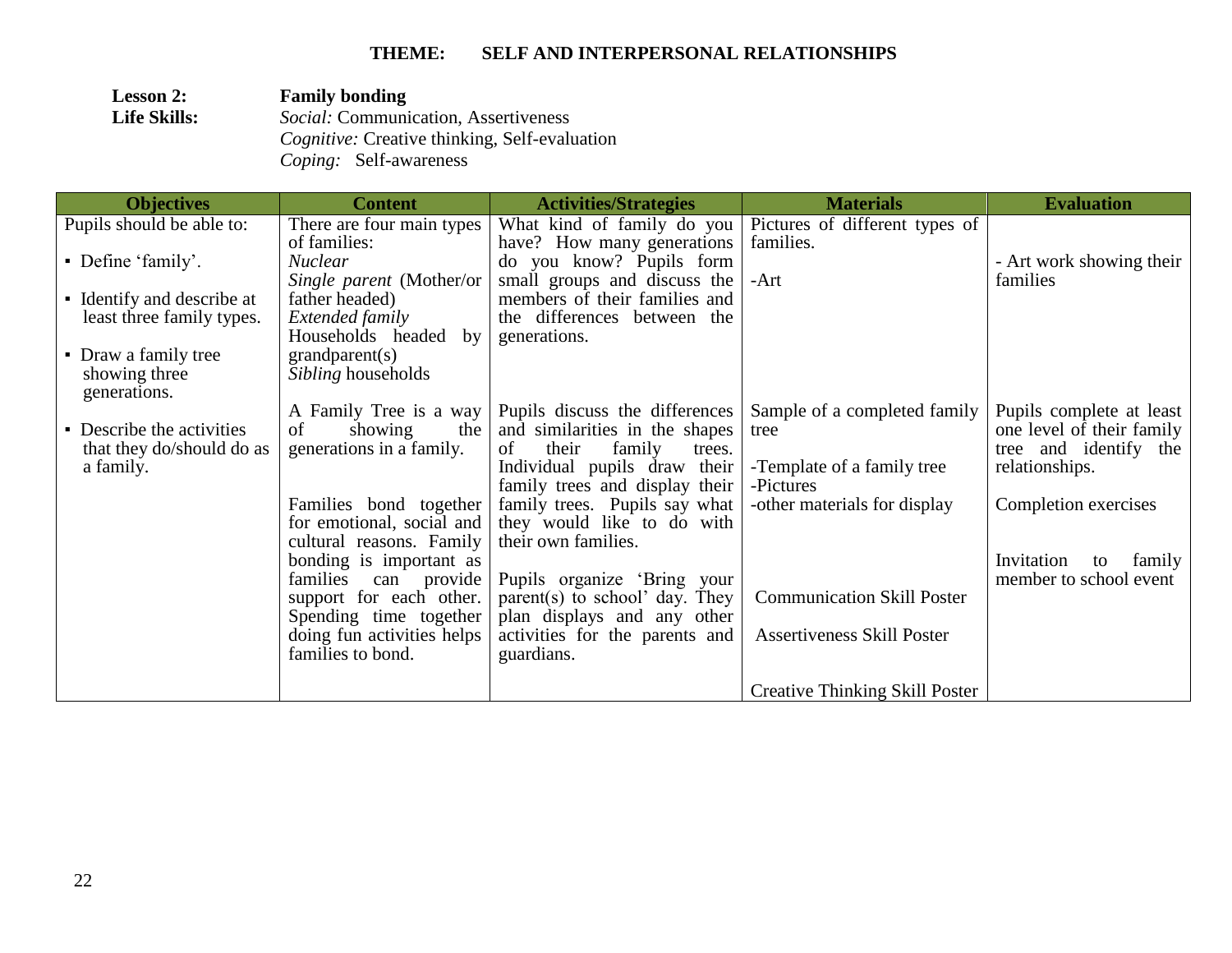## **Lesson 3: Dealing with new situations**<br>**Life Skills:** *Social:* Communication **Life Skills:** *Social:* Communication  *Cognitive:* Self evaluation, Critical thinking, Decision making

 *Coping:* Self-awareness, Self-management

| <b>Objectives</b>         | <b>Content</b>                                     | <b>Activities/Strategies</b>     | <b>Materials</b>                              | <b>Evaluation</b>                   |
|---------------------------|----------------------------------------------------|----------------------------------|-----------------------------------------------|-------------------------------------|
| Pupils should be able to: | $\overline{\text{Situations}}$ in life e.g.,       | Class works in two groups to     | Role play                                     | the students'<br>Evaluate           |
|                           | physical,<br>emotional,                            | role play new school or new      |                                               | ability<br>to<br>use                |
| • Discuss their feelings  | family and social, can                             | address. Pupils work out how     | Scenarios                                     | communication<br>and                |
| about change in a given   | change unexpectedly as a                           | to meet the new people and       |                                               | coping skills to adjust to          |
| situation.                | result of death, migration<br>accidents.           | make new friends. Students       | Pictures<br><b>Communication Skill Poster</b> | a given change using a<br>checklist |
| • Use communication       |                                                    | demonstrate using role plays.    |                                               |                                     |
| skills to help adjust to  | We can learn how to                                |                                  |                                               |                                     |
| the changes that are      | handle these changes.                              | Assign one group of pupils to    |                                               |                                     |
| presented.                |                                                    | new seats. They remain in the    |                                               |                                     |
|                           | <b>Health Resources</b>                            | new seats for one week.          |                                               |                                     |
| • Know who to contact if  | There are community                                | Afterwards, pupils discuss the   |                                               |                                     |
| they are having emotional | resources that can help                            | feelings of those who were       |                                               |                                     |
| problems.                 | with problems in life eg:                          | and<br>those<br>moved<br>who     |                                               |                                     |
|                           | <b>Health Centre</b><br>Welfare office.            | remained in their old places,    |                                               |                                     |
|                           |                                                    | but had a new neighbour.         |                                               |                                     |
|                           | There are agencies and                             |                                  |                                               |                                     |
|                           | persons whom we can                                | What do you do when you          |                                               |                                     |
|                           | contact to help us.                                | need help?<br>Pupils work        | Resource persons                              | List the names of<br>at             |
|                           |                                                    | together to create a new         |                                               | least three sources from            |
|                           |                                                    | directory for the class, listing |                                               | which they can get help.            |
|                           | Research phone books                               | all the sources of help that     |                                               |                                     |
|                           | list<br>to<br>names,<br>etc                        | pupils can use.                  |                                               |                                     |
|                           | locations of health, social                        |                                  |                                               |                                     |
|                           | services in community<br>counsellors,<br>(doctors, |                                  |                                               |                                     |
|                           | pastors, nurses, telephone                         |                                  |                                               |                                     |
|                           | hotlines).                                         |                                  |                                               |                                     |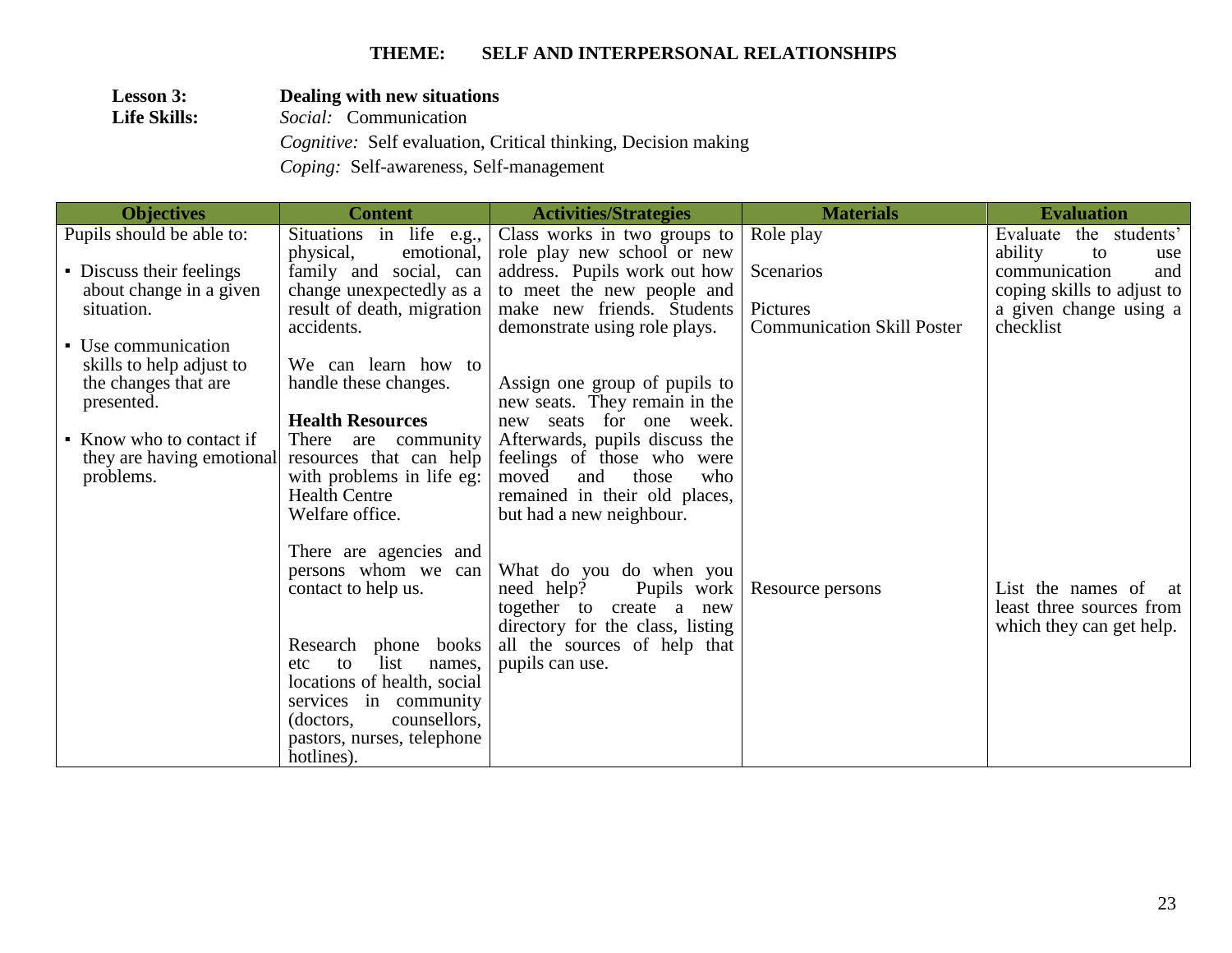| Unit $l$ :<br><b>General Objective:</b>                                                                                                                                                                                                                                             | Interactions in our environment<br>By the end of this unit, pupils should be able to:<br>$1_{-}$<br>2.<br>3.<br>Identify Threats to the environment.                                                                                                                                                                                                    | Understand how the elements of a healthy environment interact.<br>Identify the importance of trees to the environment.                                                                                                                                                                                                                                                                                                                                                                                                                                              |                                                                                                                    |                                                                                                             |
|-------------------------------------------------------------------------------------------------------------------------------------------------------------------------------------------------------------------------------------------------------------------------------------|---------------------------------------------------------------------------------------------------------------------------------------------------------------------------------------------------------------------------------------------------------------------------------------------------------------------------------------------------------|---------------------------------------------------------------------------------------------------------------------------------------------------------------------------------------------------------------------------------------------------------------------------------------------------------------------------------------------------------------------------------------------------------------------------------------------------------------------------------------------------------------------------------------------------------------------|--------------------------------------------------------------------------------------------------------------------|-------------------------------------------------------------------------------------------------------------|
| Lesson 1:<br>Life Skill:                                                                                                                                                                                                                                                            | Each element of our environment is important<br>Social: Communication<br>Cognitive: Critical thinking<br>Coping: Self-awareness                                                                                                                                                                                                                         |                                                                                                                                                                                                                                                                                                                                                                                                                                                                                                                                                                     |                                                                                                                    |                                                                                                             |
| <b>Objectives</b>                                                                                                                                                                                                                                                                   | <b>Content</b>                                                                                                                                                                                                                                                                                                                                          | <b>Activities/Strategies</b>                                                                                                                                                                                                                                                                                                                                                                                                                                                                                                                                        | <b>Materials</b>                                                                                                   | <b>Evaluation</b>                                                                                           |
| Pupils should be able to:<br>• Demonstrate an<br>understanding of the<br>elements of a healthy<br>environment.<br>• Demonstrate an<br>understanding of the<br>importance of these<br>elements in our own<br>lives.<br>• Explain the concepts of<br>balance and limits in<br>nature. | The<br>elements<br>of<br>the<br>environment interact with<br>each other (natural, man-<br>made, human).<br>There is a natural balance<br>in the environment, which<br>humans often change.<br>If one element is missing,<br>or is interfered with, the<br>environment<br>becomes<br>unhealthy.<br>There are limits on the<br>of<br>amounts<br>resources | Pupils set up class experiment:<br>Grow<br>plants<br>in<br>different<br>conditions to investigate the<br>effects of lack of air, water and<br>sunlight on growing plants.<br>Observe over 2-3 weeks and keep<br>Journal records.<br>Pupils in groups discuss how each<br>(air/water/sunlight)<br>element<br>affects plants. They also discuss<br>the importance of each element to<br>environment<br>the.<br>and<br>the<br>interaction between the natural<br>environments<br>$(trees)$ ,<br>humans<br>(themselves)<br>and<br>man-made<br>structures (pots, tools). | Pictures, Magazines<br><b>Experiment materials</b><br><b>Critical Thinking Skill Poster</b><br>Newspaper clippings | Journal<br>records,<br>observations<br>completed.<br>Compilation of scrap<br>book                           |
|                                                                                                                                                                                                                                                                                     | found in the natural<br>Pollution<br>environment.<br>and overuse can destroy<br>the environment.                                                                                                                                                                                                                                                        |                                                                                                                                                                                                                                                                                                                                                                                                                                                                                                                                                                     | Interviews<br>(visit to a market or the sea<br>side to speak with fishermen)                                       | Participation<br>in<br>discussion<br>about<br>changes<br>in<br>natural<br>resources<br>caused by<br>humans. |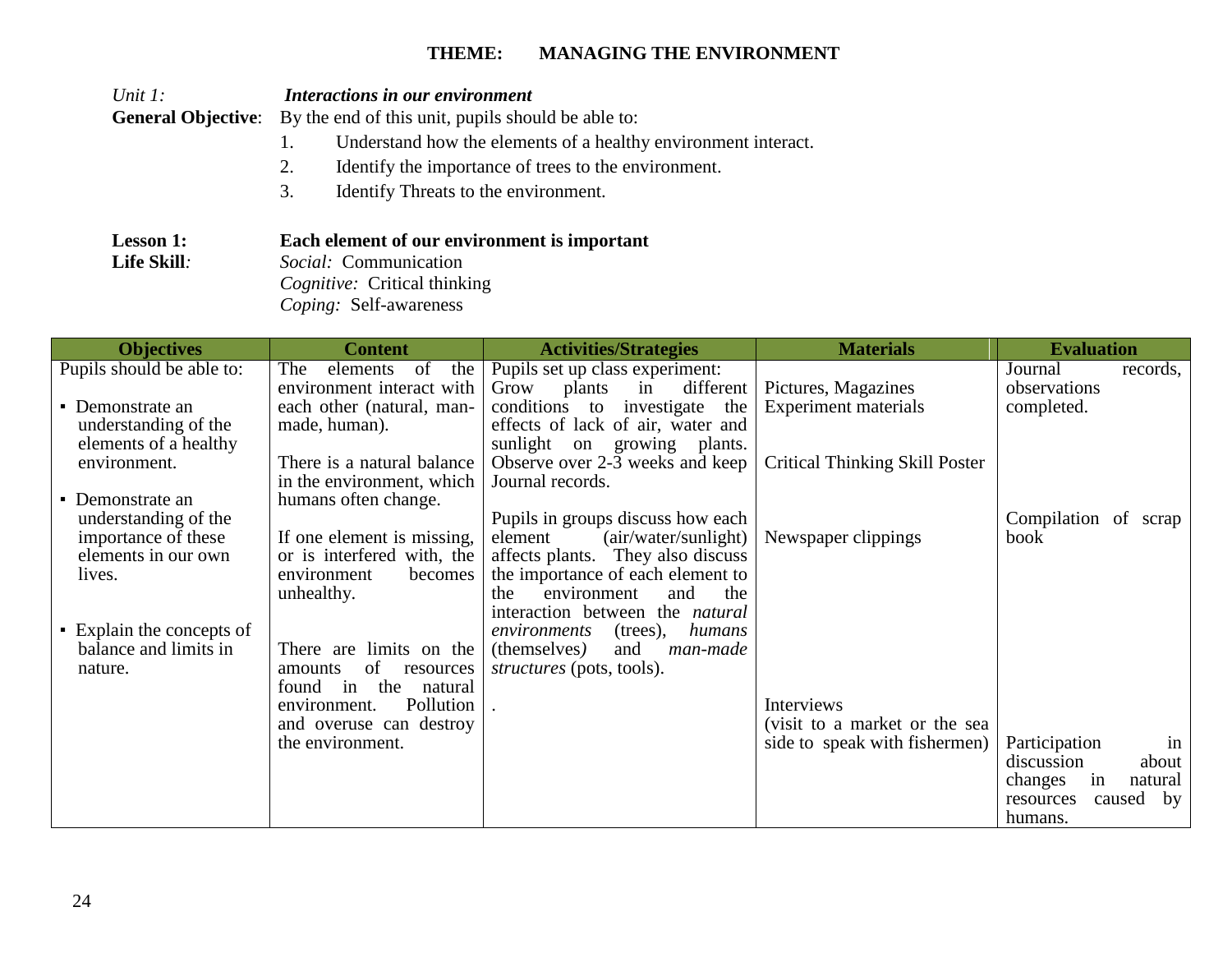| <b>Lesson 2:</b> | Trees and forests keep us healthy                    |
|------------------|------------------------------------------------------|
| Life Skill:      | <i>Social:</i> Communication, Collective action      |
|                  | <i>Cognitive:</i> Critical thinking, Problem solving |
|                  | <i>Coping:</i> Self-awareness                        |

| <b>Objectives</b>                             | <b>Content</b>                                              | <b>Activities/Strategies</b>                                            | <b>Materials</b>                      | <b>Evaluation</b>                              |
|-----------------------------------------------|-------------------------------------------------------------|-------------------------------------------------------------------------|---------------------------------------|------------------------------------------------|
| Pupils should be able to:                     | <b>Plants/forests</b><br>are<br>Plants/forests<br>essential | Give each group of pupil an acre<br>of imaginary land, to fill with     | Research/Simulation/Art               | Pupils know three basic<br>requirements<br>for |
| • Demonstrate an                              | useful<br>have<br>many                                      | trees, animals, rivers, mountains.                                      |                                       | of<br>healthy<br>growth                        |
| understanding of the                          | functions to other animals,                                 | Each group then chooses a human                                         |                                       | plants and the effects of                      |
| value of plants and<br>forests to the natural | to the natural environment                                  | problem which can affect their<br>forest, and illustrate the effects,   | Agriculture<br>Extension<br>Officer   | their absence.                                 |
| environment.                                  | and to humans (e.g., food,<br>aesthetics, fuel, housing,    | and how the problem could be                                            |                                       |                                                |
|                                               | medicines,<br>rainfall,                                     | solved.                                                                 |                                       |                                                |
| • Demonstrate an                              | oxygen, soil).                                              |                                                                         |                                       |                                                |
| understanding of the                          |                                                             |                                                                         |                                       | Evaluate their grasp of                        |
| importance of plants                          | Plants/ forests are<br>now                                  | Pupils take a nature walk: and                                          | Chart/School project                  | the role of trees in the                       |
| to our own lives.                             | suffering<br>because<br>of<br>interference<br>human         | examine the variety of trees they<br>see and discuss their value to the | Checklist (observations made)         | environment.                                   |
| • List at least three                         | (deforestation,                                             | Pupils<br>environment.<br>ask                                           | by teacher)                           |                                                |
| ways used to care for                         | farming,<br>overgrazing,                                    | questions about forests and the                                         | Skill<br>Critical<br><b>Thinking</b>  |                                                |
| plants in our                                 | diseases).                                                  | environment.                                                            | Poster.                               |                                                |
| environment.                                  |                                                             |                                                                         |                                       |                                                |
|                                               | We need plants, so we<br>need to<br>take care of            | A guest speaker from the Forestry                                       | Skill<br>Problem<br>Solving<br>Poster |                                                |
|                                               | them                                                        | Department or Agriculture talks                                         |                                       |                                                |
|                                               |                                                             | to pupils about the importance of                                       |                                       |                                                |
|                                               | Although we use wood for                                    | trees.                                                                  |                                       |                                                |
|                                               | fuel, we should replant                                     |                                                                         |                                       | Evaluate school                                |
|                                               | trees. Healthy trees/forests                                |                                                                         |                                       | project.                                       |
|                                               | $=$ healthy environment $=$<br>health humans.               |                                                                         |                                       |                                                |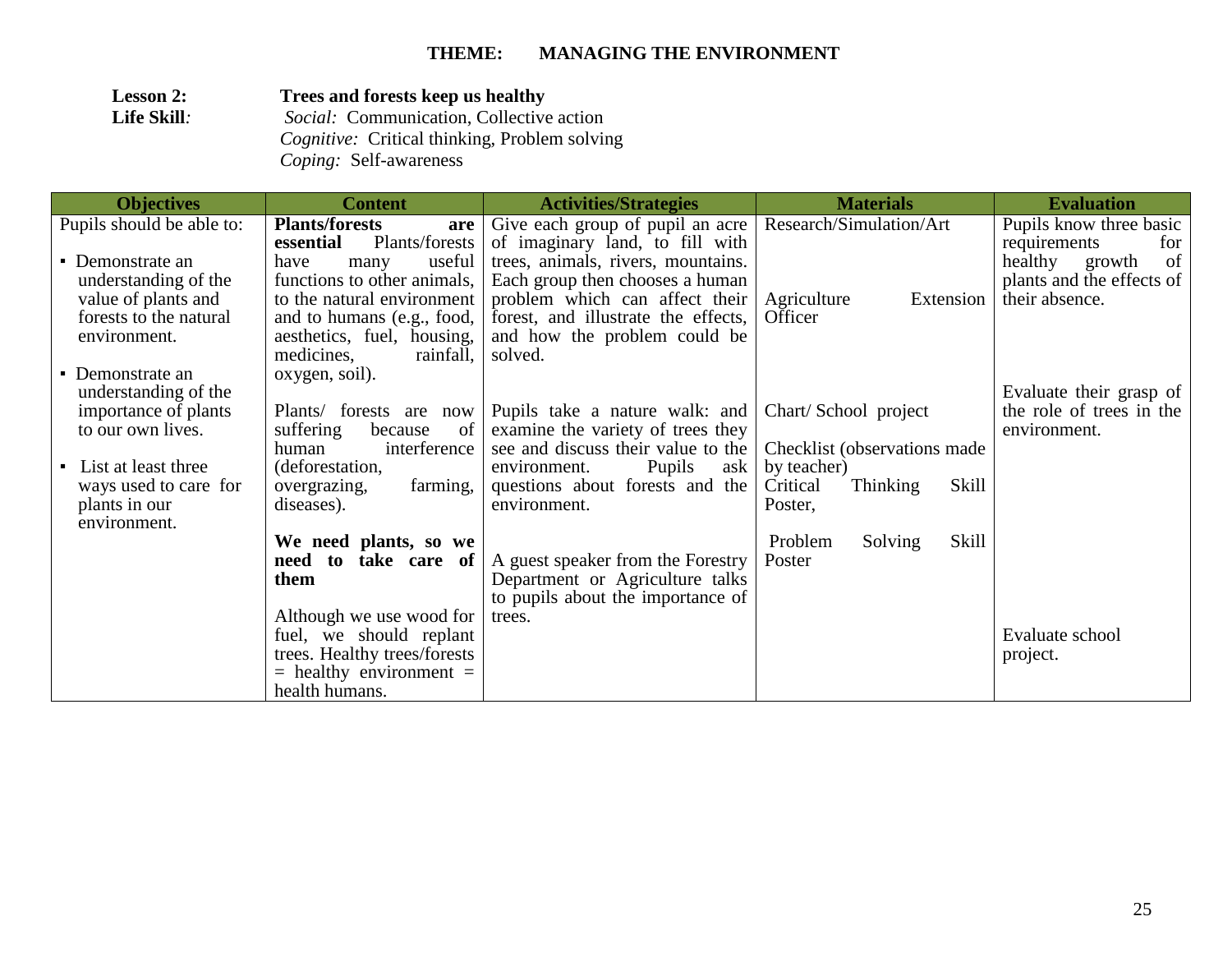### *Unit 2: Caring for and keeping our environment healthy*

General objectives: By the end of this unit, pupils should be able to:

- 1. Appreciate that they can take action, to keep their environment healthy and safe.
- 2. Understand the relationship between a healthy environment and healthy humans.
- 3. Appreciate the contributions of those who help keep the environment clean.

**Lesson 1: Threats to the environment - Flooding** 

**Life Skills:** *Social:* Communication

 *Cognitive:* Decision making, Problem solving

 *Coping:* Self-management

| <b>Objectives</b>                          | <b>Content</b>                                          | <b>Activities/Strategies</b>                                              | <b>Materials</b>                  | <b>Evaluation</b>              |
|--------------------------------------------|---------------------------------------------------------|---------------------------------------------------------------------------|-----------------------------------|--------------------------------|
| Pupils should be able to:                  | Floods are a problem to                                 | Pupils identify older persons in the                                      | -Pictures of Flooded areas        | Creation of posters            |
|                                            | our own health and the                                  | community and make plans to                                               |                                   | Scrap book                     |
| • Identify the ways in                     | health<br>of<br>our                                     | interview these persons to find out                                       | -Teacher<br>made<br>story         |                                |
| which the quality of                       | environment.                                            | about the impact of floods, air and                                       | /scenario based on floods         | Bulletin board                 |
| the environment                            |                                                         | water pollution etc. They will also<br>find out what caused these events, | -Materials-How to deal with       |                                |
| affects personal well<br>being and health. | Floods<br>health<br>cause                               | their effects, and links to human                                         | disasters (made by teacher)       |                                |
|                                            | problems when drinking                                  | health problems.                                                          | Chart created by teacher          |                                |
| • Develop skills for                       | water is polluted.                                      |                                                                           |                                   |                                |
| coping with impending                      |                                                         |                                                                           | - TV footage                      | Scrap<br>book<br><sub>on</sub> |
| disasters.                                 |                                                         |                                                                           |                                   | disasters<br>and coping        |
|                                            |                                                         |                                                                           |                                   | activities<br>creating         |
|                                            | disposal<br>Improper<br>of <sub>1</sub>                 | Do you know what to do when a                                             | <b>Communication Skill Poster</b> | mural                          |
|                                            | garbage<br>often<br>causes                              | storm is approaching?                                                     |                                   |                                |
|                                            | flooding $-$ rivers /creeks<br>are blocked with garbage | Later, each group chooses a type of                                       |                                   |                                |
|                                            | because there are no                                    | hurricane<br>(flood,<br>disaster<br><sub>or</sub>                         |                                   |                                |
|                                            | proper ways to dispose of                               | earthquake) and they develop plans                                        |                                   |                                |
|                                            | it.                                                     | to deal with the disaster and                                             |                                   |                                |
|                                            |                                                         | recovery activities.                                                      |                                   |                                |
|                                            | Pollution of water and air                              |                                                                           |                                   |                                |
|                                            | from car exhausts $\&$                                  |                                                                           |                                   |                                |
|                                            | smoke<br>factory<br>cause                               |                                                                           |                                   |                                |
|                                            | health problems.                                        |                                                                           |                                   |                                |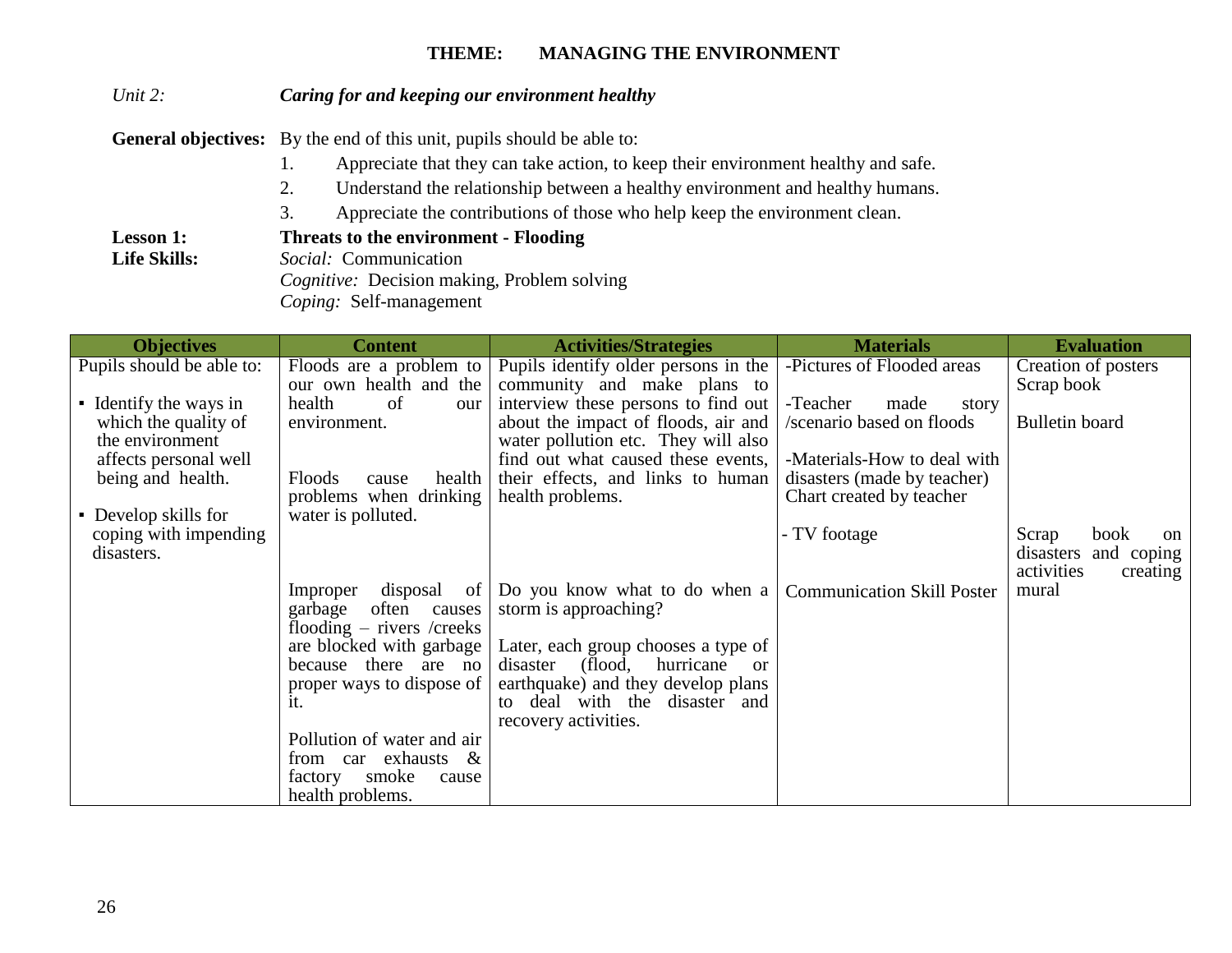### **Lesson 2:** Threats to the environment - Pests<br>Life Skills: Social: Communication **Life Skills:** *Social:* Communication  *Cognitive:* Decision making, Problem solving  *Coping:* What to do after a natural hazard

| <b>Objectives</b>                        | <b>Content</b>                      | <b>Activities/Strategies</b>          | <b>Materials</b>             | <b>Evaluation</b>     |
|------------------------------------------|-------------------------------------|---------------------------------------|------------------------------|-----------------------|
| Pupils should be able to:                | Improper disposal of                | A Health Officer or Sanitation        |                              | Pupils list the       |
|                                          | garbage and sewage                  | Officer visits and talks to the pupil | <b>Resource Person</b>       | importance of         |
| • Demonstrate an                         | causes land & water                 | about the causes and effects of       |                              | sanitation workers.   |
| understanding of the                     | pollution. Polluted areas           | pests, and how sanitation workers     | Newspapers/Magazines         |                       |
| ill effects of                           | cause disease carrying              | help prevent the spread of disease.   | An exhibit of a scrap book   |                       |
| improper garbage                         | organisms to breed $\&$             | The pupils ask questions about        |                              | Posters               |
| disposal.                                | affect the humans in the            | improving sanitation to reduce the    | Decision-making Skill Poster |                       |
|                                          | environment.                        | number of pests.                      |                              |                       |
| • Identify ways in<br>which pests can be | Rodents,<br>flies                   | and What can pollution do to me?      | Problem solving Skill Poster |                       |
| managed so as to                         | mosquitoes are threats to           | How does it affect me? The pupils     |                              |                       |
| reduce their impact                      | our health. Pests that              | work in groups to make a class        |                              | Teacher evaluates     |
| on humans.                               | with humans<br>interact             | scrapbook of newspaper clippings      |                              | pupils' participation |
|                                          | Pests<br>diseases.<br>bring         | about health problems caused by       |                              | in making the         |
| $\blacksquare$ Explain the               | unclean,<br>develop<br>in           | environmental pollution or pupils     |                              | scrapbook.            |
| importance of                            | unhealthy environments              | can draw pictures to put in the       |                              |                       |
| garbage collection.                      | where<br>garbage<br>$\overline{1}S$ | scrapbook.                            |                              |                       |
|                                          | uncollected.                        |                                       |                              |                       |
|                                          |                                     |                                       |                              |                       |
|                                          | <b>Sanitation workers and</b>       | Pupils display their scrap books      |                              |                       |
|                                          | garbage collectors have             | for the school.                       |                              |                       |
|                                          | very important jobs.                |                                       |                              |                       |
|                                          | We too can take actions             |                                       |                              |                       |
|                                          | protect<br>to<br>our                |                                       |                              |                       |
|                                          | and<br>environment,<br>in           |                                       |                              |                       |
|                                          | doing so, protect our own           |                                       |                              |                       |
|                                          | health.                             |                                       |                              |                       |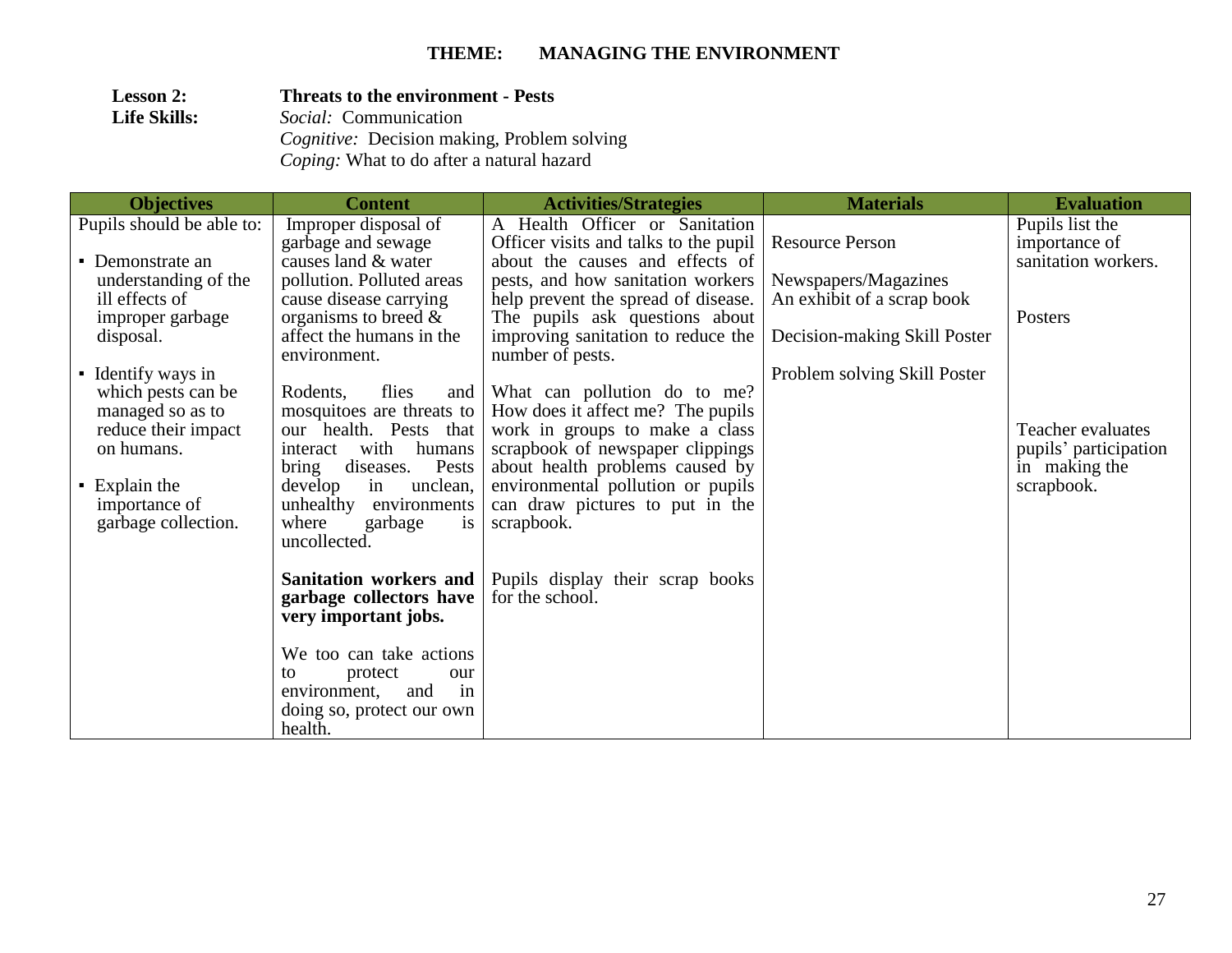**Lesson 3: My friends and I can improve our environment**<br>**Life Skills:** Social: Communication, Collective action **Life Skills:** *Social:* Communication, Collective action *Cognitive:* Critical thinking, Problem solving *Coping:* Self-management

| <b>Objectives</b>                                                                                                       | <b>Content</b>                                                                                                                                                                                 | <b>Activities/Strategies</b>                                                                                                                                                                                                                                                                                                                   | <b>Materials</b>        | <b>Evaluation</b>                                                                                                           |
|-------------------------------------------------------------------------------------------------------------------------|------------------------------------------------------------------------------------------------------------------------------------------------------------------------------------------------|------------------------------------------------------------------------------------------------------------------------------------------------------------------------------------------------------------------------------------------------------------------------------------------------------------------------------------------------|-------------------------|-----------------------------------------------------------------------------------------------------------------------------|
| Pupils should be able to:                                                                                               | clean<br>environment<br>A<br>helps to keep us in good                                                                                                                                          | Working in small groups, pupils<br>make garbage boxes or bins.                                                                                                                                                                                                                                                                                 | Bin/Posters             | Evaluate messages on<br>litter bins.                                                                                        |
| • Demonstrate personal<br>responsibility for keeping<br>their environment, at<br>school and at home,<br>free of refuse. | health.<br>We should take actions to<br>protect our health. We<br>can do different things                                                                                                      | with<br>boxes<br>Line<br>plastic.<br>Decorate boxes with proper<br>waste disposal messages. Pupils<br>donate bins to other grades.                                                                                                                                                                                                             | Role play materials     |                                                                                                                             |
| • Practice good personal<br>hygiene.                                                                                    | such as:<br>(i) Cover food to protect   Pupils<br>it from flies.<br>(ii) Dispose of container<br>properly<br>to destroy<br>breeding<br>grounds for<br>mosquitoes.<br>after using the bathroom. | discuss<br>becoming<br>Environmental<br><b>Monitors</b><br>for<br>school. They discuss their tasks<br>which<br>include checking the<br>area daily and reporting to<br>teachers the problems they see in<br>(iii) Wash hands before the environment, and helping to<br>eating and before and remedy them. Pupils<br>set<br>schedule and roster. | <b>Resource Persons</b> | Monitor<br>pupils'<br>actions in classroom<br>school<br>and<br>playground for clean<br>habits<br>and<br>good<br>behaviours. |
|                                                                                                                         |                                                                                                                                                                                                | The school nurse or<br>other<br>significant<br>resource<br>person<br>hand<br>demonstrates<br>correct<br><b>Pupils</b><br>washing<br>techniques.<br>model behaviour.                                                                                                                                                                            |                         | Demonstrating<br>appropriate<br>hand<br>washing behaviour.                                                                  |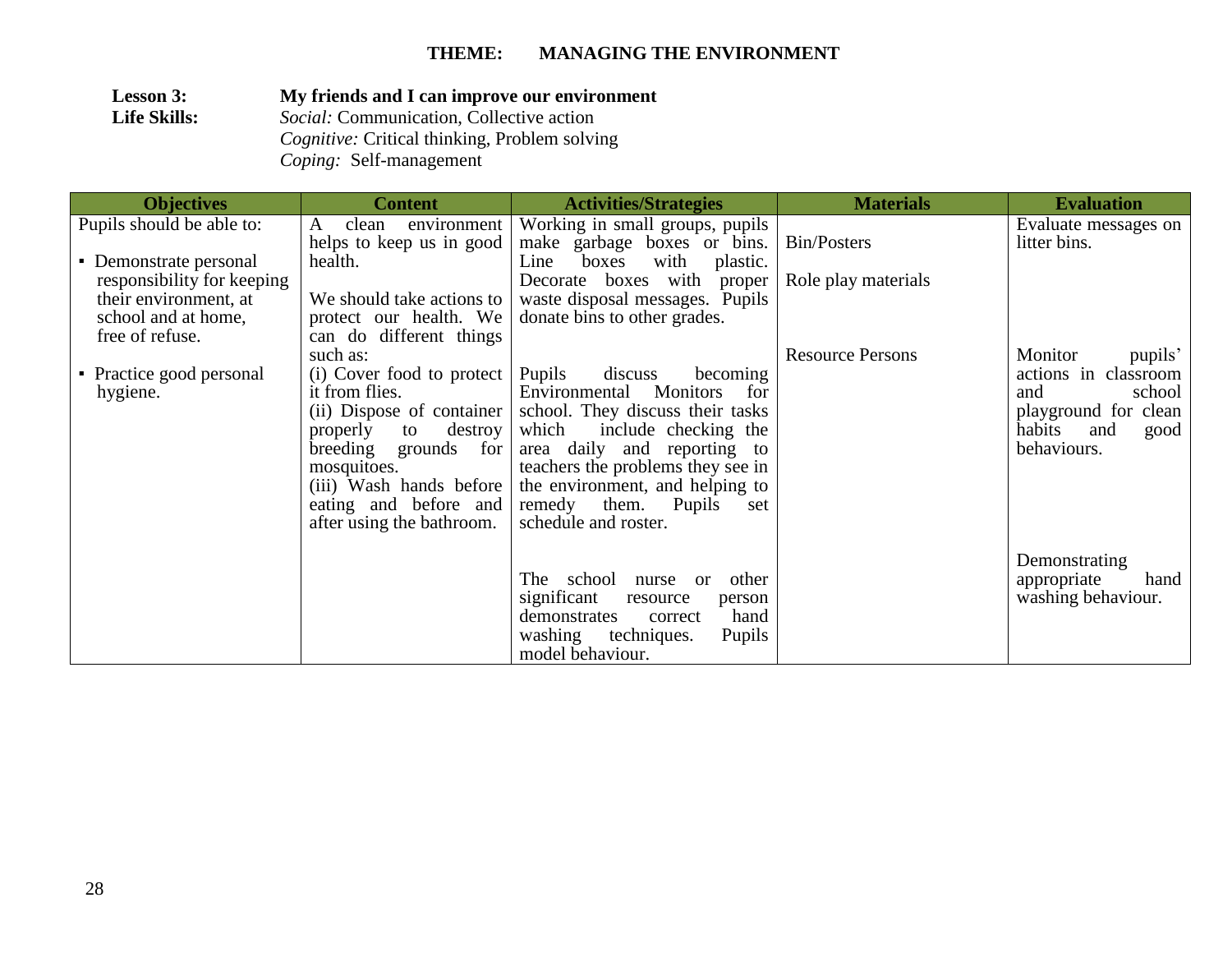1. Understand the importance of the cultural environment to human development.

*Unit 3: Interactions in our environment*

**General Objective:** By the end of this unit, pupils should be able to:

|                                                                                                                              | 2.<br>Identify the importance of taking steps to preserve our culture.                                                                                                                                                                                                                                                                                                                                                                                                                                                                                                                                                                                             |                                                                                                                                                                                                                                                                                                                                                                                                                                                                                              |                                                                                                                                                                                                                           |                                                                                                                            |
|------------------------------------------------------------------------------------------------------------------------------|--------------------------------------------------------------------------------------------------------------------------------------------------------------------------------------------------------------------------------------------------------------------------------------------------------------------------------------------------------------------------------------------------------------------------------------------------------------------------------------------------------------------------------------------------------------------------------------------------------------------------------------------------------------------|----------------------------------------------------------------------------------------------------------------------------------------------------------------------------------------------------------------------------------------------------------------------------------------------------------------------------------------------------------------------------------------------------------------------------------------------------------------------------------------------|---------------------------------------------------------------------------------------------------------------------------------------------------------------------------------------------------------------------------|----------------------------------------------------------------------------------------------------------------------------|
| <b>Lesson 1:</b><br>Life skills:                                                                                             | Caring for our cultural environment<br>Social: Communication, Collective action<br>Cognitive: Critical thinking, Decision making<br>Coping: Self-awareness                                                                                                                                                                                                                                                                                                                                                                                                                                                                                                         |                                                                                                                                                                                                                                                                                                                                                                                                                                                                                              |                                                                                                                                                                                                                           |                                                                                                                            |
| <b>Objectives</b>                                                                                                            | <b>Content</b>                                                                                                                                                                                                                                                                                                                                                                                                                                                                                                                                                                                                                                                     | <b>Activities/Strategies</b>                                                                                                                                                                                                                                                                                                                                                                                                                                                                 | <b>Materials</b>                                                                                                                                                                                                          | <b>Evaluation</b>                                                                                                          |
| Pupils should be able to:<br>• Take two actions to<br>foods and music.<br>• Demonstrate increased<br>pride in their culture. | $\sigma$ f<br>Part<br>the<br>human<br>environment is culture,<br>which is needed for<br>raise awareness of local healthy mental & social<br>development.<br>Culture<br>encompasses<br>learned behaviour such<br>traditions, folklore,<br>as<br>values & customs.<br>Our cultural environment<br>from<br>comes<br>our<br>forefathers<br>who<br>are<br>West<br>$\&$<br>Europeans<br>Africans, Indian, Chinese<br>and Lebanese.<br>We should care and<br>preserve our culture<br>$\&$<br>forms<br>Food,<br>art<br>cooperative customs are<br>important parts of our<br>culture.<br>We are well<br>known for our Guyanese<br>culture. This gives us a<br>good feeling. | What makes you a Guyanese? Is it<br>how you speak? Or is it what you<br>Pupils in small groups<br>eat?<br>research cultural practices in<br>cooking. Groups can choose foods,<br>clothing, music or storytelling.<br>Each group makes a presentation<br>to the class on its findings.<br>A resource person visits to teach<br>pupils music, dance, and poems<br>from different cultures that came<br>to the Caribbean.<br>Pupils bring in and display foods<br>from different ethnic groups. | Records<br>Computer<br><b>Displays</b><br>Resource persons<br>Interview schedule<br>Food origin from different<br>ethnic groups<br>CD player<br><b>Critical Thinking Skill</b><br>Poster,<br>Decision-making Skill Poster | Scrap book creation<br>Evaluate displays<br>during Ethnic Day,<br>National Holidays eg:<br>Republic<br>/Independence Days. |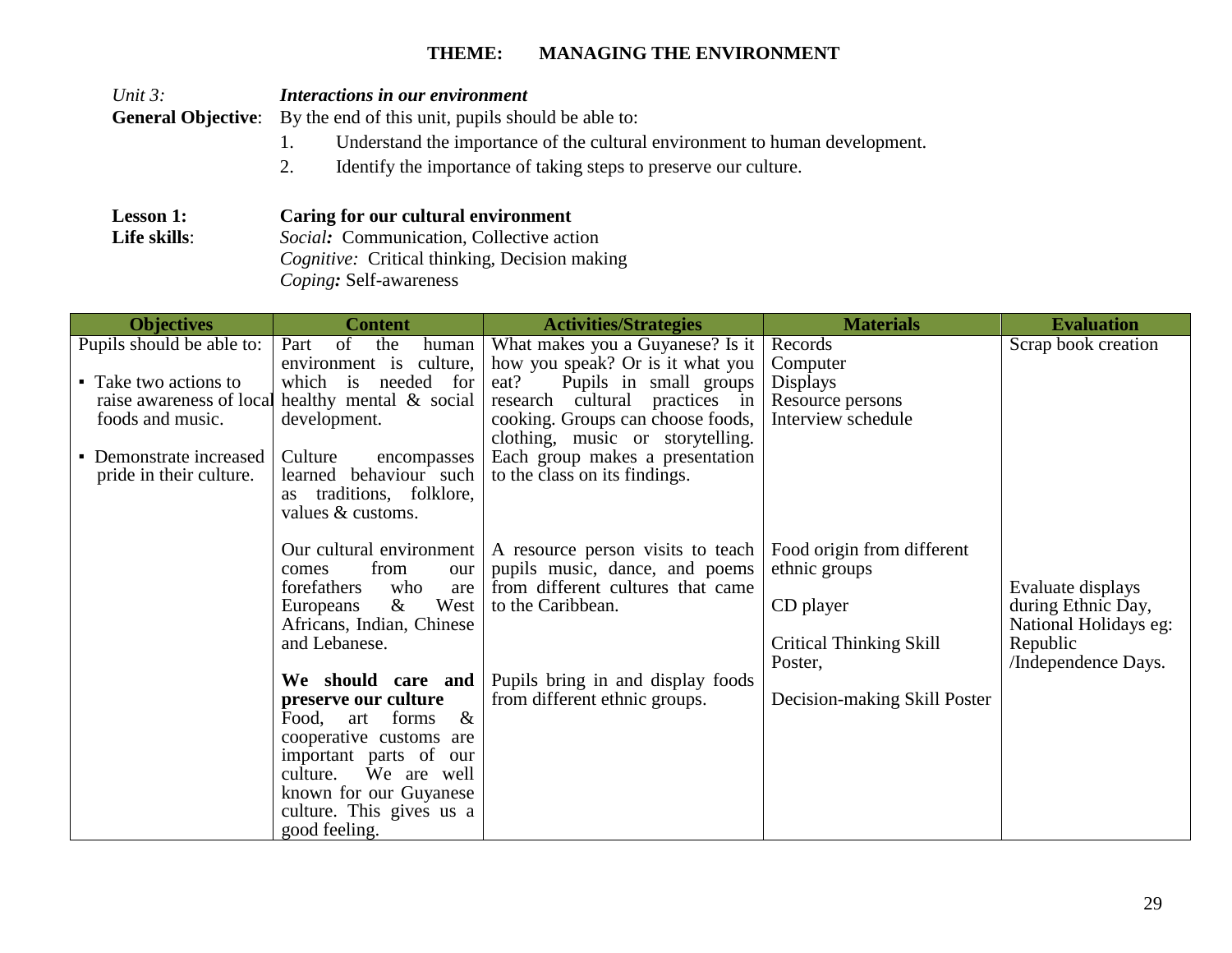| <b>Sample Lesson</b><br><b>Lesson Topic</b> | 'Feeling Feelings'                                                                                                                                                                                                                                                                                                                                                                                                                                                                                                        |  |  |
|---------------------------------------------|---------------------------------------------------------------------------------------------------------------------------------------------------------------------------------------------------------------------------------------------------------------------------------------------------------------------------------------------------------------------------------------------------------------------------------------------------------------------------------------------------------------------------|--|--|
| <b>Age Level:</b>                           | Grade 2                                                                                                                                                                                                                                                                                                                                                                                                                                                                                                                   |  |  |
| <b>Duration:</b>                            | Two $(2)$ half hour $(1/2hr)$ sessions.                                                                                                                                                                                                                                                                                                                                                                                                                                                                                   |  |  |
| <b>Background:</b>                          | Pupils have as great a range of feelings as adults but are often are not given space to express these feelings or are<br>actively encouraged to suppress them.<br>Under such situations, many children are not in touch with their feelings, are unable to express them, do not have the<br>vocabulary with which to express them or may even feel scared to voice their feelings.                                                                                                                                        |  |  |
|                                             | <b>Student Objectives:</b> 1. To expose students to a range of feelings, both 'good' and 'bad'<br>2. To show students that everyone has feelings<br>3. To show students that our experiences can affect how we feel.<br>3. For students to understand that our feelings are transient and that often we can take action to change our feelings.<br>4. For students to understand that there are different types of sadness, some that they can deal with and some that<br>they need to talk to a trustworthy adult about. |  |  |
| <b>Skills:</b>                              | 1. To increase their vocabulary with regards to their expression of feelings.<br>2. To become more aware of how they are feeling.<br>3. To become more sensitive to how others are feeling.<br>4. To be able to consider what to do when having a bad feeling.                                                                                                                                                                                                                                                            |  |  |
| <b>Materials:</b>                           | <b>Session 1</b><br>Three 'Feelings' posters<br>Eight feeling cards for posters 1 and 2<br>Scotch tape or masking tape<br><b>Session 2</b><br>Eight Feeling Cards for Caroline's story poster<br>Scotch tape or masking tape<br>Paper, crayons, markers, pencils, erasers - make sure<br>crayons include a number and range of different shades<br>of brown for skin colour)                                                                                                                                              |  |  |
| <b>Preparation:</b>                         | Look over the cards for each poster. Note that the cards for the third poster, Caroline's story do not have 'correct'<br>places.                                                                                                                                                                                                                                                                                                                                                                                          |  |  |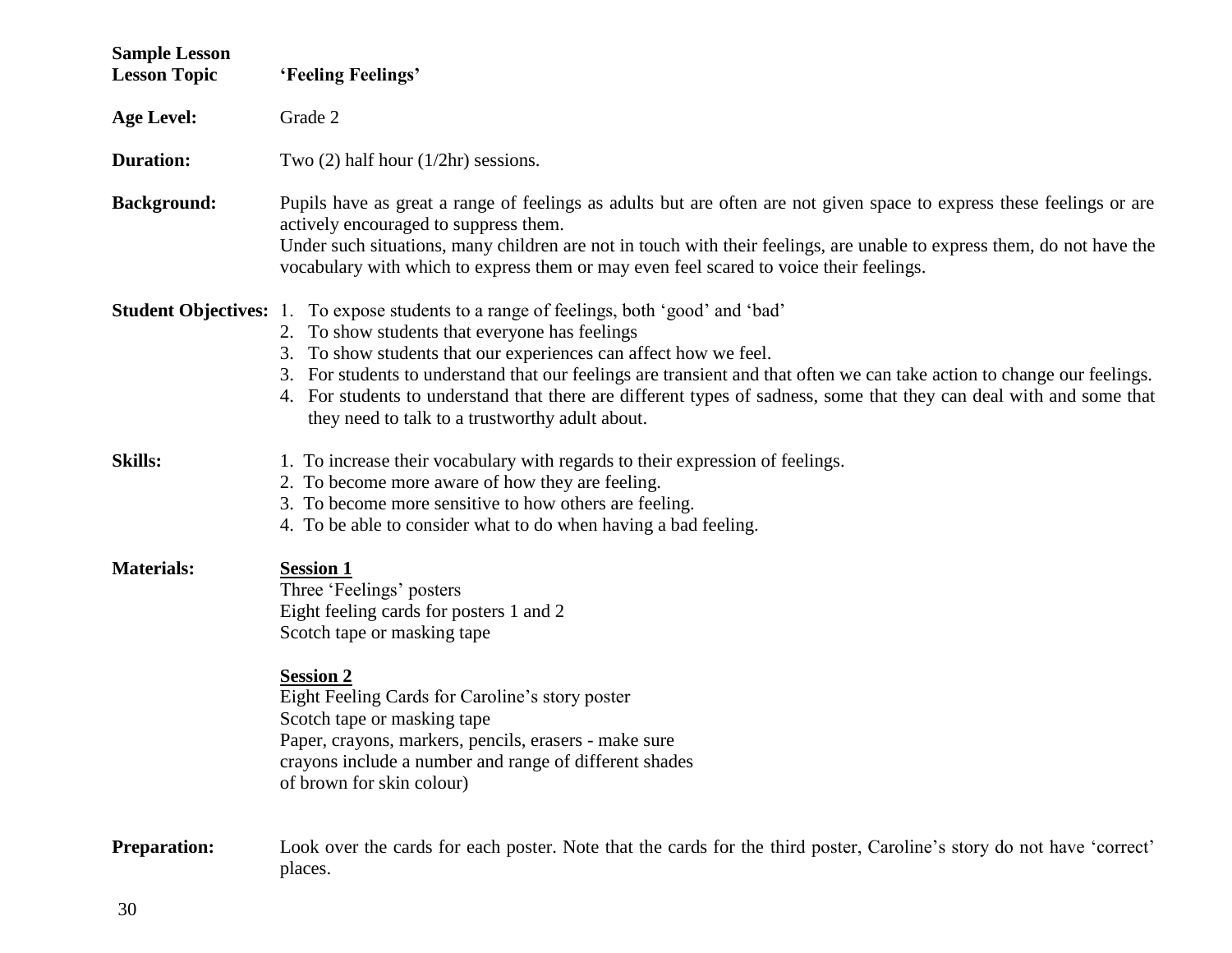## **Session 1**

| Step 1: $(1min)$            | <b>Introduction</b>                                                                                                                                                                                                                                                                                                                                                                                                  |
|-----------------------------|----------------------------------------------------------------------------------------------------------------------------------------------------------------------------------------------------------------------------------------------------------------------------------------------------------------------------------------------------------------------------------------------------------------------|
| Step 2: $(2 \text{ mins})$  | Divide class into eight equally sized groups.<br>Give each group one of the faces associated with posters 1 or 2.                                                                                                                                                                                                                                                                                                    |
| Step $3: (5 \text{ mins})$  | Display posters 1 and 2 and, with the class, read through the eight scenarios.<br>Returning to the first scenario, ask which group feels they have the child's picture that should be put in the space on<br>the poster.<br>Using removable tape (cello tape or masking tape curled over to make it double sided), attach the picture to the<br>poster.<br>Go through each scenario asking for the appropriate face. |
| Step 4: $(2 \text{ mins})$  | Once both posters have been completed, refer to the posters and ask the class which kind of feelings they like to<br>have and which kind of feelings they don't like to have.<br>Ask the class if they can see what kinds of feelings are on each poster ('good' feelings on one, 'bad' feelings on the<br>other).                                                                                                   |
| Step 5 (8 mins)             | Using firstly, the 'good' feelings poster, ask students to share a time when they had the same feeling as one of the<br>characters on the poster.                                                                                                                                                                                                                                                                    |
| Step $6(12 \text{ mins})$   | Using the 'bad' feelings poster, go through each scenario and ask students if they can think of a way that the<br>character could begin to feel better.<br>Now ask the students to share a time when they had a bad feeling like one of the characters and ask individual<br>students or the class as a whole to find ways that the student could feel better.                                                       |
| <b>Session 2</b>            |                                                                                                                                                                                                                                                                                                                                                                                                                      |
| Step 1: $(1min)$            | <b>Introduction</b>                                                                                                                                                                                                                                                                                                                                                                                                  |
| Step 2: (5 mins)            | Display the third poster, Caroline's story and distribute Caroline's faces to the eight groups.<br>Go through the story and ask groups to identify which 'feeling face' would be appropriate for each section. Paste<br>face into appropriate section.                                                                                                                                                               |
|                             | Note That there are no 'right' answers for this exercise. There may be some disagreement as to which face belongs<br>where and faces may even have to be changed around.                                                                                                                                                                                                                                             |
| Step $3: (10 \text{ mins})$ | Lead a discussion with the class about Caroline's story (the following questions could be used as a guide).                                                                                                                                                                                                                                                                                                          |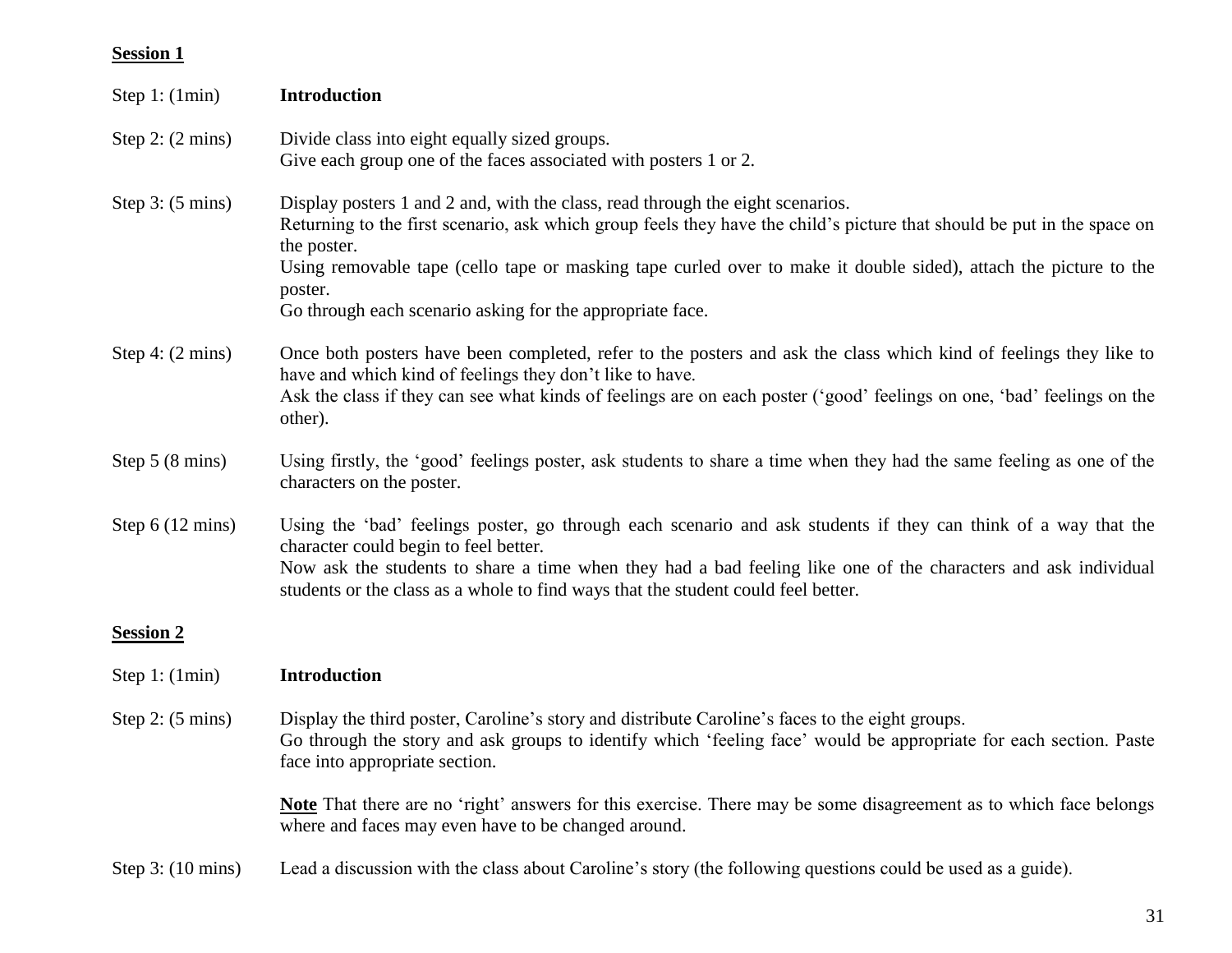|  |  |  |  |  | What kinds of feelings did Caroline have in the story? |
|--|--|--|--|--|--------------------------------------------------------|
|--|--|--|--|--|--------------------------------------------------------|

- Is it OK for Caroline to feel happy?
- Is it OK for Caroline to feel sad?
- What caused Caroline's feelings to change?
- Why did Caroline feel happy at first?
- Why did Caroline feel sad?
- When Caroline felt sad what did she do?
- At the end of the story, how do you think Caroline felt?
- Is it OK for you to feel happy?
- Is it Ok for you to feel sad?
- When you feel sad, what can you do?
- Step 4: (2 mins) Share with class that feelings are normal and they can change many times during the day depending on the events of the day.

It is fine to feel happy, and it is just as normal to feel sad sometimes.

- Step 5: (3 mins) Share with class some things they can do when they feel sad:
	- talk about it with a friend, a teacher or a parent
	- write about how you feel in a journal or a letter
	- draw a picture about how you feel
	- $\bullet$  find something fun to do sports and playing games are good ideas.
- Step 6: (2 mins) Explain that there are different kinds of sadness. Some feelings of sadness or a bad feeling about something that happened are big. Sometimes they are big enough to feel like they will not go away. If we feel a big sadness or bad feeling about something it is important that we tell an adult we can trust about how we are feeling and what happened to make us feel so sad or have such a big bad feeling.
- Step 7: (7 mins) Ask students to draw their own faces showing how they are feeling.

### **Evaluation /Homework**

1. Ask students to keep a daily journal. This could be completed at the end of each school day or at home. The journal could be a sheet of paper with a circle that students complete as a feeling face and they would be asked to verbally share with a partner how they feel or write a word that expresses their feelings.

2. Ask students to bring two pictures of faces cut from a newspaper or magazines. The student should state the name of the persons and explain the expression on their faces.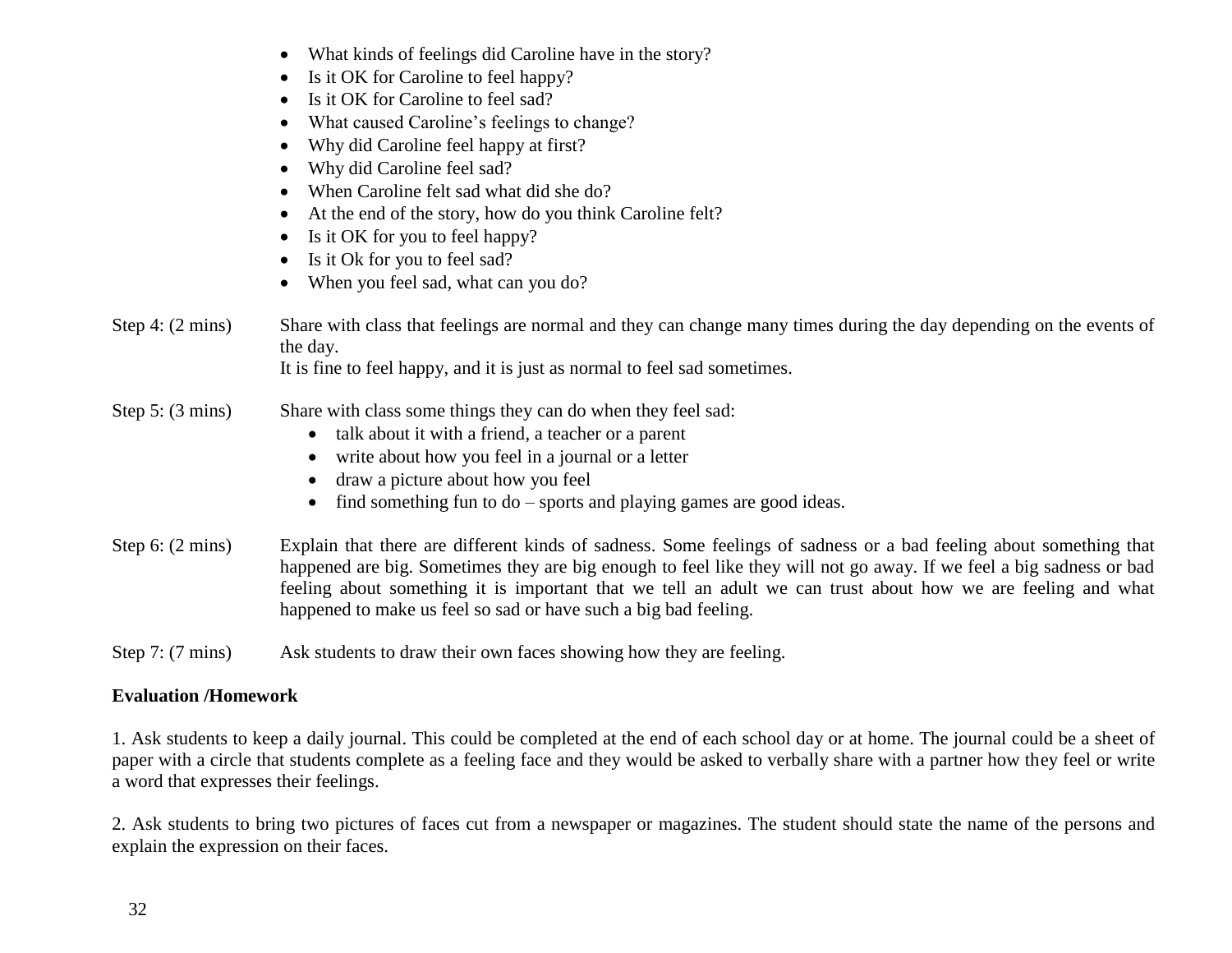#### **THEME: SELF AND INTERPERSONAL RELATIONSHIP**

### **If you"re happy and you know it**

If you"re happy and you know it clap your hands If you"re happy and you know it clap your hands If you"re happy and you know it and you really want to show it If you"re happy and you know it clap your hands 2 If you"re happy and you know it nod your head 3 If you"re happy and you know it stamp your feet 4 If you"re happy and you know it wink your eyes 5 If you"re happy and you know it hug your friend 6 If you"re happy and you know it give a smile

Kind words can be used in this song.

#### **Song**

#### **Helpful Friends**

I have four helpful little friends that Walk with me each day The first one is excuse me, The second one is please, My third friend says I thank you, The fourth one says I'm sorry All four of them are very good and helpful friends to me.

This can be a poem too.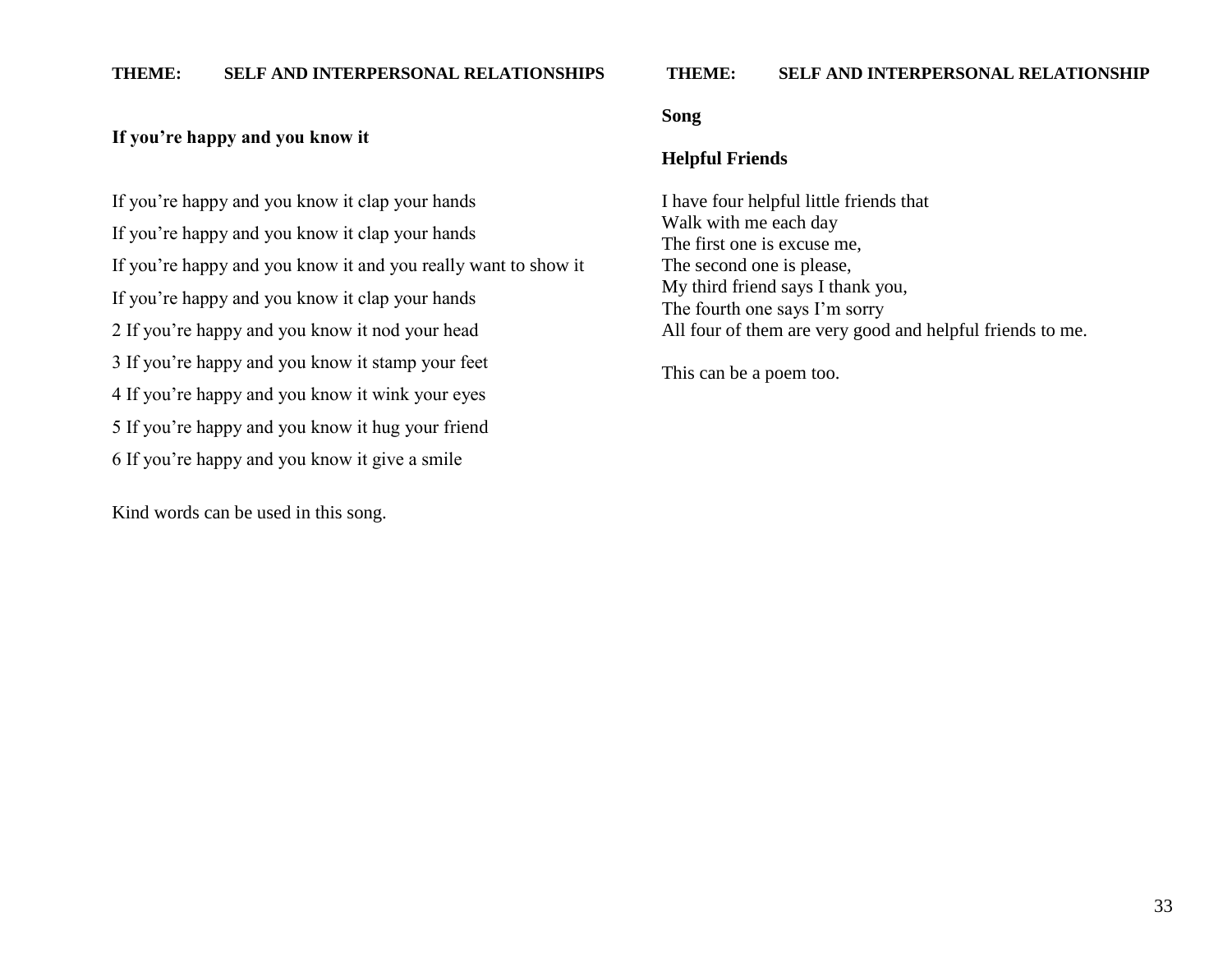#### **Song**

### **Let there be peace on Earth (Vince Gill)**

Let there be peace on earth And let it begin with me. Let there be peace on earth The peace that was meant to be. With God as our father Brothers all are we. Let me walk with my brother In perfect harmony.

Let peace begin with me Let this be the moment now. With every step I take Let this be my solemn vow. To take each moment And live each moment With peace eternally. Let there be peace on earth, And let it begin with me.

#### (child)

Let there be peace on earth And let it begin with me. Let there be peace on earth The peace that was meant to be. With God as our father Brothers all are we. Let me walk with my brother In perfect harmony Let peach begin with me Let this be the moment now.

With every step I take Let this be my solemn vow. To take each moment And live each moment In peace eternally. Let there be peace on earth And let it begin with me.

#### **THEME: SELF AND INTERPERSONAL RELATIONSHIPS**

**Song**

#### **Let there be Peace**

Let there be peace on earth And let it begin with me Let there be peace on earth A peace that was meant to be With God as our father Brothers all are we Let me walk with my sister too In perfect harmony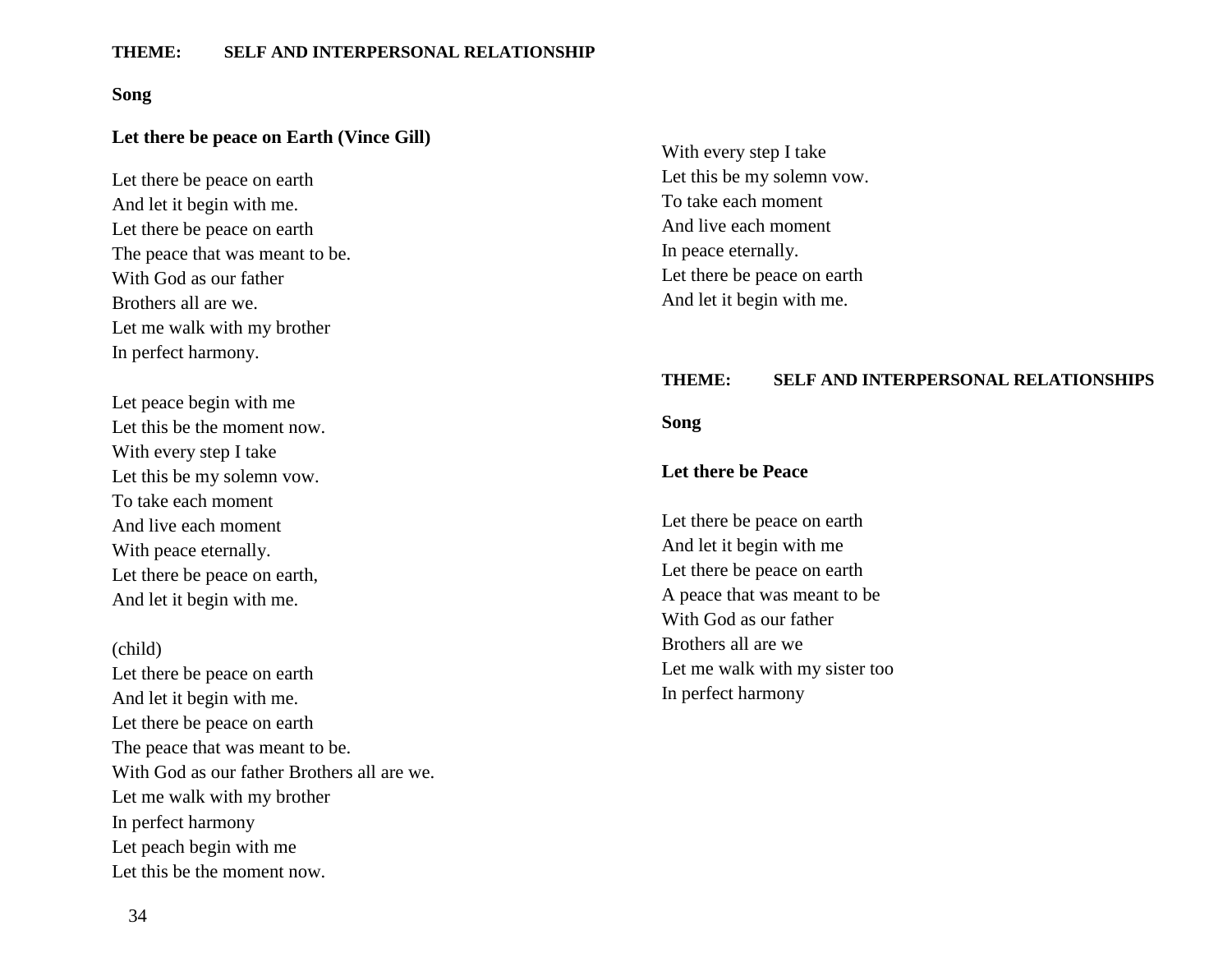#### **Poem**

#### **I am Special (by Maggie Allen)**

Oh yes, I"m special I'm special as can be I'm very special I'm special, Don't you agree

Now I don"t worry If I can't do things The very first time I try I just keep trying Until I do them But not with a whine or a cry Because I"m special

#### **THEME: SEXUALITY AND SEXUAL HEALTH**

**Song**

#### **Be Careful Parts of the Body**

Be careful little hands what you do Be careful little hands what you do For the father up above is looking down with love So be careful little hands what you do Be careful little ears what you hear Be careful little ears what you hear For the father up above is looking down with love So be careful little ears what you hear Be careful little eyes what you see Be careful little eyes what you see For the father up above is looking down with love So be careful little eyes what you see Be careful little feet where you go Be careful little feet where you go For the father up above is looking down with love So be careful little feet where you go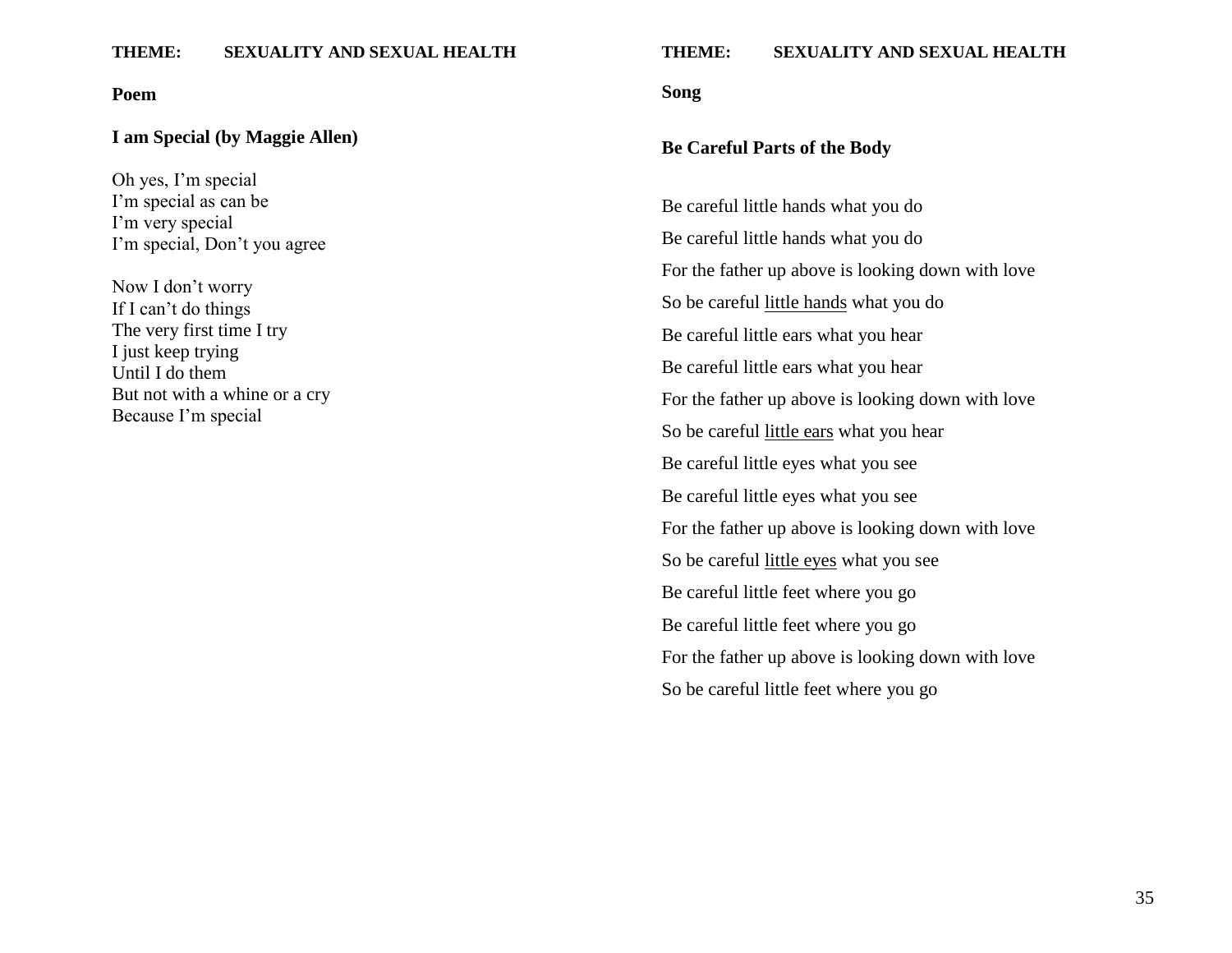#### **Song**

#### **HIV Sung to the tune of Bits of Paper**

H I V H I V A human virus A human Virus It attacks the immune system It attacks the immune system Makes you ill Makes you ill

### H I V

H I V A human virus A human Virus Found in body fluids Found in body fluids Be careful Be careful

#### **THEME: SEXUALITY AND SEXUAL HEALTH**

**Song**

### **My Five Senses – Song**

I have eyes with which I can see I can hear every sound with my ears I can feel everything with my fingers Ten count them over and over again With my nose I can smell a rose With my tongue I can taste very well.

\* Note: This too can be a poem.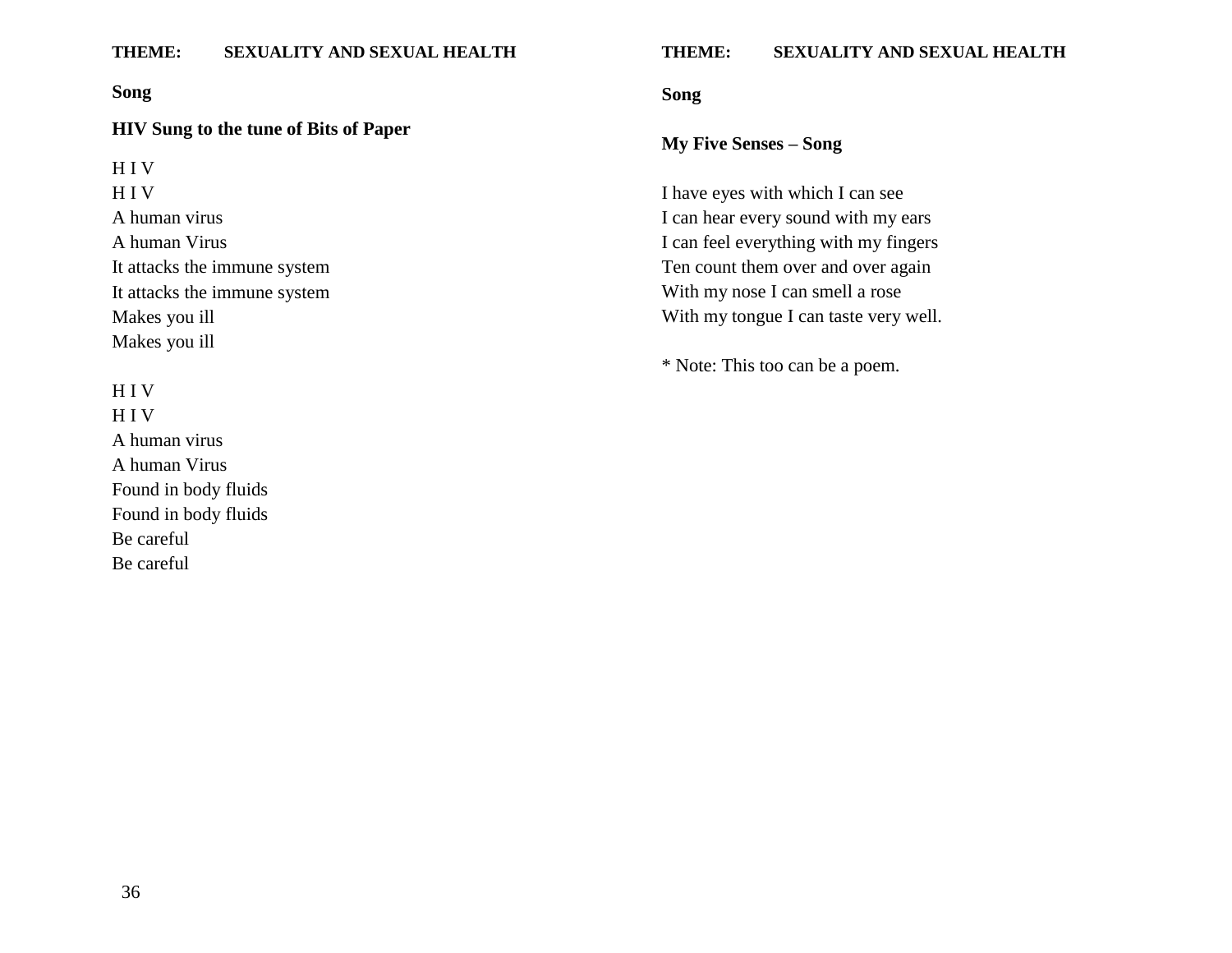#### **Song**

#### **Little Farmer**

I"m a little farmer In a small co-op Taking down my produce To the co-op shop I"ve had a good crop My produce are sold I have money ............ money, money, money...........

Working together Has taught me a lot I am happy ........I am happy as can be

\* This song may be sung by a group, changing the words: I"m a; my; I've I, me; am; to we are; our; we're; we; us; are:

#### **THEME: APPROPRIATE EATING AND FITNESS**

#### **Song**

### **Bourda Market**

Five children in me family Not much in me pocket Yet I know I will fill my basket Things are cheap down at Bourda Market

Bora, ochro, callaloo; Plantain, dasheen, eddoe too; Coconuts and fresh green fruits; All there waiting just for you!

Anything you can think of Everything you can get Remember just pick up your basket Things are cheap down at Bourda Market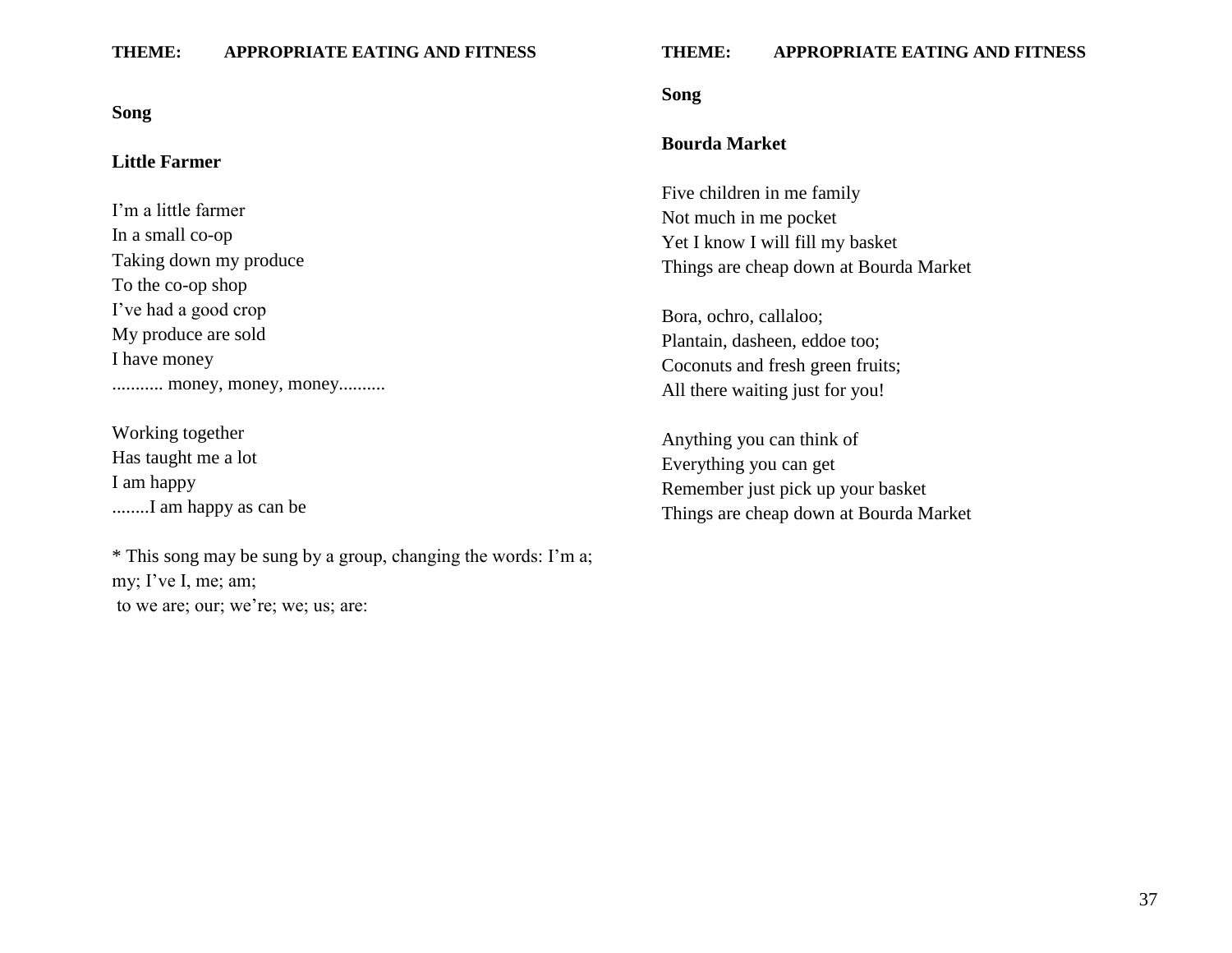#### **Poem**

### **Eat Green and Yellow Foods**

Eat green and yellow foods Eat green and yellow foods They are good for you They are good for you Pumpkin makes your eyes bright Bhaggie makes your skin right Teeth are fine Teeth are fine

#### **Myself**

My two hands can clap, clap, clap My two hands can clap, clap, clap My two hands can clap, clap, clap Then I place them on my lap.

My two hands can roll around, roll around, roll around My two hands can roll around, roll around, roll around Roll around without a sound

My two hands can hide away, hide away, hide away My two hands can hide away, hide away, hide away Ready to play another day

#### **THEME: APPROPRIATE EATING AND FITNESS**

#### **Song**

#### **Flies in the Buttermilk**

Flies in the buttermilk, shoo fly shoo Flies in the buttermilk, shoo fly shoo Skip to my Lu my darling

### **Chorus**

Skip, Skip, Skip to my Lu Skip, Skip, Skip to my Lu Skip, Skip, Skip to my Lu Skip to my Lu my darling

I lost my partner, what shall I do I lost my partner, what shall I do I lost my partner, what shall I do Skip to my Lu my darling

#### **Chorus**

Skip, Skip, Skip to my Lu Skip, Skip, Skip to my Lu Skip, Skip, Skip to my Lu Skip to my Lu my darling